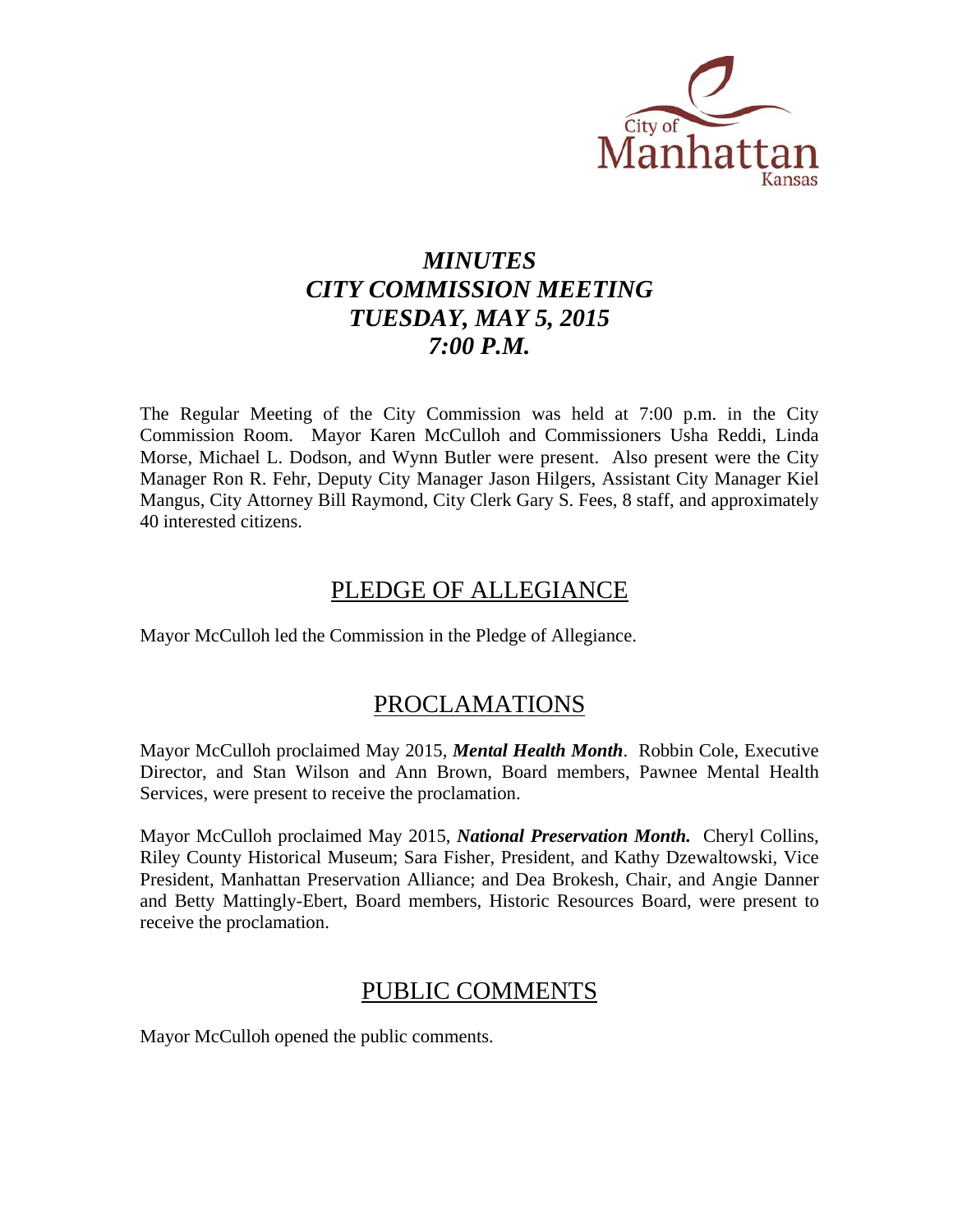# PUBLIC COMMENTS *(CONTINUED)*

Ben Eckart, 1121 Hylton Heights Road, spoke about his recent experience with the City of Manhattan. He voiced concerns that there is not an advocate to help citizens that are dealing with city issues and the difficulty in understanding the rezoning process. He also asked about the need for City Commissioners to list their emails and phone numbers on the City website and if they are not going to respond to citizens, to consider taking their contact information off the website. Finally, he asked about the public comment period process during the Manhattan Urban Area Planning Board and City Commission meetings and the need for citizens to be able to speak if there is an inaccurate comment made that needs to be corrected or clarification provided after the public comment period is closed in order to improve the system for a better experience for citizens.

Mayor McCulloh responded to questions and thanked Mr. Eckart for his comments.

Bill Raymond, City Attorney, provided background information on questions raised and stated that the long standing advice from the City Attorney's Office is that when it comes to quasi-judicial matters the law requires due process. He stated the Kansas Supreme Court along with other states have said that what people are entitled to when dealing with zoning matters is a fair, open and impartial determination where the Commission sits much like a judge in a court room in the City Commission Room, which means that everyone has a fair opportunity to present their arguments, evidence and facts and allow the other side to present their arguments, evidence and facts, and then, the Commission can make a decision based upon that information.

Commissioner Reddi stated that she liked receiving emails and phone calls from citizens and tries to provide a response back to the citizen. She stated there have been several items that she has changed her mind on due to citizen comments, like pool pricing and the Peace Memorial Auditorium. She encouraged the community to continue to participate in the discussions.

Ben Eckart, 1121 Hylton Heights Road, provided additional information on the item and stated that this is an education to better understand the process. He informed the Commission that when he requested information from City staff, the information was provided in a timely manner and was a good experience from that stand point. He stated that this process is confusing for the average person who has no idea what is going on.

Ron Fehr, City Manager, stated that the Citizens' Academy program provides citizens with more in-depth information about the City. He also said that zoning 101 information from a citizen's perspective would be taken into consideration to see if some helpful information can be developed on the City's website.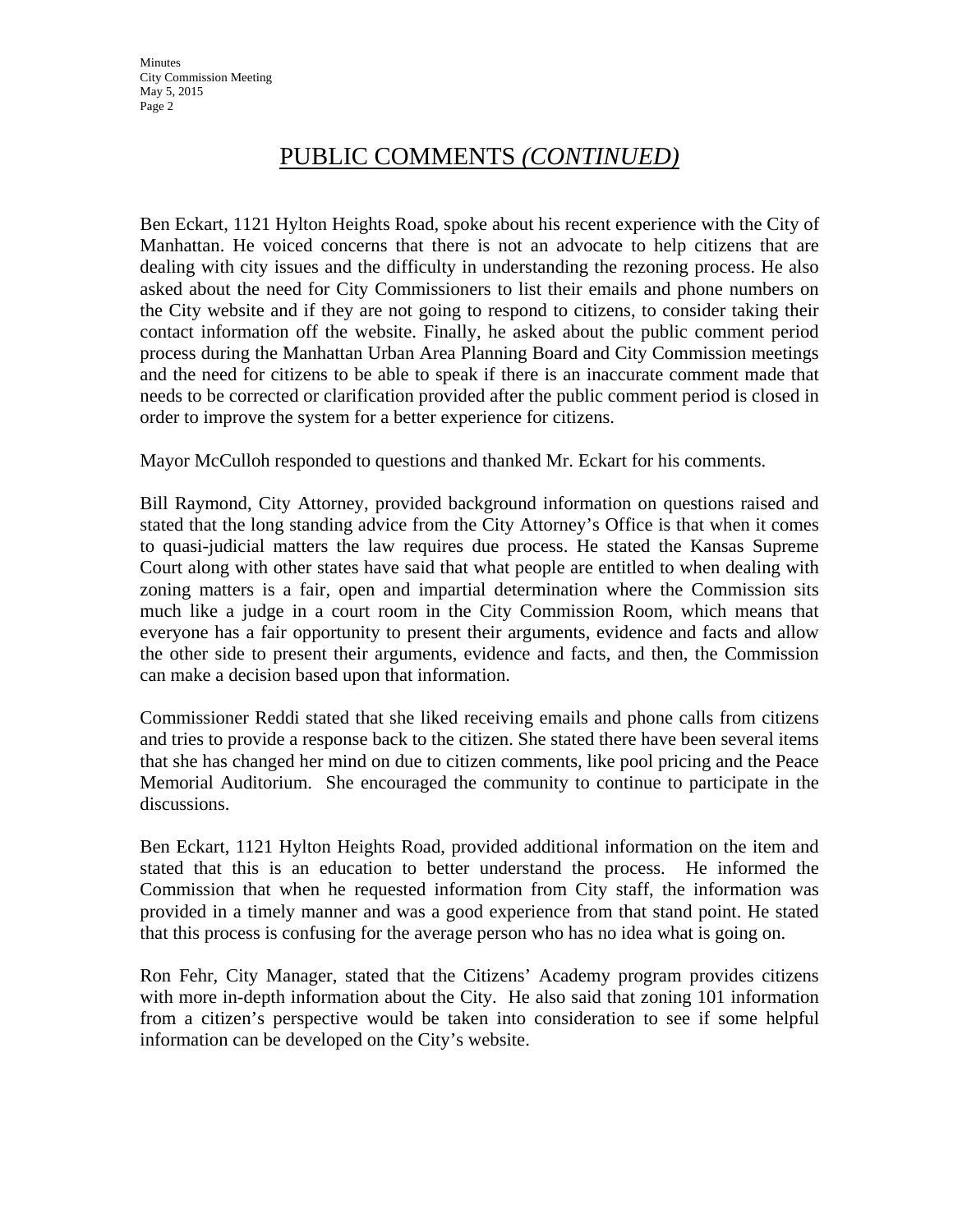# PUBLIC COMMENTS *(CONTINUED)*

Paula Fullwood, 826 Allison Avenue, informed the Commission that for the past two years she has been trying to appeal her property tax valuation and the issue is still dragging on. She asked the Commission if they could help her resolve this issue.

Mayor McCulloh informed Ms. Fullwood that this is a Riley County issue and explained the valuation process with the County Appraiser. She encouraged her to talk with the County Appraiser or the Riley County Commission at their meetings, which meet every Monday and Thursday with public comments at 8:30 a.m.

Bill Raymond, City Attorney, provided clarification on the item and stated that under Kansas law, the County Appraiser follows a statutory process. He informed Ms. Fullwood that the City does not have jurisdiction over that department or oversight on what they do and that she would need to contact the Riley County Commission.

Hearing no other comments, Mayor McCulloh closed the public comments.

# COMMISSIONER COMMENTS

Commissioner Reddi stated that she attended a candlelight vigil for Nepal last week at the Bosco Plaza at Kansas State University Union and stated that they are collecting donations on the K-State website to assist with the recent earthquake efforts. She informed the community that the Kansas Sampler Festival held in Wamego on Saturday, May 2, and Sunday, May 3, 2015, was a big hit and thanked the Flinthills ATA Bus for providing transportation from Manhattan to Wamego. She stated that May 12, 2015, is the last day to register to vote if you plan on participating on the Local Option Budget (LOB) election decision for Unified School District (USD) 383 and encouraged citizens to read more about the item on the USD 383 website. Finally, she wished all the mothers a Happy Mother's Day and to the dads that have to play mom on Sunday, May 10, 2015.

Mayor McCulloh wished all the moms in Manhattan a Happy Mother's Day. She announced the Mayor's Bike Ride will be Saturday, May 9, 2015, and stated that Commissioner Butler is helping with the event and encouraged everyone to join the bike ride. She also asked that if anyone is interested in being a lifeguard this season to contact the Parks and Recreation Department and stated that the City will also pay for your training. She stated that we want to open the pools and to keep them open during the swim season.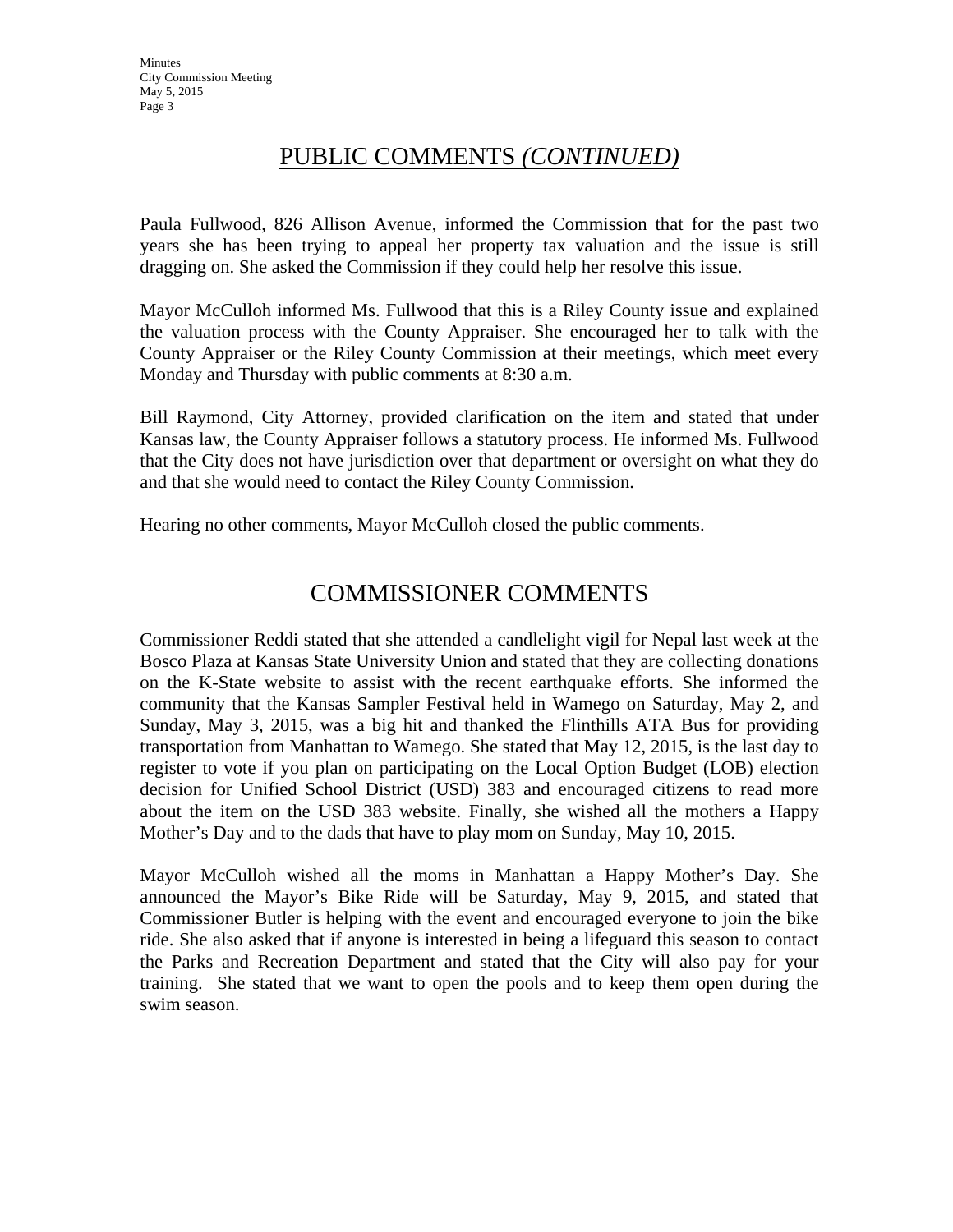# COMMISSIONER COMMENTS *(CONTINUED)*

Ron Fehr, City Manager, provided an update on the City's flash flood event that occurred on Monday, May 4, 2015. He stated that Manhattan had a record rainfall event, breaking a 1908 record for the quantity and duration of time for rainfall causing flash flooding. He stated that the City does not build its infrastructure based on 100 year events and said the collection systems in the low areas were overwhelmed. He expressed thanks for the efforts of the Emergency Service Crews, the Fire Department, the Public Works and Utility crews, and the public for their assistance and efforts. He stated there was some property damage reported and hoped not to see this magnitude of rainfall again for another 100 years.

Mayor McCulloh thanked City Manager Fehr, City crews, Riley County Emergency Management Director Pat Collins, and everyone that assisted during the flash flood event.

# CONSENT AGENDA

(\* denotes those items discussed)

## **MINUTES**

The Commission approved the minutes of the Regular City Commission Meeting held Tuesday, April 21, 2015.

### **CLAIMS REGISTER NO. 2791**

The Commission approved Claims Register No. 2791 authorizing and approving the payment of claims from April 15, 2015, to April 28, 2015, in the amount of \$1,596,670.83.

### **FINAL PLAT – THE RESERVE ADDITION, UNIT TWO**

The Commission accepted the easements and rights-of-way, as shown on the Final Plat of The Reserve Addition, Unit Two, generally located approximately 200 feet west of the intersection of Grand Mere Parkway and Grand Luxe Drive, based on conformance with the Manhattan Urban Area Subdivision Regulations, shifting the adjoining property line between Lot 1 and Tract A, thereby increasing the size of Lot 1 from 8.19 acres to 8.22 acres.

## **FINAL PLAT – BIRCHWOOD VILLAS ADDITION, UNIT NO. 2, RESIDENTIAL PUD**

The Commission accepted the easements and rights-of-way, as shown on the Final Plat of Birchwood Villas Addition, Unit No. 2, Residential Planned Unit Development, generally located 485-feet south of the intersection of Stone Crest Drive and North Scenic Drive, based on conformance with the Manhattan Urban Area Subdivision Regulations.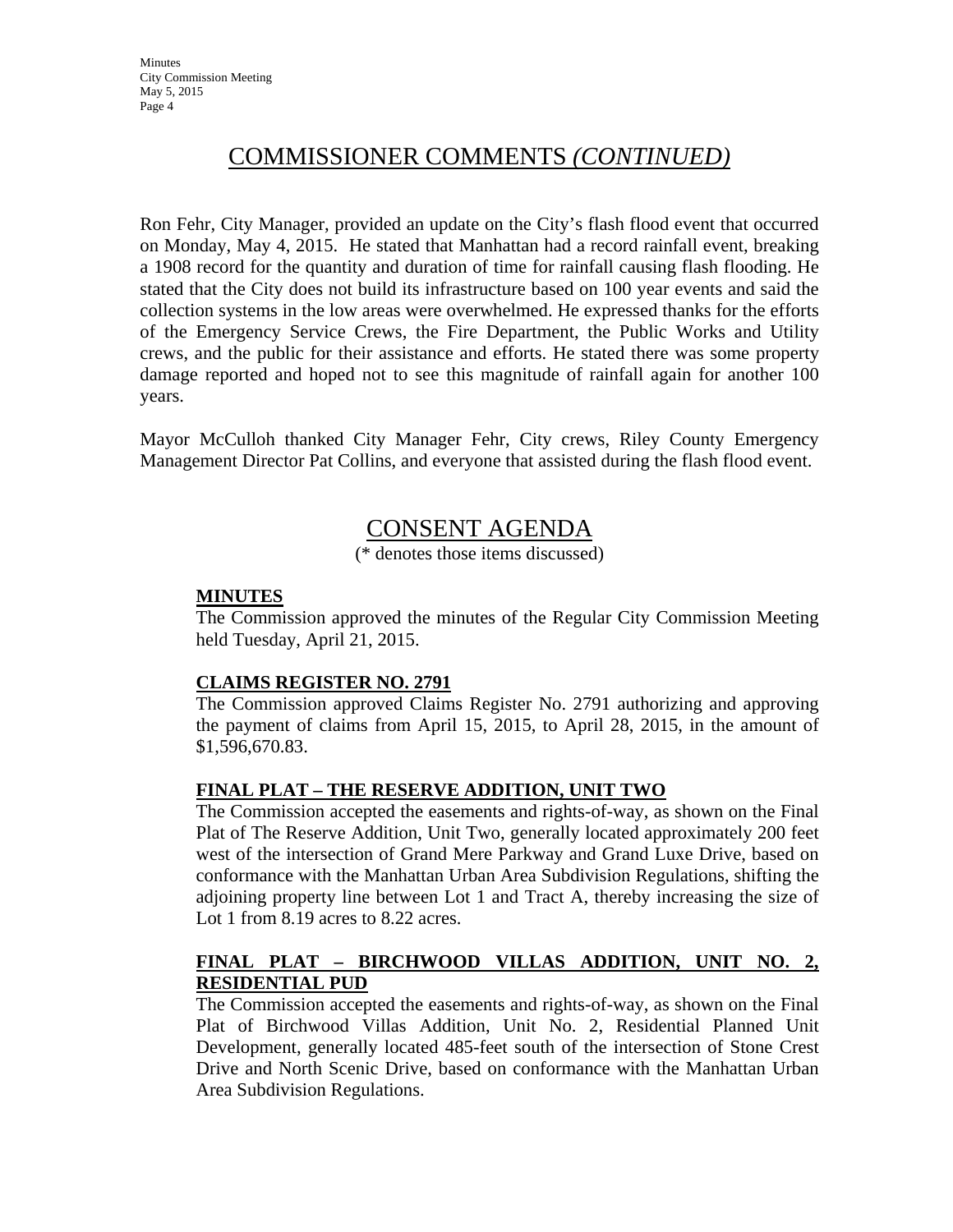# CONSENT AGENDA *(CONTINUED)*

### \* **ORDINANCE NO. 7134 – AMEND – THE TRAILS AT MANHATTAN PUD**

Commissioner Morse stated as a former member of the Manhattan Urban Area Planning Board, she had heard the information and facts on this zoning matter; however, will listen to the matter presented and that my new and impartial decision will be to vote in favor or in opposition to the item. She stated that there is another general agenda item that she will also make a declaration.

The Commission accepted the recommendation of the Manhattan Urban Area Planning Board with the understanding that a clerical error exists as to the number of dwelling units in documents previously submitted; modified and amended the clerical error to the accurate number of units as set forth in the currently Corrected Staff Report, subject to a 2/3 majority vote of this Governing Body as authorized by KSA 12-757; and further approved Ordinance No. 7134 amending Ordinance No. 7094 and the Preliminary Development Plan of The Trails at Manhattan PUD, and approving the Final Development Plan, to be known as The Links at Manhattan Residential Planned Unit Development, generally located 1,000 feet to the west of the intersection of Casement Road and Marlatt Avenue on the north side of Marlatt Avenue, based on the findings in the Corrected Staff Report *(See Attachment No. 1)*, with the 11 conditions as corrected.

### **FINAL PLAT – THE LINKS AT MANHATTAN PUD**

The Commission accepted the easements and rights-of-way, as shown on the Final Plat of The Links at Manhattan Planned Unit Development, generally located 1,000 feet to the west of the intersection of Casement Road and Marlatt Avenue on the north side of Marlatt Avenue, based on conformance with the Manhattan Urban Area Subdivision Regulations.

### **ORDINANCE NO. 7135 – AMEND – LOT 1, MANHATTAN PLAZA COMMERCIAL PUD**

Item was removed from the agenda on Friday, May 1, 2015, at the request of the Developer.

### **ORDINANCE NO. 7136 – INSTALL STOP SIGN – TAMARAK DRIVE AND ARBOR DRIVE**

The Commission approved Ordinance No. 7136 authorizing the installation of a southbound stop sign at the east intersection of Tamarak Drive and Arbor Drive.

### **ORDINANCE NO. 7137 – NO PARKING ZONE – HILLVIEW DRIVE**

The Commission approved Ordinance No. 7137 designating a "No Parking Zone" from the north side of Hillview Drive beginning at the Intersection with College Avenue, proceeding to a point 145 feet west of the centerline of College Avenue along the north curb line.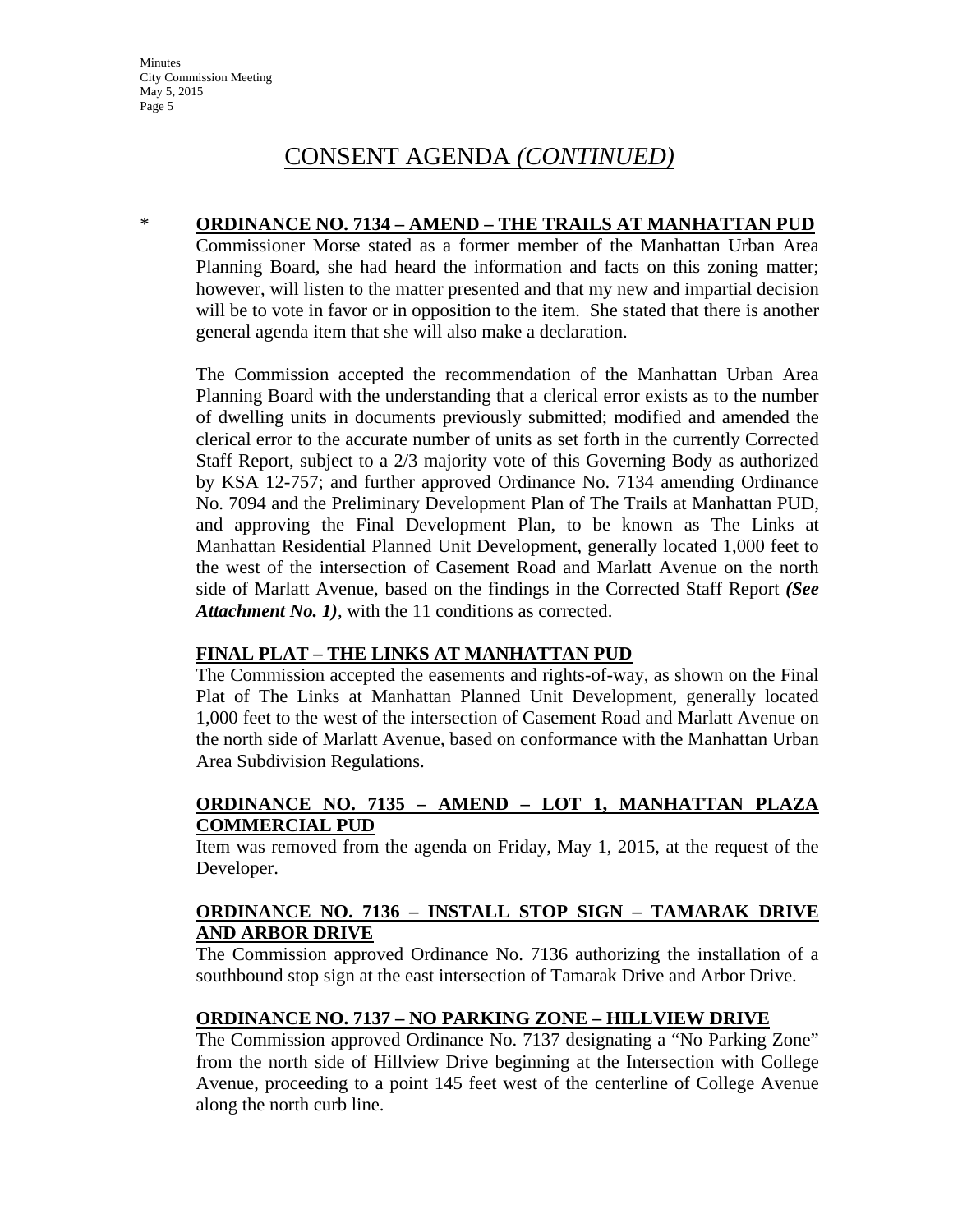# CONSENT AGENDA *(CONTINUED)*

### **AWARD CONTRACT – WELL REHABILITATION PROJECT (WA1504)**

The Commission awarded a contract and authorized the Mayor and City Clerk to execute the contract in the amount of \$41,975.00 with Layne Christensen Company, of Wichita, Kansas, for the Well Rehabilitation Project (WA1504) to rehabilitate wells #16 and #21, to be paid from the Water Fund.

### **AWARD CONTRACT – HYDRANT AND VALVE REPLACEMENT PROJECT (WA1503)**

The Commission awarded a construction contract to the lowest bidder, J&K Contracting, LC, of Junction City, Kansas, and authorized the Mayor and City Clerk to execute a construction contract in the amount of \$119,900.00 with J&K Contracting, LC, for the Hydrant and Valve Replacement Project (WA1503).

## **CHANGE ORDER NO. 1 – HYDRANT AND VALVE REPLACEMENT PROJECT (WA1503)**

The Commission authorized the Mayor to execute Change Order No. 1 in the net amount of \$18,150.00 (-15%) reducing the total project cost to \$101,750 and the quantities of the fire hydrant assemblies to be replaced for the 2015 Hydrant and Valve Replacement project (WA1503), with the project to be paid from the Water Fund.

### **MEMORANDUM OF UNDERSTANDING – PLANNING FOR GROWTH AND DEVELOPMENT AROUND FORT RILEY MILITARY BASE**

The Commission authorized the Mayor and City Clerk to execute a Memorandum of Understanding between Fort Riley and surrounding municipalities to address issues related to communication, cooperation, and collaboration between military installations and surrounding municipalities regarding planning for growth and development in and around the base.

## **CONTRACT – AMAZING DINOSAURS! EXHIBIT**

The Commission authorized the Mayor and City Clerk to execute an agreement requiring a 5% deposit (\$1,750.00) towards the rental fee of \$35,000.00 with Antiquities Company, LLC, of Rockford, Michigan, for the exhibition of *Amazing Dinosaurs!* at the Flint Hills Discovery Center for the period of May 14, 2016, through September 11, 2016.

## **APPROVE – MANHATTAN HOUSING AUTHORITY – ENERGY PERFORMANCE LEASE PURCHASE AGREEMENT**

The Commission approved Manhattan Housing Authority entering into a lease purchase agreement for the purpose of financing an energy performance contract with Johnson Controls, Inc.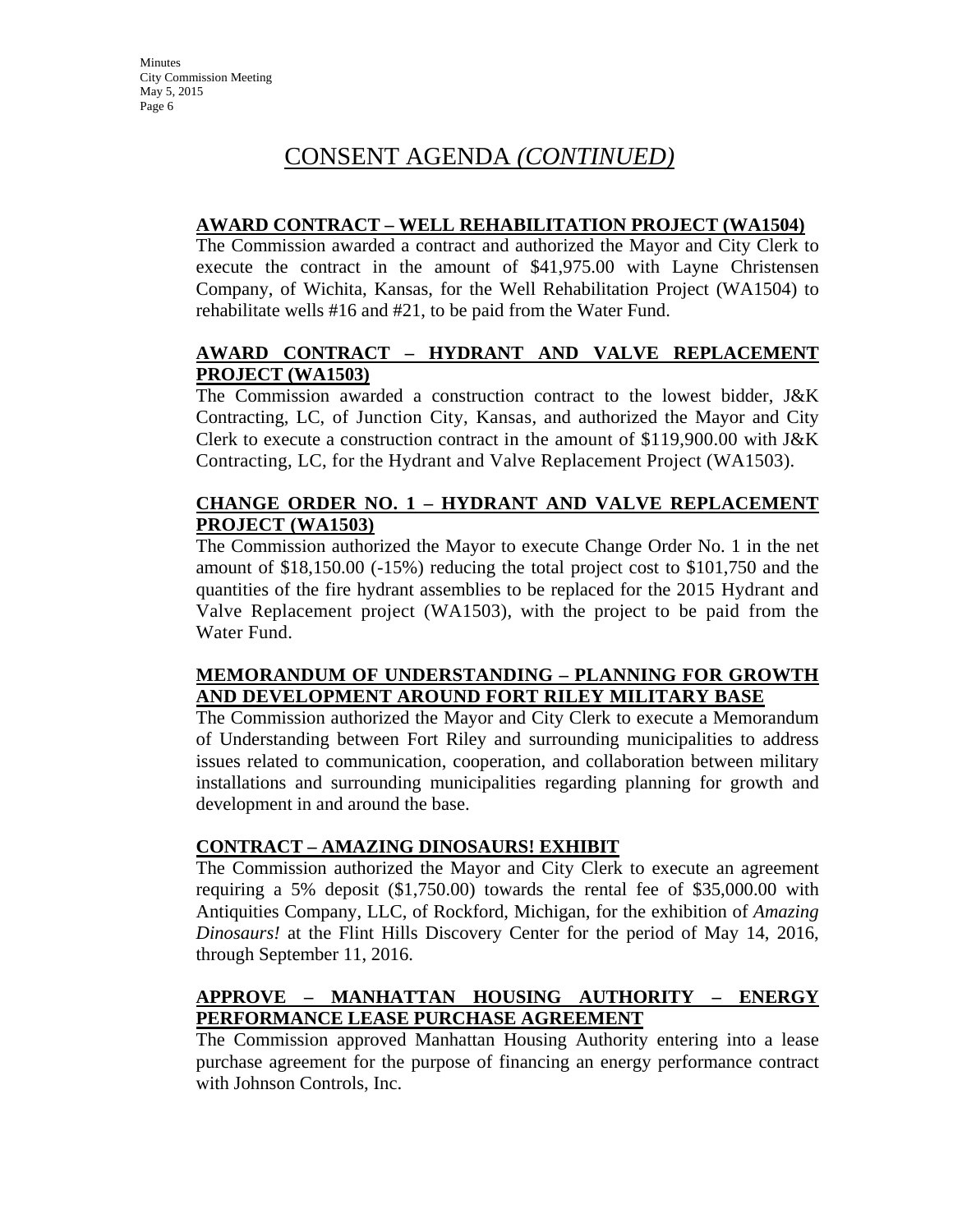# CONSENT AGENDA *(CONTINUED)*

### **SUBMIT – 2015–2019 CONSOLIDATED PLAN; 2015 ACTION PLAN**

The Commission authorized the submission of the Community Development Block Grant 2015-2019 Consolidated Plan and 2015 Program Year Annual Action Plan and supporting documents.

### **PURCHASE – TRAFFIC SIGNAL POLES AND MAST ARMS – DENISON AVENUE AND PLATT STREET INTERSECTION IMPROVEMENTS (ST1503)**

The Commission authorized the purchase in the amount of \$20,516.00 of four (4) traffic signal poles and mast arms to be installed at Denison Avenue and Platt Street, from Gades Sales, of Wichita, Kansas, as part of the City-University Denison Signal Corridor project, to be paid from City-University Funds.

### **PURCHASE – CEMETERY DIVISION UNIT #888 – MOWER (CIP #CP123E)**

The Commission authorized the purchase of the 325D-61 Grasshopper mower from Moridge Manufacturing, of Moundridge, Kansas, in the net amount of \$12,697.00 (base bid in the amount of \$13,997.00, less the trade-in allowance in the amount of \$1,300.00) for replacement of Unit #888 (CIP #CP123E) in the Cemetery Division, to be paid from the Special Parks and Recreation Fund.

After comments, Commissioner Reddi moved to approve the consent agenda. Commissioner Morse seconded the motion. On a roll call vote, motion carried 5-0.

# GENERAL AGENDA

### **RECONSIDER FIRST READING – REZONE - NOOR RESIDENCE PUD - R, SINGLE-FAMILY RESIDENTIAL DISTRICT, TO PUD, MIXED-USE PLANNED UNIT DEVELOPMENT**

Eric Cattell, Assistant Director for Planning, presented an overview of the item. He highlighted the reconsideration of the item by the Manhattan Urban Area Planning Board as requested by the City Commission. He presented the proposed building and site plan; the proposed landscaping plan, signage, and lighting; the storm drainage improvements; the traffic and parking analysis; the surrounding neighborhood zoning map; the neighborhood character and compatibility; the adequacy of public facilities and services; and provided an aerial map of the subject area. He informed the Commission that on April 20, 2015, the Manhattan Urban Area Planning Board held a public hearing on the rezoning of the proposed Noor Residence PUD and on a vote of 6 to 0, recommended approval of the revised Preliminary Development Plan of the Noor Residence Mixed-Use Planned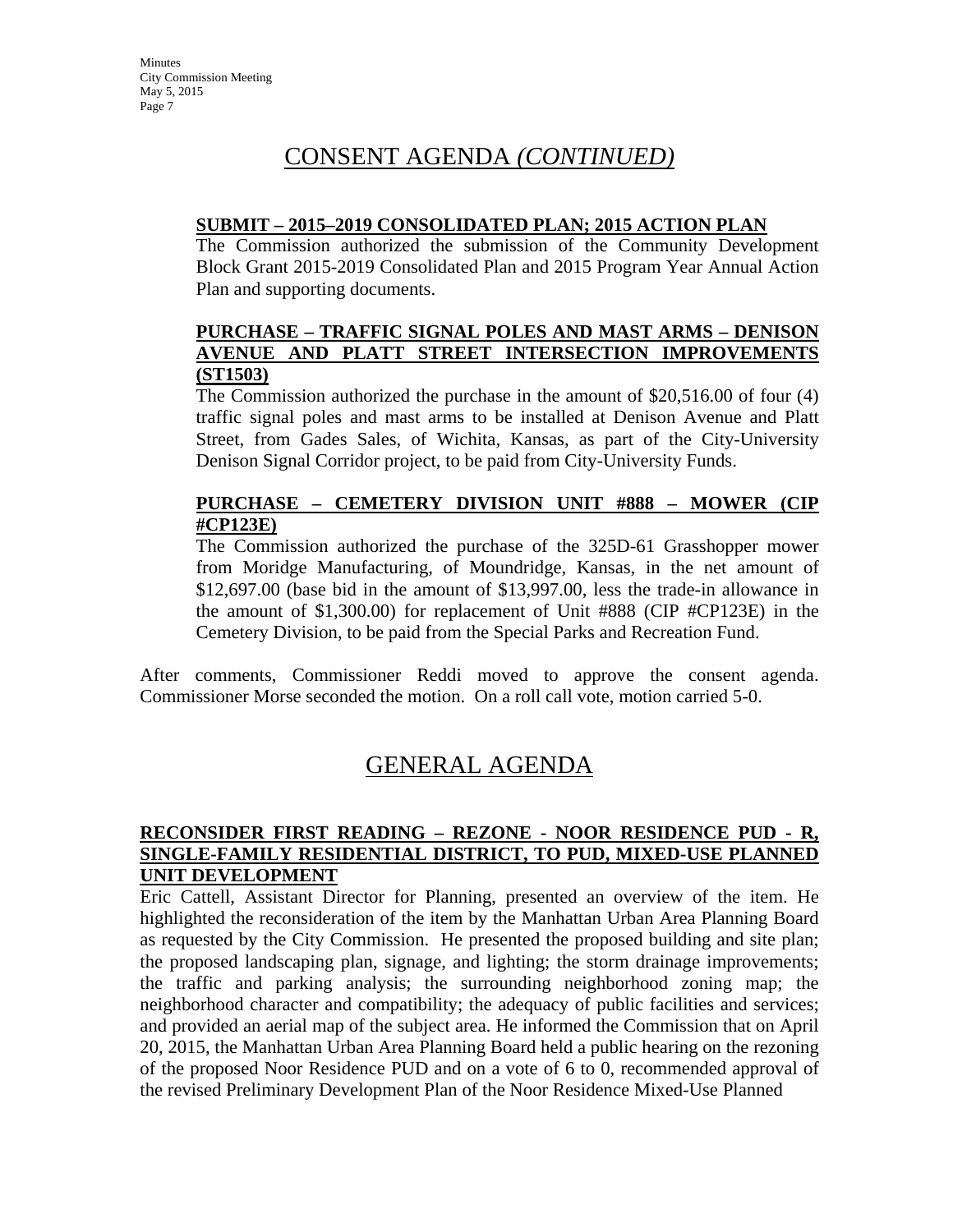### **RECONSIDER FIRST READING – REZONE - NOOR RESIDENCE PUD - R, SINGLE-FAMILY RESIDENTIAL DISTRICT, TO PUD, MIXED-USE PLANNED UNIT DEVELOPMENT** *(CONTINUED)*

Unit Development, dated February 18, 2015, and rezoning the site from R, Single-Family Residential District, to PUD, Mixed-Use Planned Unit Development District, based on consideration of the three issues requested by the City Commission and on the findings in the Revised Staff Report, dated April 9, 2015, with the tem conditions recommended by the Planning Board and City Administration.

Hayder Rasheed, representing the Islamic Center, provided additional background information on the item. He informed the Commission that they have removed the coffee shop from their plans and have addressed concerns regarding parking. He stated that the suggestion to reduce the three-story building would not be feasible for the purpose of accommodating students attending Kansas State University.

Eric Cattell, Assistant Director for Planning, responded to questions from the Commission regarding the proposed height of the building and the rezoning request.

Hayder Rasheed, representing the Islamic Center, responded to additional questions from the Commission regarding parking concerns raised from the neighborhood and explained the transient nature of the students attending the mosque from Kansas State University.

Mayor McCulloh opened the public comments.

Mary Molt, 1122 Hylton Heights Road, informed the Commission that Mike Perl, 2424 Buena Vista Drive, could not attend the meeting, so she read a letter from him to the Commission. The letter included concerns with the proposed development, parking issues, and the proposed size of the structure. Mr. Perl provided a history of developments in the neighborhood including Kindercare daycare, Manhattan Medical Center, office buildings, the bank, and other buildings that have replaced existing single-family homes. The letter also stated that the neighborhood has voiced their concerns and are being nibbled away by commercial creep for commercial purposes and asked what recourse do residential neighbors have to stop this commercial creep.

Mary Molt, 1122 Hylton Heights Road, stated that the proposed three-story building does not fit in with the neighborhood and being on the crest of a hill, the proposed building would be higher than anything around. She stated that the proposed building does not fit with the residential and commercial area and did not appreciate comments at the Planning Board meeting regarding the residential neighborhood has already been compromised. She informed the Commission that she was not asking for a single-family residence at this location, but did not want to sacrifice their property values and way of life for this proposed building. She asked the Commission to please consider the concerns expressed by the residential neighbors regarding the proposed item.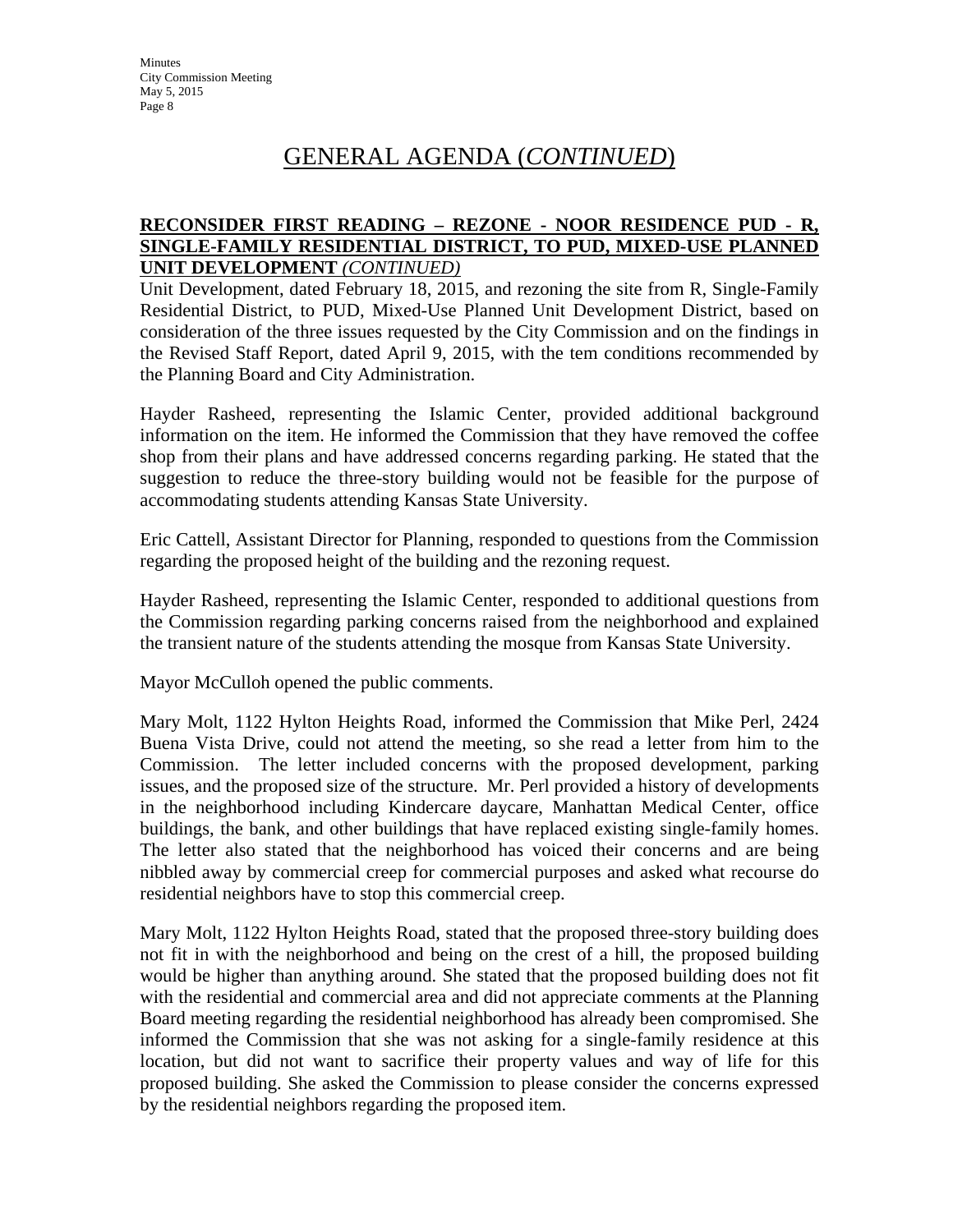# GENERAL AGENDA (*CONTINUED*)

### **RECONSIDER FIRST READING – REZONE - NOOR RESIDENCE PUD - R, SINGLE-FAMILY RESIDENTIAL DISTRICT, TO PUD, MIXED-USE PLANNED UNIT DEVELOPMENT** *(CONTINUED)*

Ben Eckart, 1121 Hylton Heights Road, informed the Commission that he did not understand the process and voiced concern that the Manhattan Urban Area Planning Board did not address or correct the three items requested earlier by the City Commission. He also voiced concern and concurred with Mary Molt that the proposed building is too large and stated that a two-story building could serve the same purpose and would be acceptable in the neighborhood. He stated that this building is going to be the most huge monstrosity on the top of this hill that can be seen from practically anywhere. He asked the Commission to reconsider the design of the project as a two-story building.

Gwyn Riffle, 1117 Hylton Heights Road, informed the Commission that his issue with the proposed apartment project relates to the size, mass and height. He stated that the project started out as a 28 plus unit apartment project and was downsized in half without consideration on the potential of what the building could look like. He asked that consideration be given to make this a two-story structure with 13 units that would be more complimentary to the street corridor and to the neighborhood.

Ian Reeke, Schwab-Eaton, 1125 Garden Way, representing the applicant, discussed the items requested by the City Commission and addressed by the Manhattan Urban Area Planning Board. He informed the Commission of changes made by the applicant and provided additional information on the proposed building, parking and site. He stated that the proposed three-story structure is appropriate and would be difficult to do a two-story building that would provide adequate parking. He also informed the Commission that two neighborhood meetings were held to present the plans proposed and to address any questions or concerns. He then responded to questions from the Commission regarding parking ratios for tenants and if the building would have a basement.

Eric Cattell, Assistant Director for Planning, provided clarification regarding places of assembly and parking ratio requirements for fixed seating assembly facilities.

Ian Reeke, Schwab-Eaton, representing the applicant, responded to additional questions from the Commission regarding seating configurations in the mosque, the existing cross easement, and the proposed sidewalks and connectivity.

Ben Eckart, 1121 Hylton Heights Road, stated that Kindercare is a Planned Unit Development and asked how parking is enforced. He questioned why the apartment building could not be a two-story versus a three-story building and stated that he hoped that the Planning Board or applicant would have addressed changing the size of the building to create a better alternative plan.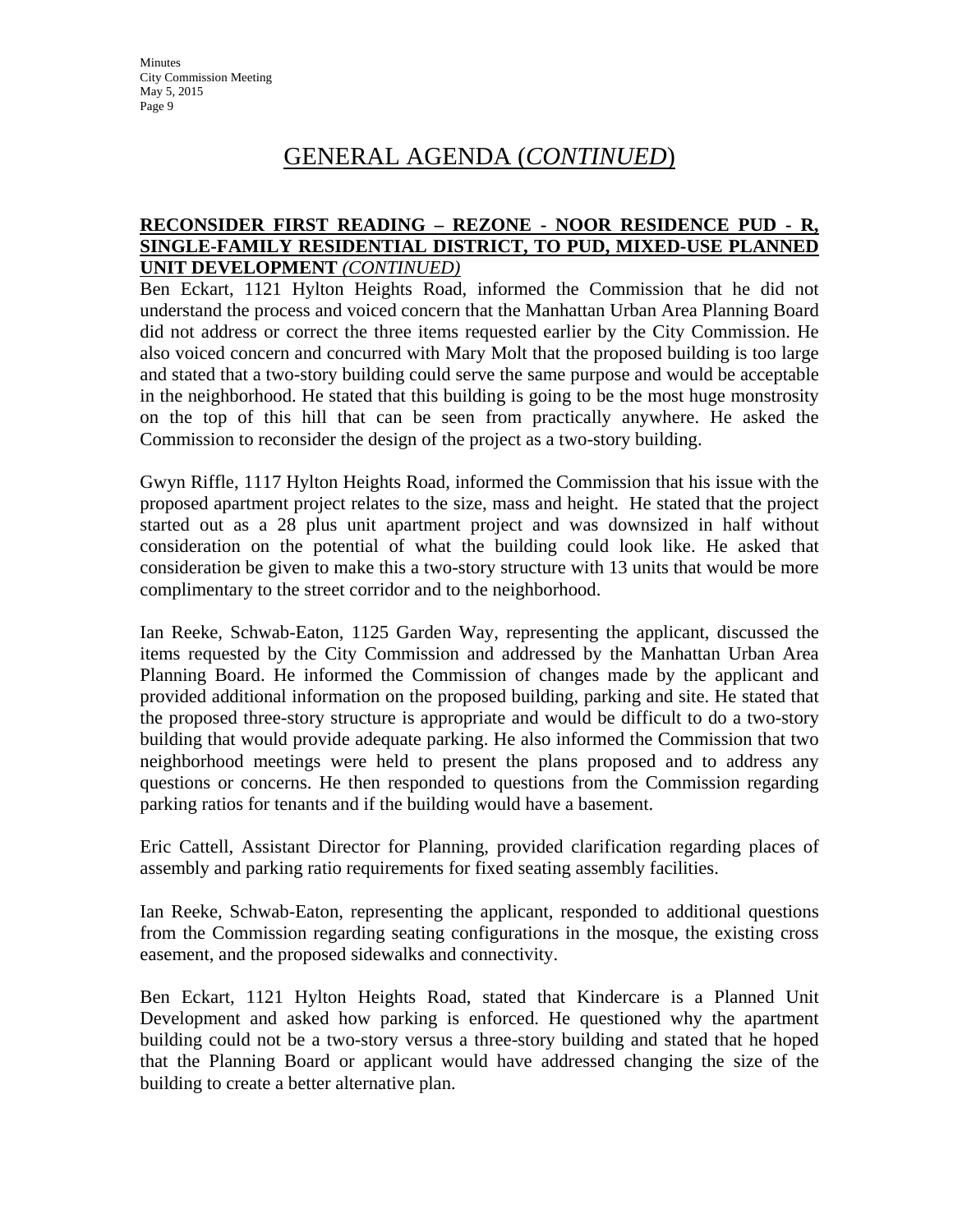# GENERAL AGENDA (*CONTINUED*)

### **RECONSIDER FIRST READING – REZONE - NOOR RESIDENCE PUD - R, SINGLE-FAMILY RESIDENTIAL DISTRICT, TO PUD, MIXED-USE PLANNED UNIT DEVELOPMENT** *(CONTINUED)*

Eric Cattell, Assistant Director for Planning, responded to questions from the Commission and stated that he was not aware if all the neighbors and adjoining properties were in agreement. He informed the Commission that comment sheets and notes are included in the packet from the neighborhood open houses regarding the Noor Residence Apartments Preliminary PUD Plans held June 12, 2014, and March 18, 2015. He then responded to questions from the Commission and provided information on Kindercare and the number of available parking spaces on their site and availability of parking on the public street.

Ben Eckart, 1121 Hylton Heights Road, stated that everyone that signed the letter submitted to the Manhattan City Commission are neighbors in opposition of the project and includes residents from Hylton Heights Road and from Buena Vista Drive.

Mary Molt, 1122 Hylton Heights Road, provided clarification on those signing the letter and voicing their opposition to this project.

Ben Eckart, 1121 Hylton Heights Road, informed the Commission that all the homeowners that signed the letter are in immediate proximity to the proposed project.

Hearing no other comments, Mayor McCulloh closed the public comments.

Commissioner Butler voiced concern that when the City rezones a property, property rights of the adjoining properties are not really considered. He stated that it appears the only way to bring these two groups together and to meet the requirements of the residents of the neighborhood is to have the apartment complex reduced to a two-story building instead of a three-story complex. He also said that for this to work for both parties, they would need to relook at adjusting the parking formula with a two-story building.

Commissioner Dodson stated that he has great sympathy for people who are in R1 and watch zoning change. He said as we went through the 2035 Plan, he advocated that we make this thing stick as we look forward to make general policy statements that are best for the city's growth and prosperity. He stated that it is clear that Claflin Road has become something that it wasn't thirty years ago. He said there may have been a chance for reconciliation if the Commission would have provided instructions to the Manhattan Urban Area Planning Board during the December 2014 meeting regarding the size of a two-story building versus a three-story building and addressed the parking and street access issues, we might have been able to come to an accommodation. He stated that everyone we heard from tonight seems accepting of the development, but would wish for a two-story building height. He stated that he would like to see some kind of a judication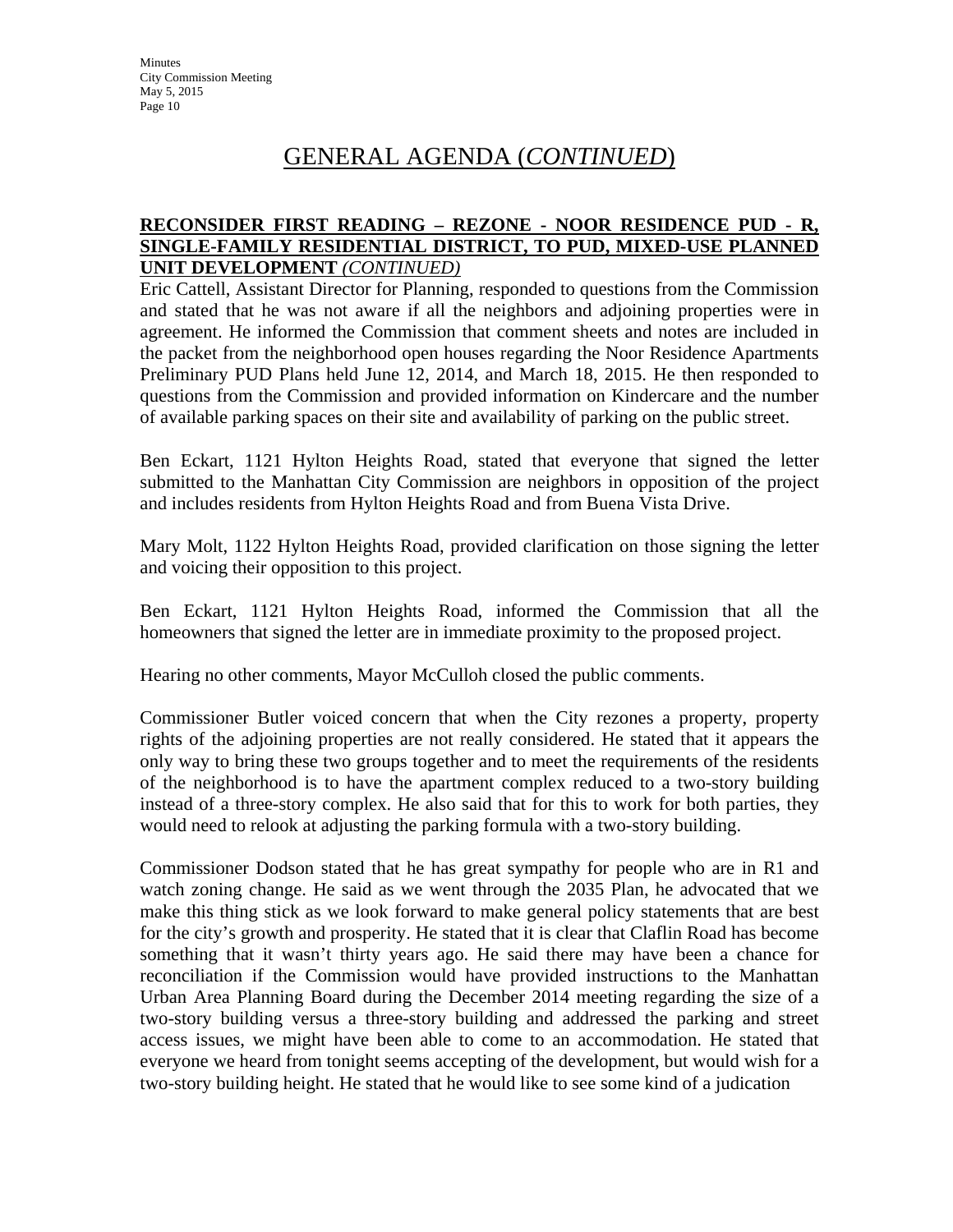### **RECONSIDER FIRST READING – REZONE - NOOR RESIDENCE PUD - R, SINGLE-FAMILY RESIDENTIAL DISTRICT, TO PUD, MIXED-USE PLANNED UNIT DEVELOPMENT** *(CONTINUED)*

between the developer, if possible, to reconcile between the citizens and desires of the developer.

Commissioner Reddi informed those that spoke in opposition that the height of the building might seem huge from the perspectives suggested earlier, but stated the Manhattan Urban Area Planning Board has vetted this item two different times and both times the item came back to the Commission with unanimous support for the project. She discussed property values in this area for the past ten years. She also discussed the challenges with parking at different churches and at the Manhattan Public Library and the need for additional housing for the international student populations. She stated that after hearing the facts and recommendations from the Planning Board, she was leaning toward voting in support of the item.

Commissioner Morse provided additional insight and background on the item. She stated that the front of the apartment complex fits with what is on Claflin Road, but the south side faces an area with single-family homes and can sympathize with the neighborhood. She discussed the Comprehensive Plan, the character of properties and mixed-use along Claflin Road, and the demand for affordable housing to support faculty and students. She discussed Claflin Road and stated that the parking issue has been resolved in her mind, but shared her support on the opportunity to consider shared parking. Finally, she voiced her general support for the project based on the facts, evidence, and information heard based on the 13 Golden Rules.

Mayor McCulloh stated that the mosque was in her neighborhood at  $16<sup>th</sup>$  Street and Osage Street and they were good neighbors with lots of people showing up around 1:00 p.m. on Friday's. She voiced her appreciation with concerns expressed from the neighbors dealing with a changing neighborhood. She reiterated the unanimous support from the Manhattan Urban Area Planning Board, zoning rules that we adhere to and stated that she has listened to the neighborhood concerns regarding the project. She stated that she talked with Mary Molt about the item earlier and informed her that she had voted in support of the item during the December 2, 2014, City Commission meeting and was happy to talk about the project again and clarified that she hoped that she did not say that she was going to vote for the item, however, only to say that she had voted for the item before.

After additional discussion and comments from the Commission, Commissioner Reddi moved to approve the first reading of an ordinance rezoning the Noor Residences PUD, generally located southeast of the intersection of Claflin Road and Hylton Heights Road, from R, Single-Family Residential District, to PUD, Mixed-Use Planned Unit Development District, and approving the revised Preliminary Development Plan of the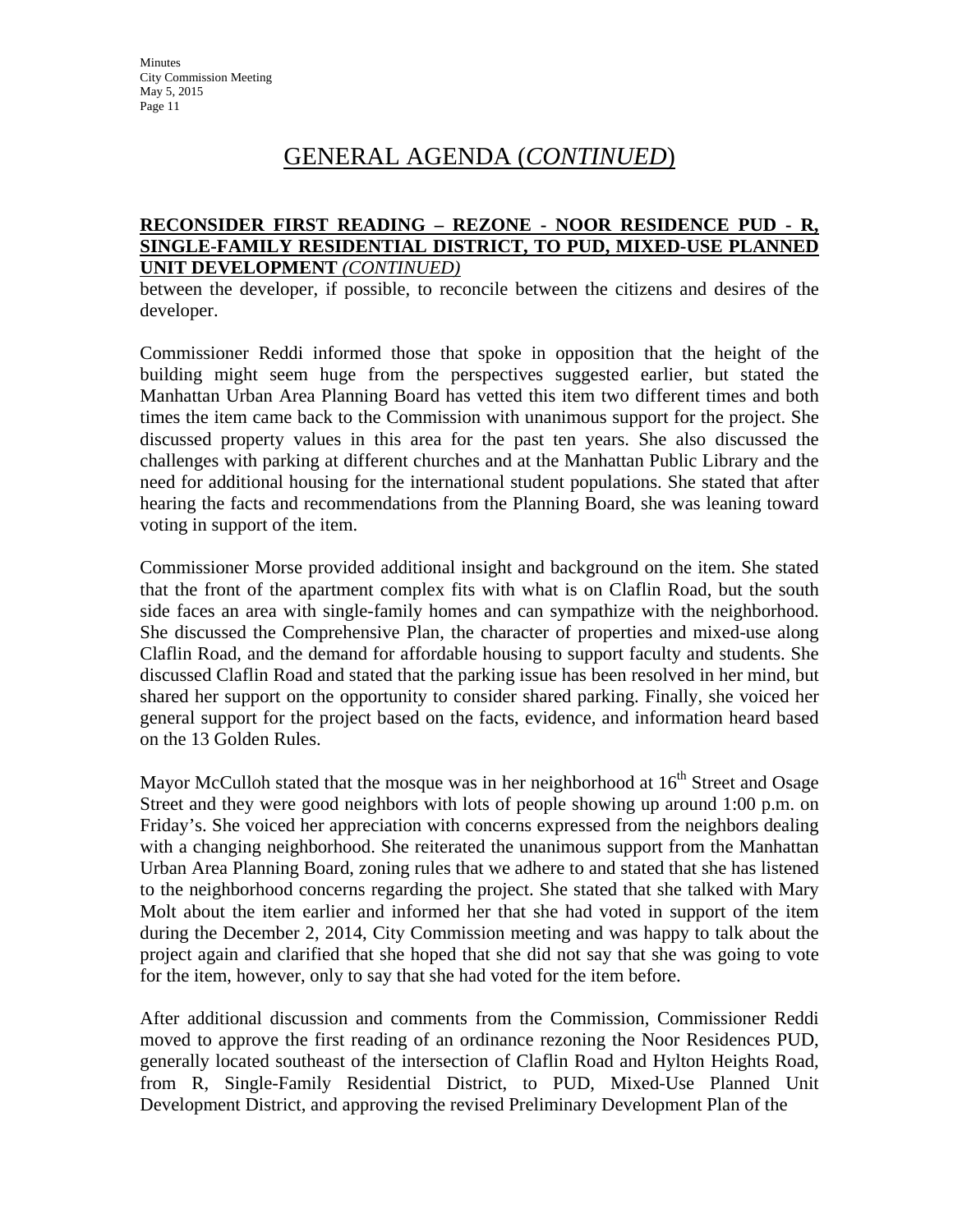### **RECONSIDER FIRST READING – REZONE - NOOR RESIDENCE PUD - R, SINGLE-FAMILY RESIDENTIAL DISTRICT, TO PUD, MIXED-USE PLANNED UNIT DEVELOPMENT** *(CONTINUED)*

Noor Residence Mixed-Use Planned Unit Development, dated February 18, 2015; based on the findings in the Revised Staff Report *(See Attachment No. 2)*, dated April 9, 2015, with the ten (10) conditions of approval recommended by the Manhattan Urban Area Planning Board. Commissioner Morse seconded the motion.

Commissioner Morse stated that as a former member of the Manhattan Urban Area Planning Board she had heard the information and facts on the zoning matter previously presented and participated on the vote, but did not vote on the item when it was presented at the last meeting of the Manhattan Urban Area Planning Board on April 20, 2015; however, she has listened to the matter presented tonight and that her new and impartial decision will be to vote in favor of the proposal.

On a roll call vote, motion carried 4-1, with Commissioner Butler voting against the motion.

Ron Fehr, City Manager, responded to questions from the Commission and provided clarification regarding anti-discrimination regulations for housing in the city of Manhattan.

Mayor McCulloh encouraged citizens and the neighborhood to embrace their new neighbors and visitors studying here from abroad so they feel welcomed.

At 8:55 p.m., the Commission took a brief recess.

### **FIRST READING - AMEND PRELIMINARY DEVELOPMENT PLAN** - **LOT 2, HERITAGE SQUARE SOUTH, UNIT THREE**

Eric Cattell, Assistant Director for Planning, presented an overview of the item. He then responded to questions from the Commission and provided additional information on the proposed access road, the proposed sidewalks along public streets, and the uses for the new facility. He also provided clarification on the site plan and adjacent businesses.

Tim Schultz, Schultz Development, provided additional information on the facility being proposed and stated that this is not a retail outlet.

Dan Crouch, BBN Architects, Inc., presented additional information on the building and stated that it can accommodate 18 to 21 employees. He then responded to questions from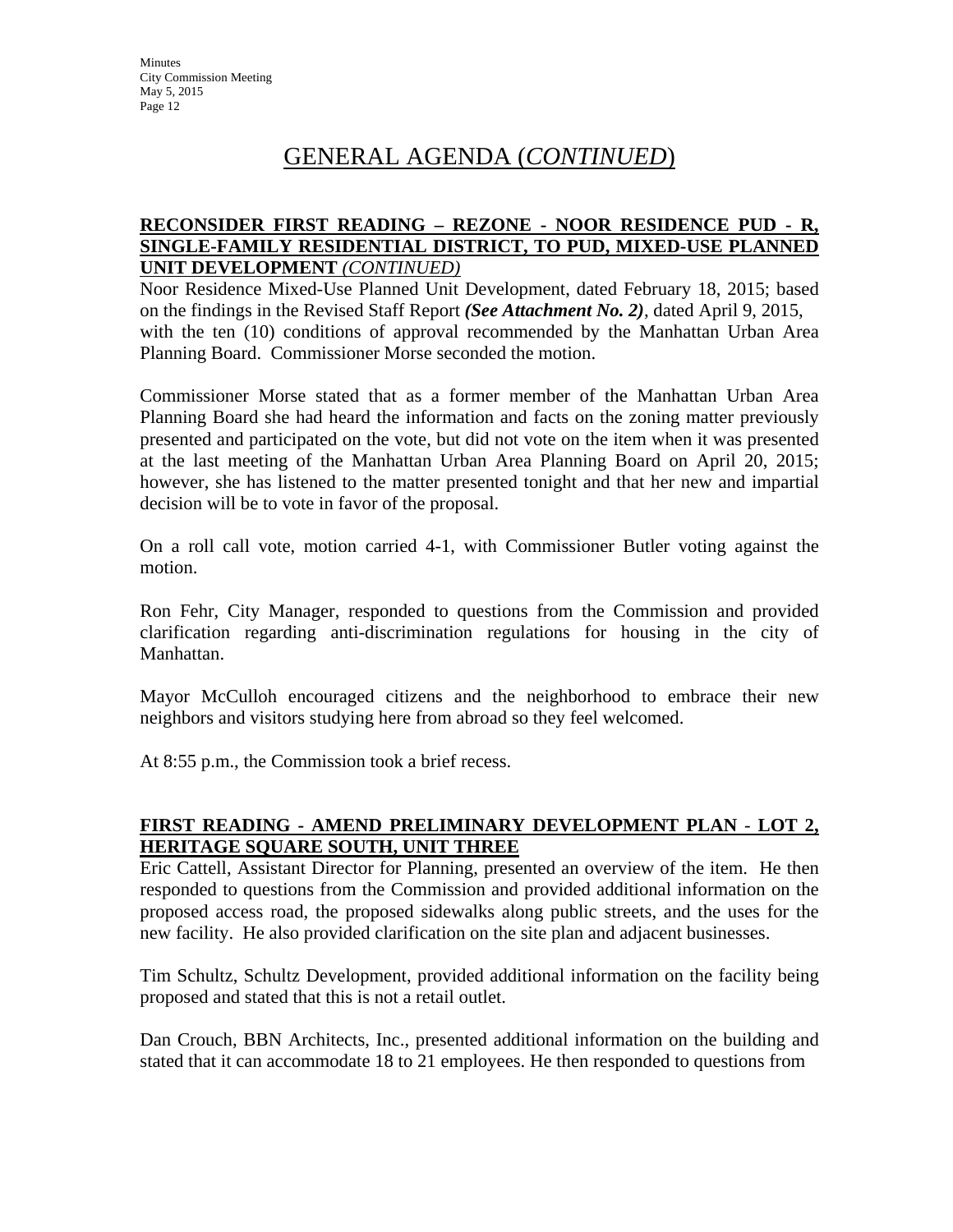### **FIRST READING - AMEND PRELIMINARY DEVELOPMENT PLAN** - **LOT 2, HERITAGE SQUARE SOUTH, UNIT THREE** (CONTINUED)

the Commission regarding the suggestion for a sidewalk along one side of the proposed private drive and use of the new facility.

Mayor McCulloh opened the public comments.

Hearing no comments, Mayor McCulloh closed the public comments.

After additional discussion and comments from the Commission, Commissioner Morse moved to approve first reading of an ordinance amending Ordinance No. 6607 and Ordinance No. 7062, and the Preliminary Development Plan for Lot 2, Heritage Square South, Unit Three, Commercial Planned Unit Development, generally located southeast of the intersection of South Port Drive and US 24 Highway, to be known as the Final Development Plan of Leiszler Oil Company, Lot 5, Heritage Square South, Unit Four, Commercial Planned Unit Development, based on the findings in the Staff Report *(See Attachment No. 3)*, with two conditions of approval. Commissioner Butler seconded the motion. On a roll call vote, motion carried 5-0.

## **REQUEST AND COMMITTEE RECOMMENDATION - 2016 CITY/ UNIVERSITY SPECIAL PROJECTS FUNDS**

Kiel Mangus, Assistant City Manager, introduced the item and provided an overview of the process in making project recommendations. He also thanked members of the City/University Committee for their work.

Ethan Erickson, Assistant Vice President for Budget Planning, Kansas State University, presented an overview of the City/University projects being recommended for funding for the 2016 City budget and Capital Improvements Program. He highlighted items being recommended for funding, including the North Campus Corridor improvements; the realignment of the intersection at Lovers Lane and Thurston Street; the sidewalk construction at Sunset Avenue; the Student Union Forum Hall accessibility renovations; and the Colbert Hills Special Assessment support. He then responded to questions from the Commission regarding the Student Union renovations being proposed.

Kiel Mangus, Assistant City Manager, provided clarification on the City/University Fund Committee meeting and discussions reflected in the Committee meeting minutes.

Ethan Erickson, Assistant Vice President for Budget Planning, and Kiel Mangus, Assistant City Manager, provided additional information on the items being requested for funding and the length of funding commitments for the projects.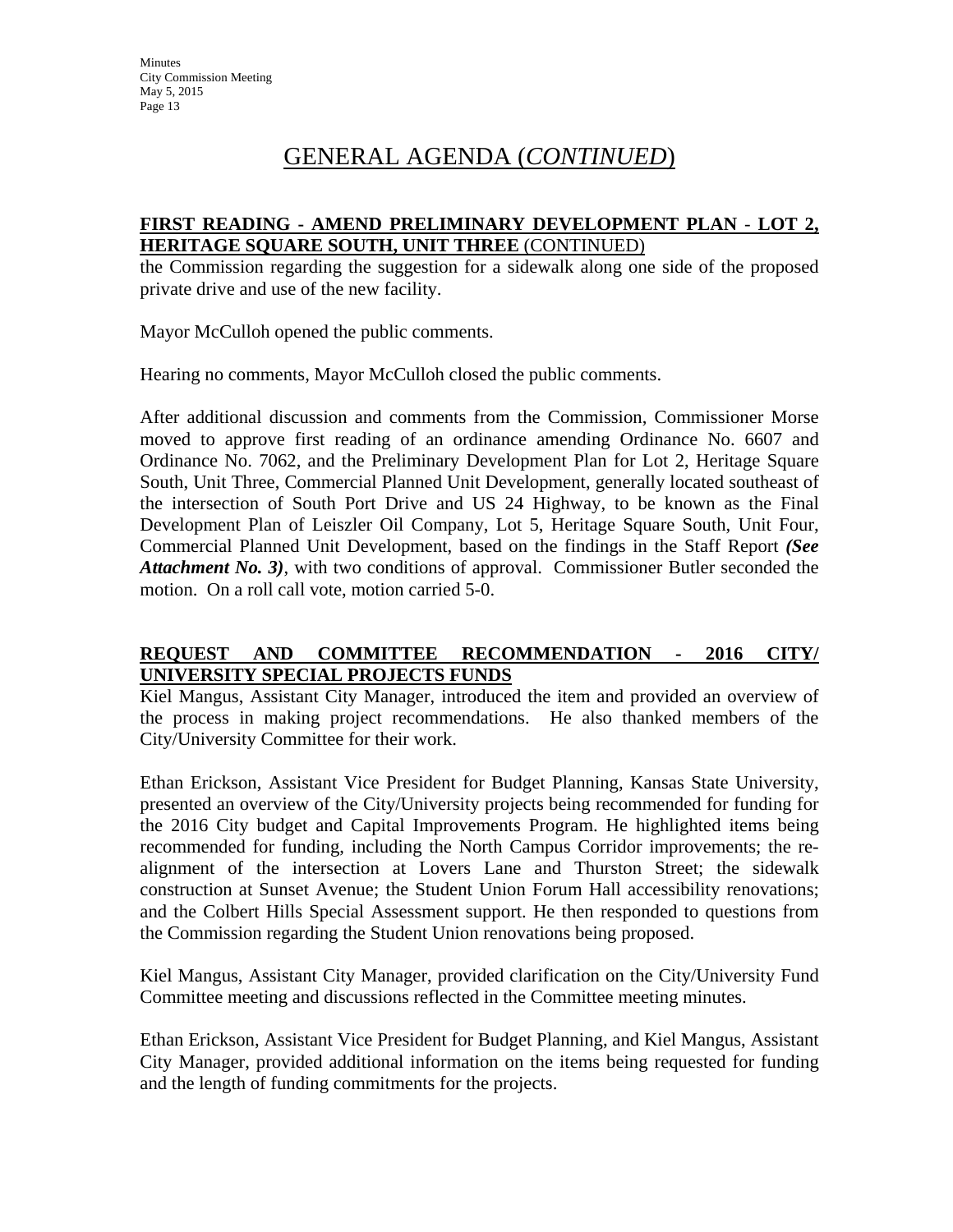### **REQUEST AND COMMITTEE RECOMMENDATION - 2016 CITY/ UNIVERSITY SPECIAL PROJECTS FUNDS** *(CONTINUED)*

Cindy Bontrager, K-State Vice President for Administration and Finance, provided clarification and additional information on the student referendum and projects being recommended for funding. She provided additional background information on Forum Hall and accessibility issues as well as discussed the importance in prioritizing projects.

After comments and questions from the Commission, Cindy Bontrager, K-State Vice President for Administration and Finance, provided additional information on Forum Hall and lack of adequate ADA (Americans for Disability Act) accessibility items due to its age and use by the University and community.

Kiel Mangus, Assistant City Manager, informed the Commission that during the City/University Committee meeting it was reported that over 70 public meetings occurred in Forum Hall last year and that it provides benefits to the University and to the community.

Cindy Bontrager, K-State Vice President for Administration and Finance, and Kiel Mangus, Assistant City Manager, provided additional information on the status of the City Park project and the funding request and support for Colbert Hills associated with the construction of Grand Mere Parkway.

Mayor McCulloh opened the public comments.

Bill Frost, representing Kansas State University Golf Course Management and Research Foundation, informed the Commission that the presentation referenced a special assessment issue. He stated that was one of the justifications in asking for financial assistance from the City, but as was presented earlier, Colbert Hills is also an economic generator for the community and a recreational facility for the public. He stated that in the initial request to the City, they did not ask for City/University Funds but, was a response from the Commission and appears that the City/University Committee also recommends this action. He stated that they are grateful for the consideration of their request and asked that the Commission also support the recommendation.

Hearing no other comments, Mayor McCulloh closed the public comments.

After further discussion and comments from the Commission, Commissioner Morse moved to direct City Administration to incorporate the 2016 City/University Special Projects Fund Committee Recommendation into the 2016 City Budget and Capital Improvements Program. Commissioner Reddi seconded the motion. On a roll call vote, motion carried 5-0.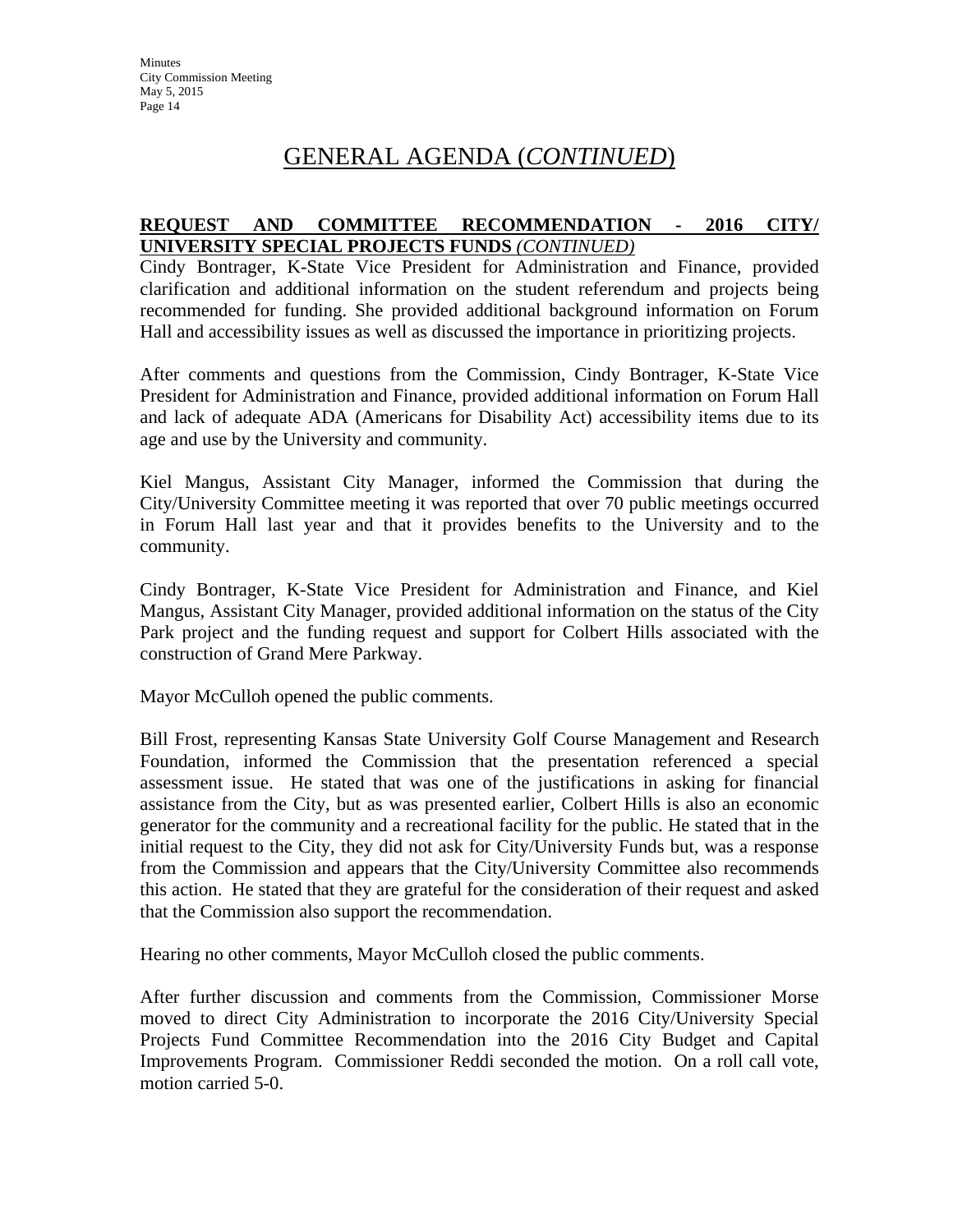Minutes City Commission Meeting<br>May 5, 2015<br>Page 15

# **GENERAL AGENDA (CONTINUED)**

## **ADJOURNMENT**

At 9:58 p.m., the Commission adjourned.

ees, MMC, City Clerk Ga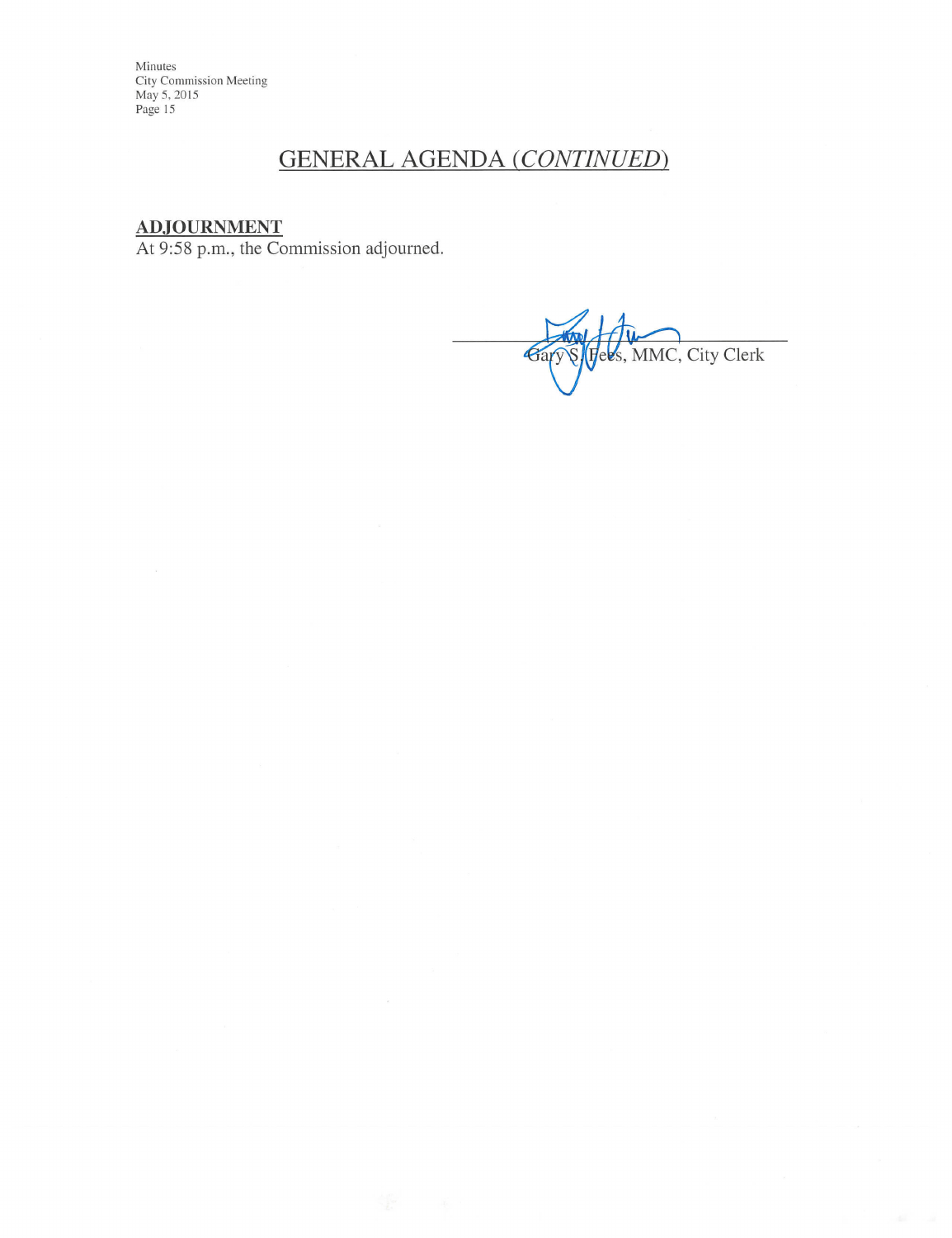**Minutes** City Commission Meeting May 5, 2015 Page 16

#### **CORRRECTED STAFF REPORT AMENDMENT OF THE TRAILS AT MANHATTAN, RESIDENTIAL PLANNED UNIT DEVELOPMENT DISTRICT (PUD) AND ORDINANCE NO. 7094**

**REQUEST:** The applicant/owner has requested an amendment of the Trails at Manhattan, Residential Planned Unit Development District (PUD) and Ordinance No. 7094, to allow a redesign of the proposed multiple-family apartment complex, consisting of 29 apartment buildings for a total of 614 dwelling units, accessory clubhouse with outdoor swimming pool, Foot-golf course, other recreation facilities and accessory parking lots. The PUD amendment will be in the form of a Final Development Plan. A separate Final Plat, The Links at Manhattan PUD plats the unplatted tract into one Lot and dedicates utility easements, drainage easements and Marlatt Avenue right-of-way (see separate Final Plat staff memorandum).

The proposed Final Development Plan renames The Trails at Manhattan PUD to The Links at Manhattan PUD.

# **BACKGROUND**

| <b>APPLICANT:</b> | Blew & Associates, PA<br>524 W. Sycamore, Suite 4, Fayetteville, AR 72703                                                                |
|-------------------|------------------------------------------------------------------------------------------------------------------------------------------|
| <b>OWNER:</b>     | The Links at Manhattan<br>PO Box 13000, Fayetteville, AR 72703                                                                           |
| <b>LOCATION:</b>  | Generally located 1,000 feet to the west of the intersection of Casement<br>Road and Marlatt Avenue on the north side of Marlatt Avenue. |
| <b>AREA:</b>      | Approximately 37.60 acres. 1.36 acres of the area is proposed to be<br>dedicated as Marlatt Avenue right-of-way.                         |
|                   | DATE OF NEIGHBORHOOD MEETING: June 26, 2014                                                                                              |

**DATE OF PUBLIC NOTICE PUBLICATION:** July 28, 2014

## **DATE OF PUBLIC HEARING: PLANNING BOARD:** August 18, 2014 **CITY COMMISSION:** September 2, 2014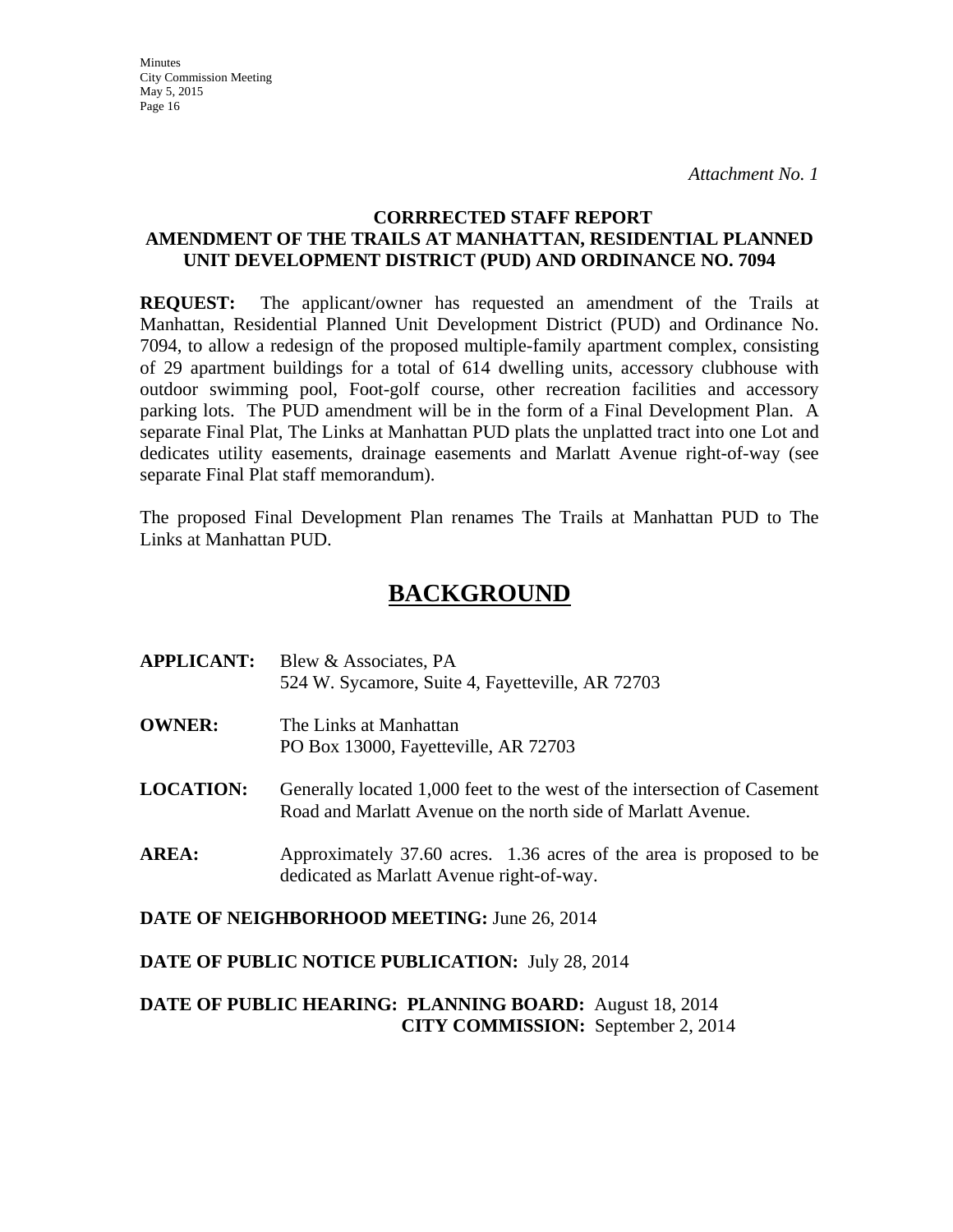# **EXISTING PUD**

### **Ordinance**

Ordinance No. 7094 was adopted by the City Commission on September 16, 2014 and rezoned The Trails at Manhattan Residential Planned Unit Development from County G-1, General Agricultural District, and SF-2, Single-Family Residential District to PUD, Residential Planned Unit Development District.

### **Conditions of Approval**

- 1. The Permitted Use shall be Multiple-Family Residential.
- 2. A maximum of 722 total dwelling units shall be allowed.
- 3. A maximum of 480, one-bedroom; 241, two-bedroom; and 1, threebedroom dwelling units shall be allowed.
- 4. The lowest enclosed floors of all structures in the development shall be at least 1,022 feet. *This condition was created to ensure that the proposed development was adequately protected from flooding on the Big Blue River and meet the City's new Floodplain Regulations.*
- 5. A private cross-access easement shall be filed between the applicant and the two (2) adjacent single-family residential property owners before the application of the Final Development Plan and Final Plat that outlines the long-term agreement for the shared driveway on the western side of the development. *The Preliminary Development Plan site plan showed a shared driveway between the development site and the two (2) adjacent single-family homes to the west of the site. The shared driveway was done in response to the City's requirements for driveways and streets intersecting an arterial street be no closer than 500 feet to each other. The condition was created to ensure that the site was developed as proposed to meeting the requirement.*
- 6. An agreement outlining the on-going maintenance responsibility and enforcement rights of the City for the drainage easements and detention areas shall be created and approved by the City prior to completion the Final Development Plan and Final Plat.
- 7. A minimum 6-foot-tall sight-obscuring fence shall be constructed along the western property line and a fence on the east perimeter of the site.
- 8. Prior to issuance of a building permit for the  $30<sup>th</sup>$  building of the proposed development, a study of the downstream capacity constraints of the Casement Interceptor Sanitary Sewer shall be provided by the property owner and approved by City Administration. *Future sewer capacity for the Casement Interceptor Sanitary Sewer infrastructure was a concern of the Public Works Department. At this time, capacity is present for the proposed development. Because the*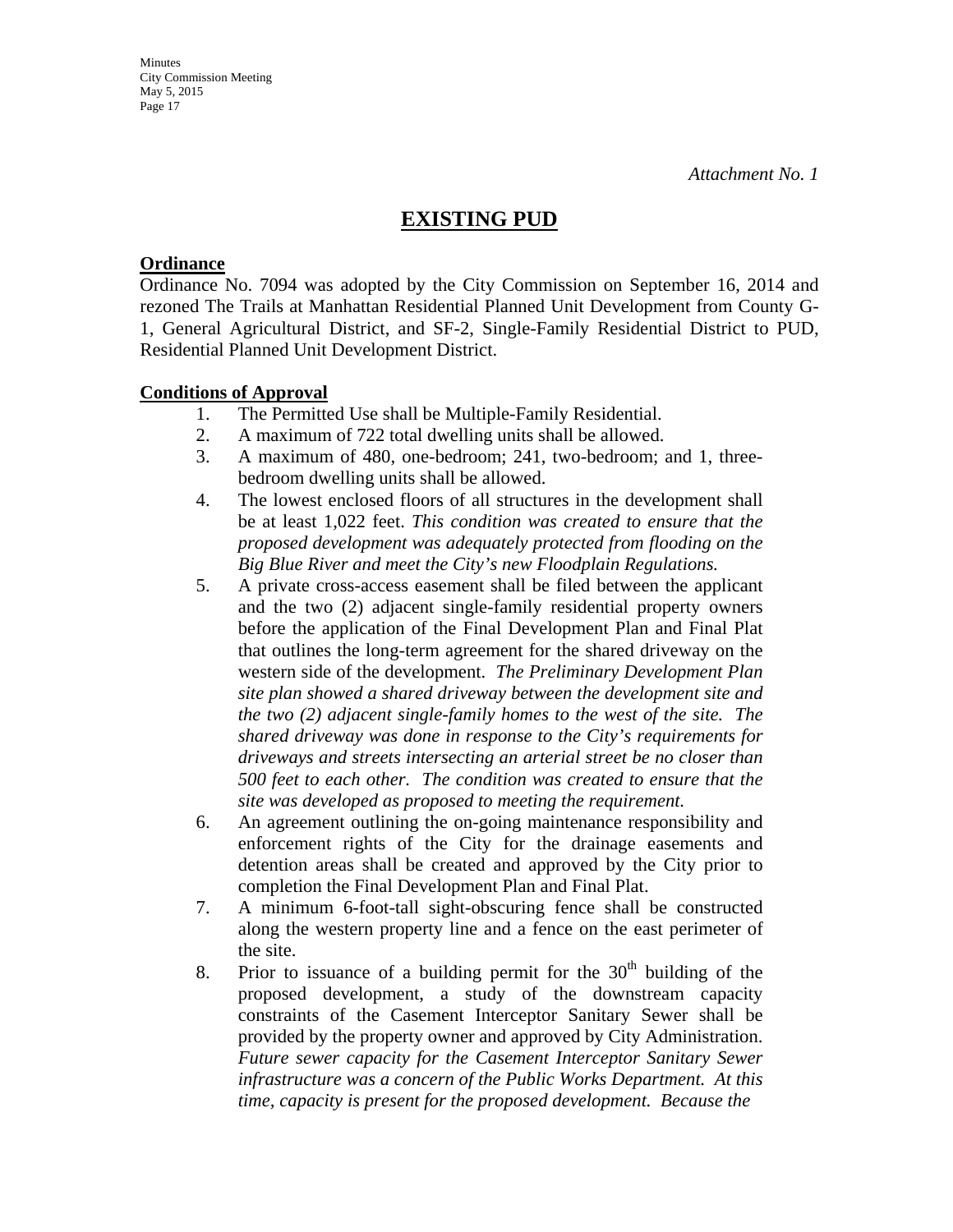*redesign site plan reduced the number of buildings that would require sanitary sewer service to 30, The Public Works Department has asked to remove this condition of approval.*

- 9. Additional bike racks shall be provided in areas adjacent to apartment buildings and shall be shown on Final Development Plans.
- 10. Landscaping and irrigation shall be provided pursuant to a Landscaping Performance Agreement between the City and the owner, which shall be entered into prior to issuance of a building permit.
- 11. All landscaping and irrigation shall be maintained in good condition.
- 12. The proposed walking trail or other type of ADA accessible sidewalk shall be extended to the edges of the development along Marlatt Avenue.
- 13. An eastbound left turn lane on Marlatt Avenue shall be provided at the western entrance and the design shall be submitted with the Final Development Plan for review and approval by the City. *The Preliminary Development Plan showed a main entrance onto Marlatt Avenue on the west side of the proposed development. Due to the amount of traffic and level of service of the proposed intersection, a left turn lane was proposed. The revised development plan eliminates this entrance and shifts the intersection to the east.*
- 14. The design of the pedestrian/bicycle crossing of Marlatt Avenue shall be submitted with the Final Development Plan for review and approval by the City.
- 15. A complete site illumination study shall be provided with the Final Development Plan.

# **PROPOSED AMENDMENT**

### *Approved Development Plan*

The applicant has completely redesigned the layout of the site. The original site consisted of 40 apartment buildings with 18 one-bedroom and two-bedroom units in each building. The total number of dwelling units was 720. A two-story clubhouse, with fitness room, office space, meeting space and other related amenities on the first floor and a twobedroom and a three-bedroom dwelling unit on the second floor. Additional improvements include an outdoor swimming pool and accessory building for mechanical equipment and restrooms, recreation area, signage, surface parking, and landscaping. Other structures that are tentatively proposed are a mailbox pavilion for the housing of the mailboxes for the entire development, storage buildings and cabana. A large retention/detention basin was proposed on the west property line, generally in the middle of the development. This basin was to address stormwater detention requirements on the site and in the area, as well as being a source for fill material to elevate the site.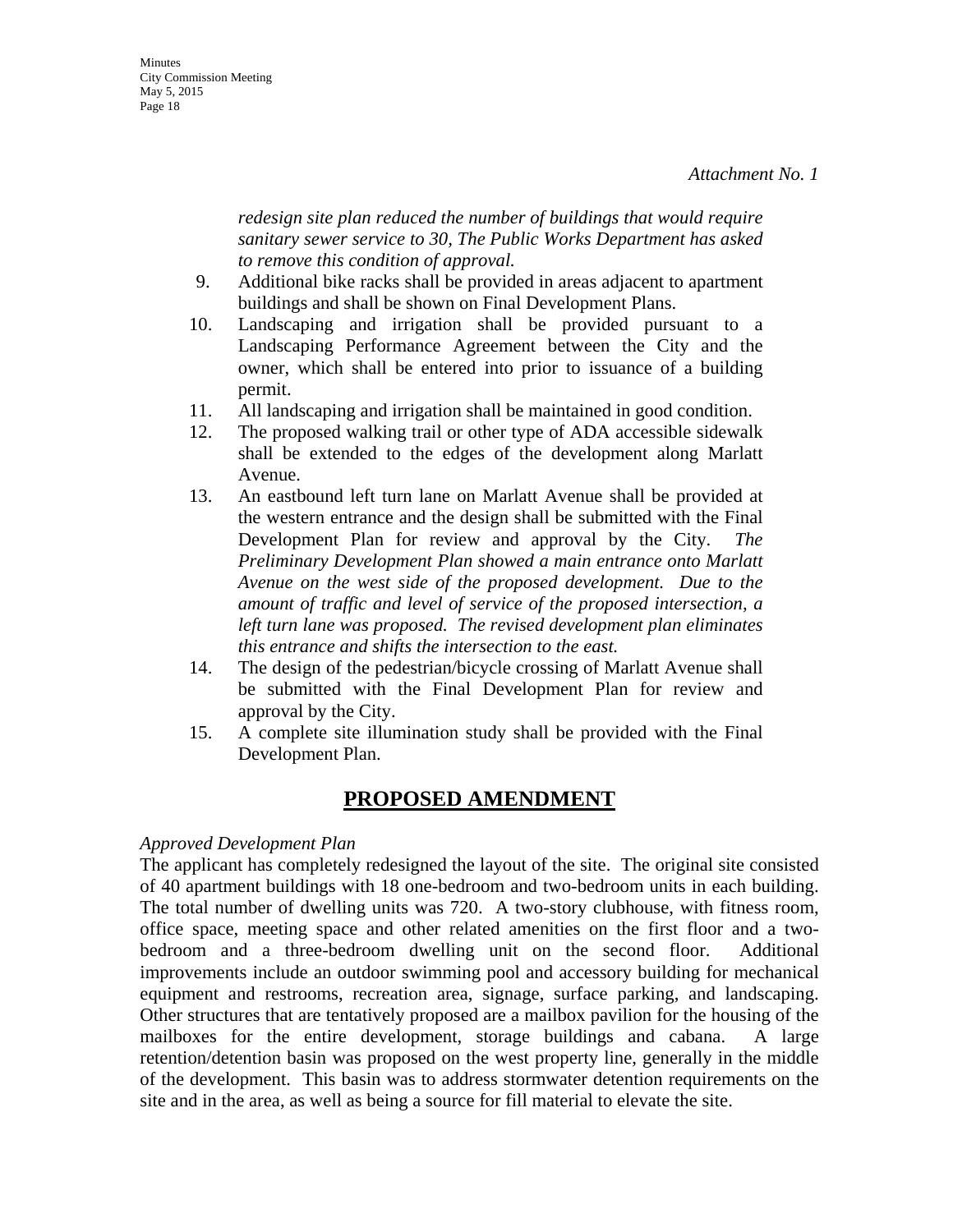### *Proposed Amendment*

The applicant has proposed a new site plan that reduces the total number of apartment buildings and dwelling units; adds a Foot-golf course around the perimeter of the site; consolidates the entrance into the development to the eastern edge of the development; and moves the retention/detention basin to the northern edge of the site. The revised site plan for the development is significant enough to require an amendment to the approved Planned Unit Development. Some of the conditions of approval are being revised or eliminated because of the redesign of the development (see page 14 below).

The new site plan shows 29 apartment buildings for a total of 614 dwelling units (349 two-bedroom units and 264 one-bedroom units) and a two-story clubhouse, with fitness room, office space, meeting space and other related amenities on the first floor and a twobedroom and a three-bedroom dwelling unit on the second floor (Total of 614 dwelling units). Additional improvements include an outdoor swimming pool and accessory building for mechanical equipment and restrooms, recreation area, signage, surface parking, and landscaping. Other structures that are tentatively proposed are a mailbox pavilion for the housing of the mailboxes for the entire development, storage buildings and cabana.

A new amenity is being proposed around the perimeter of the development. The applicant has proposed a 9-hole Foot-golf course. The Foot-golf course will provide a recreational amenity to the tenants of the development, landscaping buffers to adjacent properties and provide additional space for stormwater management. The Foot-golf areas are depressions in the site and are being used for fill materials for the buildings. This area is being considered as dry detention basins for stormwater management and water quality measures.

The proposal to have a shared driveway with the single-family homes to the west became infeasible, so a redesigned entrance to the development is proposed. The new design is to create a divided entrance/exit for the site near the east property line. The site plan shows that both the entrance and exit would have 2 driving lanes for appropriate through and turning movements. The entering traffic would have a through lane to travel to the northern buildings and a left turn lane to the apartments on the southern side of the development. The exiting traffic will have a dedicated left and right turn lane for movements onto Marlatt Avenue. Improvements on Marlatt Avenue are being proposed to provide appropriate acceleration and deceleration lanes within the Marlatt Avenue right-of-way.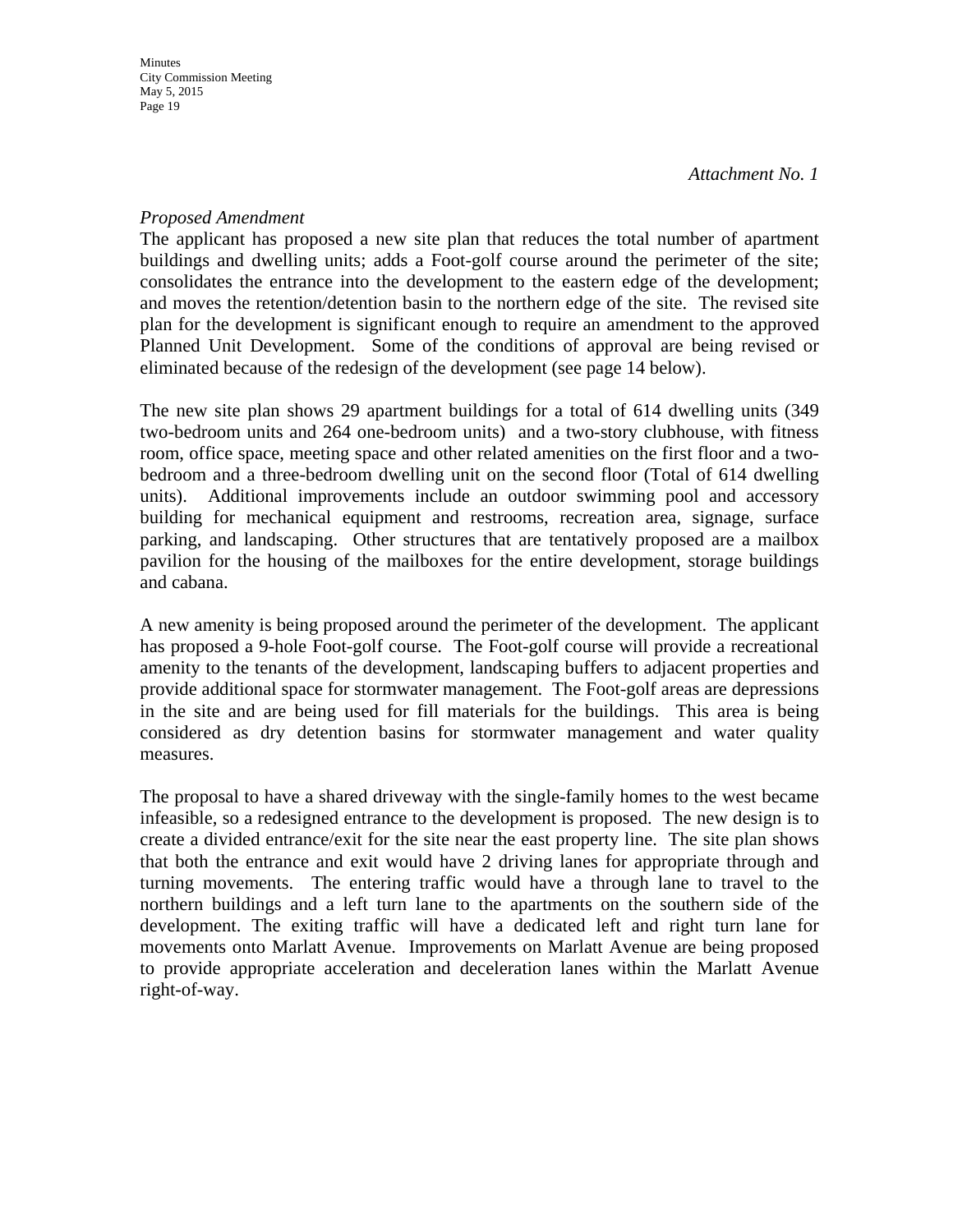#### *Attachment No. 1*

The other significant change to the site plan is the location, size and depth of the stormwater retention/detention basin. The basin has moved to the extreme north of the site. The basin is shown to be 50 feet deep with a bank slope of 3:1. A main purpose of the basin will be to provide onsite fill material to elevate the buildings to the minimum required elevation of 1022 feet. The basin will also manage the stormwater runoff from the site as well as runoff that drains from the adjacent properties to the northwest. In addition to the site draining to the basin, the Foot-golf area will also be used to manage stormwater runoff. More information on the drainage plan for the development is provided below.

#### **Proposed Buildings, Structures, and Phasing**

#### Apartment Buildings

Four (4) different building models are proposed for the development. The site plan references them as "Custom Deluxe III, "Custom Deluxe III Big Boy," "Classic Deluxe IV," or "Classic Deluxe IV Big Boy." The development will consist of:

| <b>Building Design</b>    | # of             | # of Unit    | Unit Types |
|---------------------------|------------------|--------------|------------|
|                           | <b>Buildings</b> | <b>Types</b> |            |
| <b>Custom Deluxe III</b>  | $\mathbf{6}$     | 6            | 1-bedroom  |
|                           |                  | 12           | 2-bedrooms |
| Custom Deluxe III Big Boy | 12               | 12           | 1-bedroom  |
|                           |                  | 12           | 2-bedrooms |
| <b>Classic Deluxe IV</b>  |                  | 6            | 1-bedroom  |
|                           |                  | 12           | 2-bedrooms |
| Classic Deluxe IV Big Boy | 3                | 12           | 1-bedroom  |
|                           |                  | 12           | 2-bedrooms |

### *Custom Deluxe III Building Design*

The "*Custom Deluxe III* building plans are 3-stories, approximately 42 feet in height. Each building will have a footprint of approximately 7,100 square feet. The building will house 12 two-bedroom units and 6 one-bedroom units. The one-bedroom units will have a kitchen, 1 bathroom and living room. The two-bedroom units will have a kitchen, 2 bathrooms and a living room. Stairwells on both the front and rear of the building will provide access to the upper floors of the development. The upper floors will have a balcony. The first floors will have a patio. The exterior materials of the building will be brick and hardi-board lap siding and composite material roofing.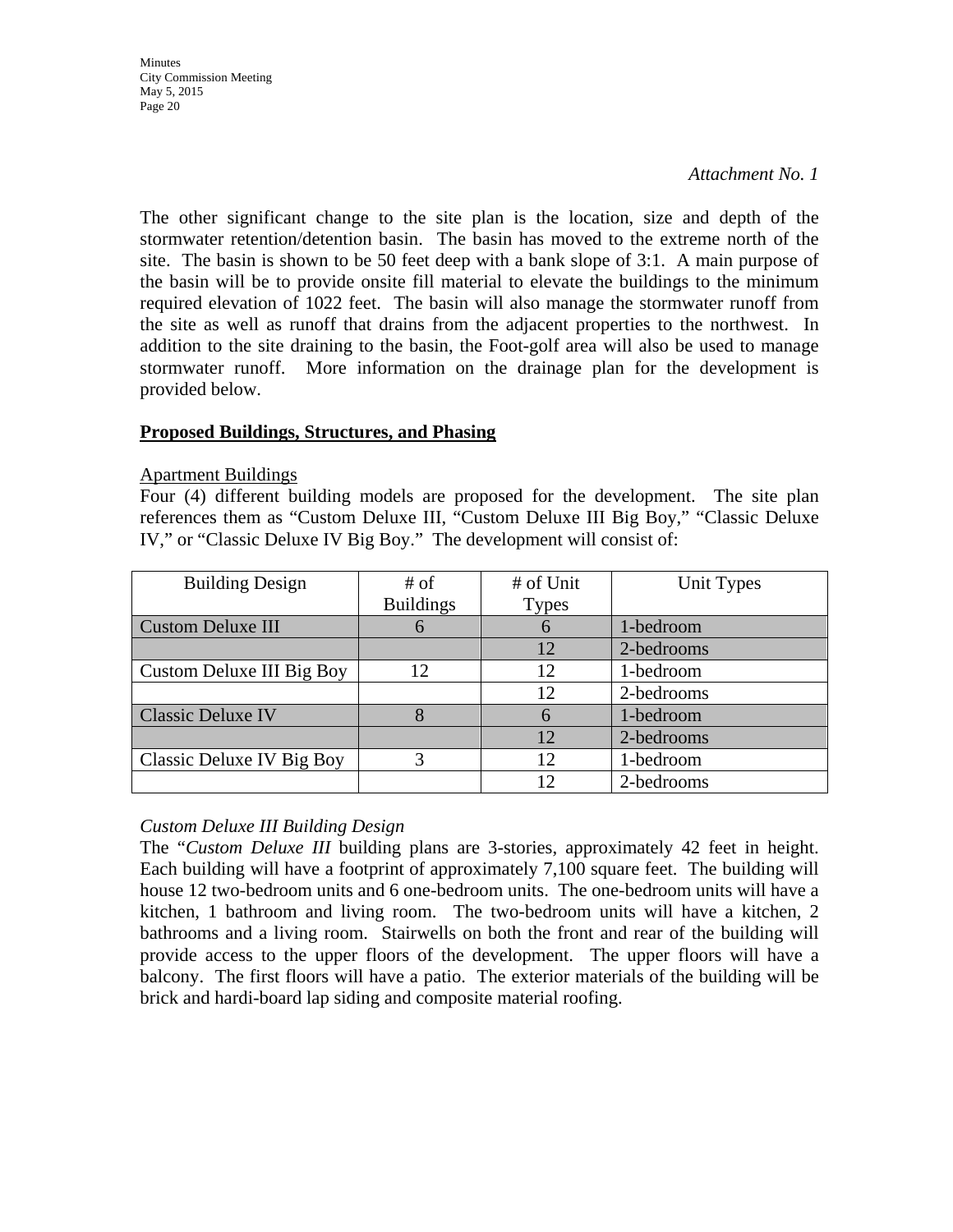### *Custom Deluxe III Big Boy*

The *Custom Deluxe III Big Boy* building plans are 3-stories, approximately 42 feet in height. Each building will have a footprint of approximately 8,800 square feet. The building type will house 12 two-bedroom units and 12 one-bedroom units. All units will have a kitchen, 1 bathroom and living room. Stairwells on both the front and rear of the building will provide access to the upper floors of the development. The exterior materials of the building will be brick and hardi-board lap siding and composite material roofing.

#### *Classic Deluxe IV*

The "*Custom Deluxe III* building plans are 3-stories, approximately 38 feet in height. Each building will have a footprint of approximately 5,600 square feet. The building will house 12 two-bedroom units and 6 one-bedroom units. The one-bedroom units will have a kitchen, 1 bathroom and living room. The two-bedroom units will have a kitchen, 2 bathrooms and a living room. Stairwells on both the front and rear of the building will provide access to the upper floors of the development. No balconies or patios are proposed with this building design. The exterior materials of the building will be brick and hardi-board lap siding and composite material roofing.

### *Classic Deluxe IV Big Boy*

The *Custom Deluxe III Big Boy* building plans are 3-stories, approximately 38 feet in height. Each building will have a footprint of approximately 6,900 square feet. The building type will house 12 two-bedroom units and 12 one-bedroom units. All units will have a kitchen, 1 bathroom and living room. Stairwells on both the front and rear of the building will provide access to the upper floors of the development. No balconies or patios are proposed with this building design. The exterior materials of the building will be brick and hardi-board lap siding and composite material roofing.

#### Clubhouse

The clubhouse is two (2) stories tall (approximately 46 feet in height), with a footprint of approximately 5,800 square feet in area. The first floor will include a fitness room, business center, office and meeting spaces, a kitchen, two (2) tanning bedrooms and four (4) bathrooms. The second floor will consist of a two-bedroom dwelling unit, with a kitchen, two (2) bathrooms and a living room, and a three-bedroom dwelling unit with a kitchen, master bathroom, and a second bathroom and utility room. Both of these units will have balconies at the rear of the building.

#### **Other Buildings**

Other buildings proposed in the development include a mailbox pavilion, storage building, cabana and pool building, which include the mechanical equipment for the pools, restrooms and vending machines for the pool and recreation area. The site plan does not specifically show the location of these various structures. The details of these other structures are below.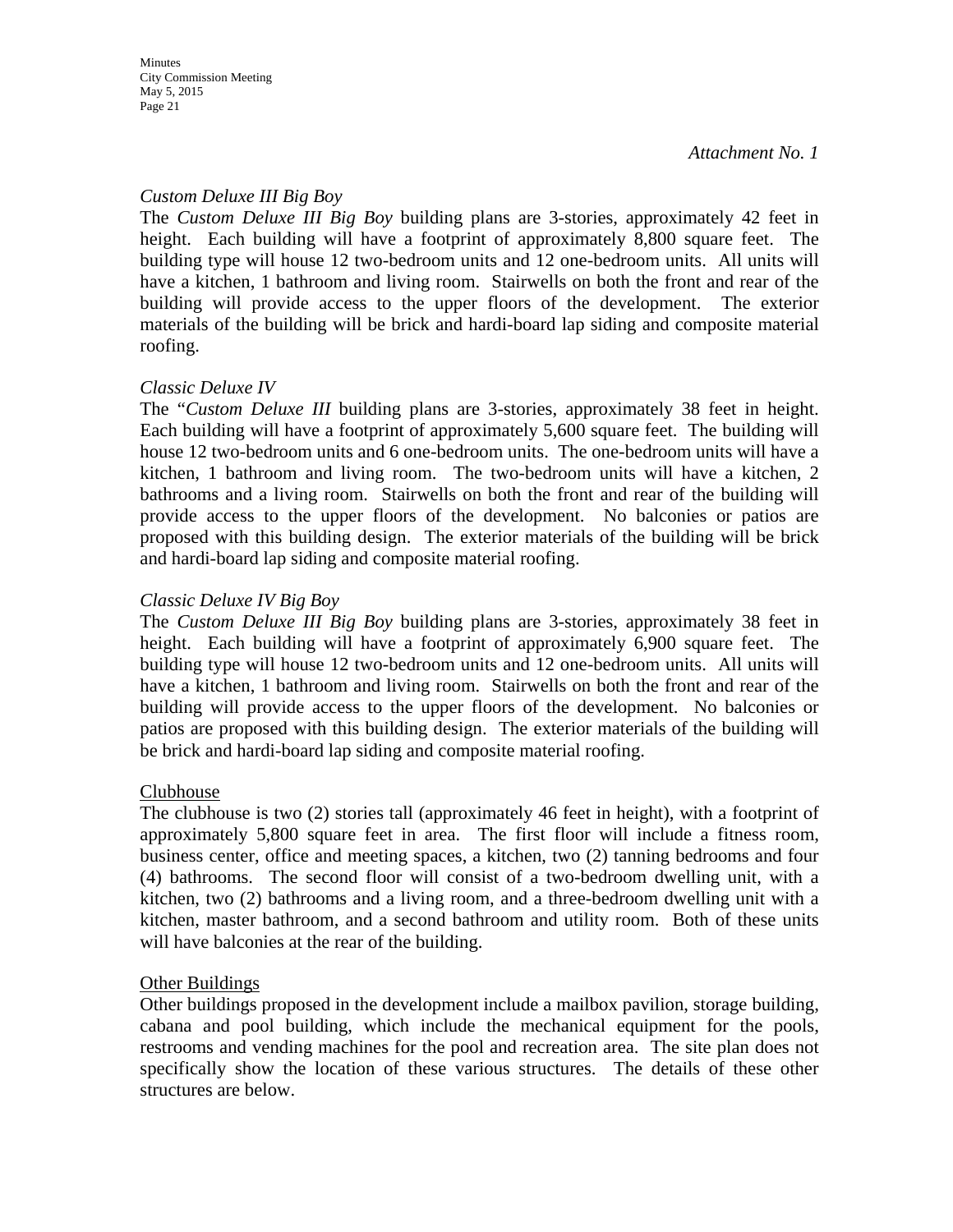| <b>Building</b>  | Height           | Footprint           | Materials                     |
|------------------|------------------|---------------------|-------------------------------|
| Mailbox pavilion | $\sim$ 17.5 feet | $\sim$ 270 sq. ft.  | Brick, EIFS and composition   |
|                  |                  |                     | roofing                       |
| Storage building | $\sim$ 18 feet   | $\sim$ 1870 sq. ft. | Brick and composition roofing |
| Cabana           | $\sim$ 15.5 feet | $\sim 620$ sq. ft.  | Brick, EIFS and composition   |
|                  |                  |                     | roofing                       |
| Pool building    | $\sim$ 14.5 feet | $\sim$ 2600 sq. ft. | Brick, EIFS and composition   |
|                  |                  |                     | roofing                       |

### **PROPOSED SIGN:**

The application shows one (1) permanent double-faced sign on a brick veneer wall proposed in the median between the entrance and exit roadways for the development on Marlatt Avenue. The sign will be approximately four (4) feet tall by twenty-three (23) feet wide (total of 92 square feet in area) and include the development name and phone number. The application shows the sign to be externally illuminated. The brick wall where the sign is to be located is approximately forty (40) feet long and five (5) feet tall. The end caps of the walls will be approximately seven (7) feet tall and have decorative lights located on top of the caps.

Exempt signage shall be permitted as described in Article VI, Section 6-102(A)(2)  $(a), (b), (c), (g), (h), (i), (i), (l), (m),$  and  $(n)$  of the Manhattan Zoning Regulations.

### **PROPOSED LIGHTING:**

The site plan shows light poles along the parking lots throughout the development. There will be typical residential building lighting. The Zoning Regulations requires that all lighting be shielded and fully cut off.

# **MATTERS TO BE CONSIDERED WHEN AMENDING A PLANNED UNIT DEVELOPMENT**

**1. WHETHER THE PROPOSED AMENDMENT IS CONSISTENT WITH THE INTENT AND PURPOSE OF THE APPROVED PUD, AND WILL PROMOTE THE EFFICIENT DEVELOPMENT AND PRESERVATION OF THE ENTIRE PUD:** The intent of the PUD is to provide multiple-family apartment buildings and provide off-street parking at a ratio of approximately 1 parking space per bedroom. The overall intensity and density of the development has decreased. The approved Preliminary Development Plan showed 722 dwelling units in 40 apartment buildings, with a net density of 19.9 dwelling units per net acre. The proposed Final Development Plan shows 614 dwelling units in 29 apartment buildings for a net density of 16.9 dwelling units per net acre.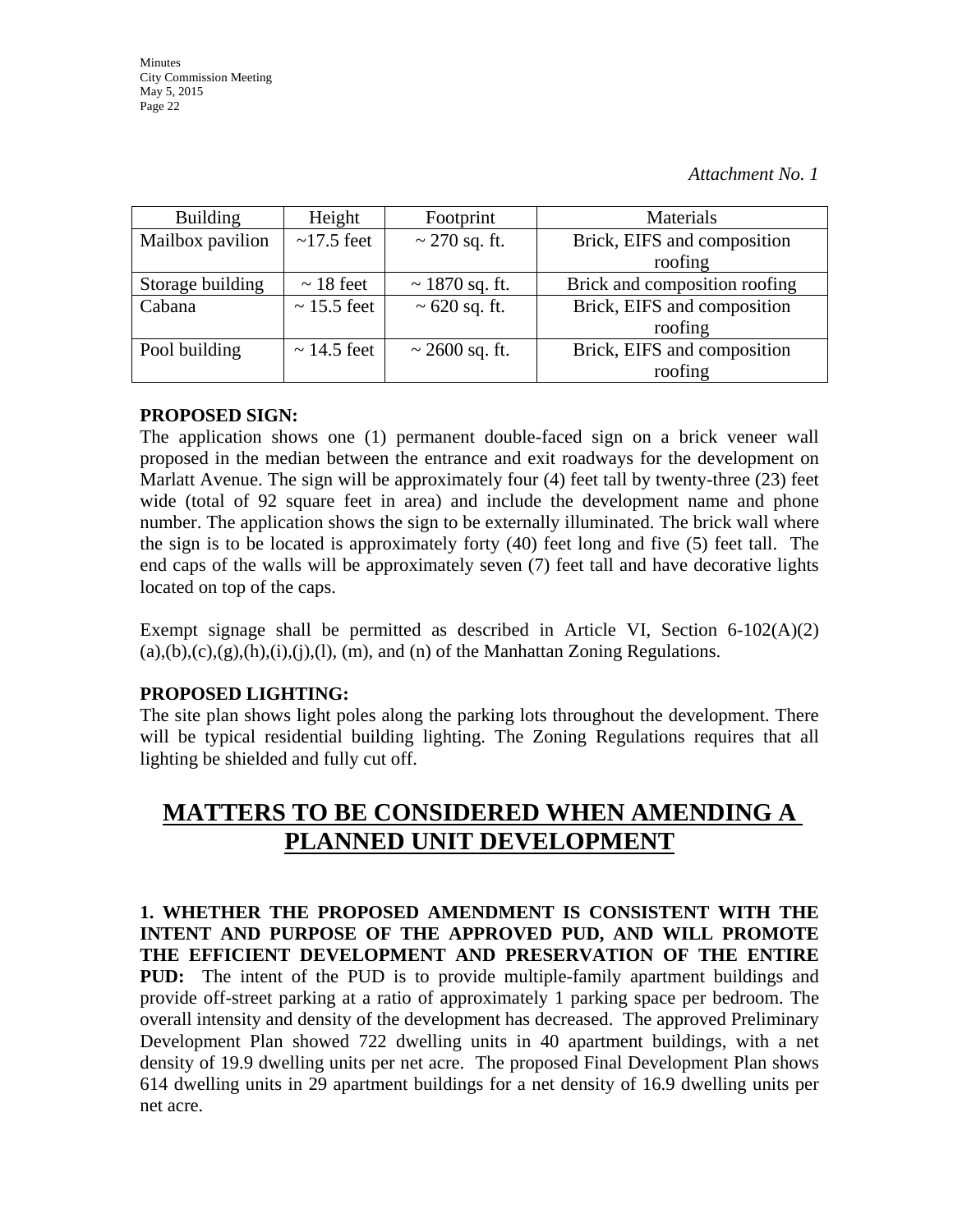*Attachment No. 1* 

The approved Preliminary Development Plan provided off-street parking at a ratio of 1.01 parking spaces per bedroom. The Planning Board determined that the off-street parking that was provided was sufficient. Nine hundred and sixty four (963) bedrooms are proposed in the 614 dwelling units. One thousand and four (1,004) parking spaces are showing on the site. This results in an off-street parking ratio of approximately 1.04 spaces per bedroom.

The other elements of the proposed revisions to the site plan include a Foot-golf course and changes to the location of the retention/detention basin and access points to the development on Marlatt Avenue. The Foot-golf course will add to the amount of landscape and open space area, as well as an added amenity to the development. The Public Works Department approves of the location and new retention/drainage basin shown in the revised site plan. Both the Fire Department and the Public Works Department approve of the location and configuration of the new access point to the development.

**2. WHETHER THE PROPOSED AMENDMENT IS MADE NECESSARY BECAUSE OF CHANGED OR CHANGING CONDITIONS IN OR AROUND THE PUD, AND THE NATURE OF SUCH CONDITIONS:** The proposed amendment is made necessary because of changes to the development, which requires a new layout. The change in the size, depth and location of the retention/detention basin is the result of the condition of approval that all buildings need to be at least 1022 feet in elevation to protect against the risk of flooding from the Big Blue River. The proposed basin is being used for fill material to elevate the building in addition to the stormwater benefits.

The change in the location and design of the access point to the development is because a private cross-easement between the developer and the 2 neighboring single-family homes to the west could not be agreed upon to create the shared driveway. Without the private cross-easement, the City was unwilling to allow the location of the western driveway into the development because it did not meet the access management standard of having at least 500 feet of separation from driveways or road intersections along an arterial road (Section 10-207(B)(2)).

These two factors, in part, created the re-design of the overall site plan.

**3. WHETHER THE PROPOSED AMENDMENT WILL RESULT IN A RELATIVE GAIN TO THE PUBLIC HEALTH, SAFETY, CONVENIENCE OR GENERAL WELFARE, AND IS NOT GRANTED SOLELY TO CONFER A SPECIAL BENEFIT UPON ANY PERSON.** The proposed changes to the site plan are related to the need to elevate the proposed building higher to protect against the flood risks from the Big Blue River and the need to meet the access management standards of the Subdivision Regulations and the Manhattan Area Transportation Strategy. The Manhattan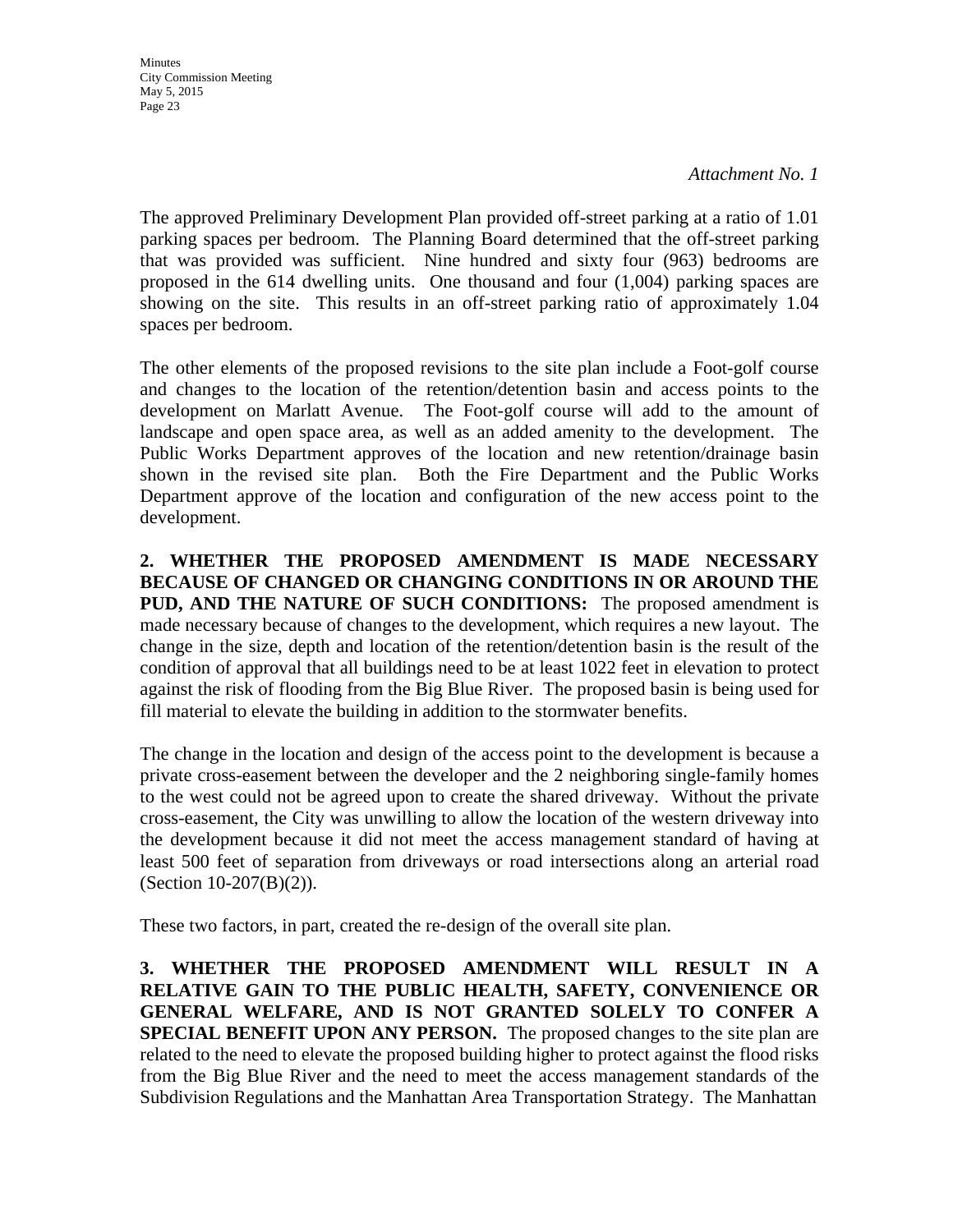**Minutes** City Commission Meeting May 5, 2015 Page 24

Fire Department and the Public Works Department have reviewed the proposed access point to the development and approve of the location and design (see Circulation information below). Both of these standards are to protect the general health, safety and welfare and do not confer a special benefit to any person.

# **ADDITIONAL MATTERS TO BE CONSIDERED WHEN AMENDING A PLANNED UNIT DEVELOPMENT**

**1. LANDSCAPING:** Landscaping is functional for the site and consists of deciduous trees, bushes and shrubs and grass yard areas. The proposed Foot-golf course provides grass open throughout the site as an active recreational area. The trees, shrubs and bushes are dispersed throughout the development. Significant plant materials are proposed along Marlatt Avenue and the west property line to buffer the development from the roadway and screen/buffer the development, including its parking lot from the adjacent singlefamily homes to the west. The application materials state that the proposed landscaping will be irrigated by underground sprinklers. The applicant will be responsible for maintenance of landscaped areas.

**2. SCREENING:** Deciduous trees, shrubs and bushes are proposed to be planted along Marlatt Avenue and west property line to buffer the parking. The applicant has proposed a six (6) foot tall sight-obscuring fence be constructed on the west side of the development to reduce any potential negative impacts on existing residential properties. The MUAPB agreed to not require site-obscuring screening on the north and east property lines to meet the wishes of the neighboring property owner to the north and east. Trash dumpsters shown throughout the development are shown to be screened by a six (6) foot tall brick enclosure with solid screening gates.

The proposed swimming pool is to be enclosed by a five (5) foot tall wrought iron looking fence. This area is also to be buffered by deciduous shrubs and bushes.

**3. DRAINAGE:** The northern portion of the development is a natural drainage area from properties to the west. The development shows that the inflow of the stormwater runoff will enter the retention/detention basin at the northern edge of the property. This water will first go into an approximately 10 foot deep sedimentation basin to address water quality issues. From there, the water will flow into the larger basin. The outflow of the basin is on the east property line and consists of a 5 foot deep, concrete lined drainage channel to flow to the southeast corner of the property where it will go under Marlatt Avenue via a stormwater sewer pipe and drain into the Marlatt Ditch.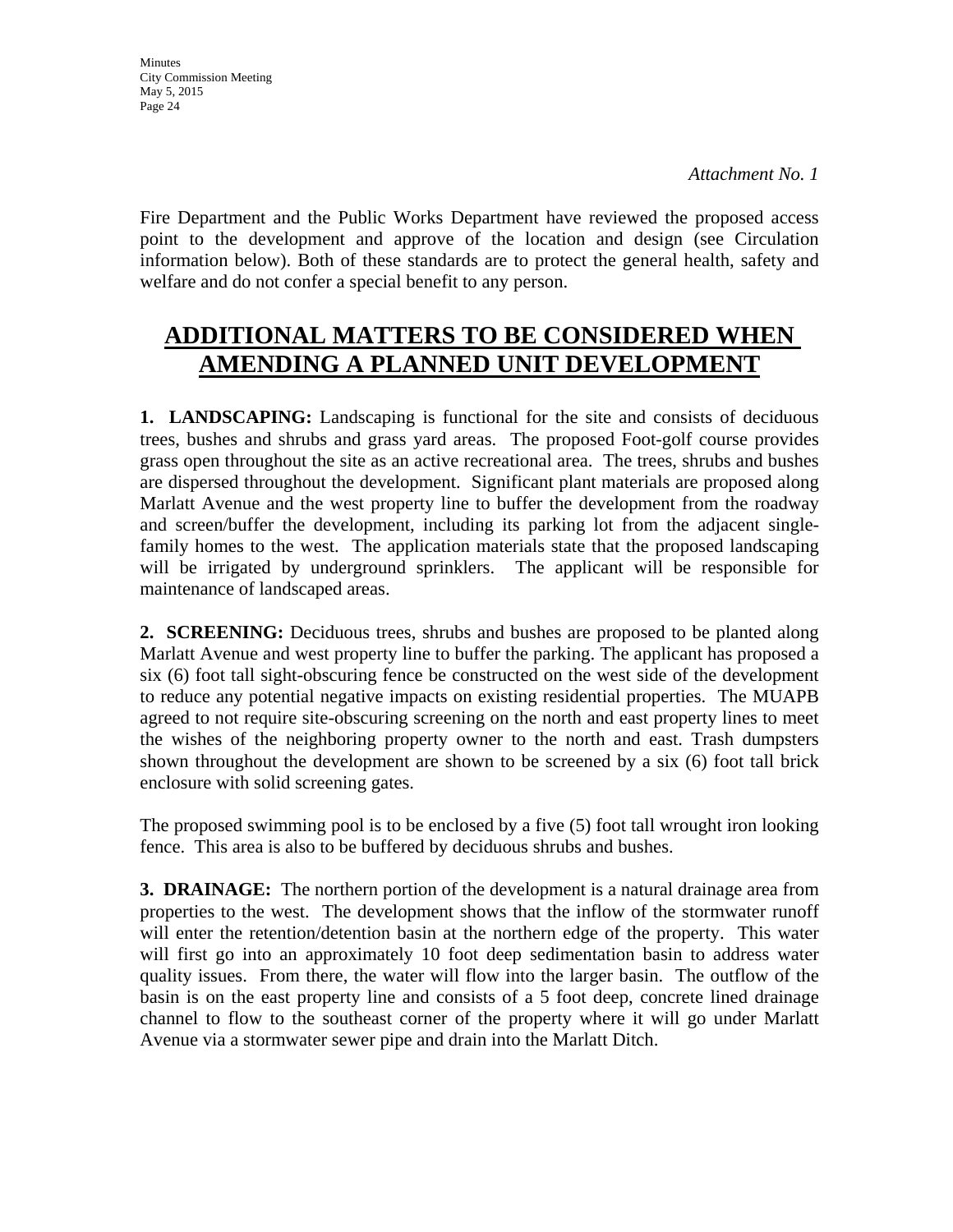#### *Attachment No. 1*

The basin is shown to be approximately 50 feet deep. Due to ground water levels, it can be expected that this basin will have a significant amount of water in it on a regular basis, and thus limit its amount of storage for stormwater. It can safely be assumed that the ground water level will be below 1015 feet, leaving approximately 5 feet of freeboard to manage the stormwater from the properties to the west.

The stormwater runoff from the development will be managed using the large retention/detention basin and two (2) dry detention basins that are the Foot-golf course areas in the center of the development and along the south, east and west property lines. Area inlets and underground stormwater pipes will direct stormwater runoff to these dry detention basins where the water will be detained until it drains to the channel lined ditch on the east property line or to the south towards Marlatt Ditch.

A drainage study was conducted by Blew & Associates, P.A., dated January, 2014. The drainage study analyzed the pre- vs. post-development conditions for the surrounding area and the proposed drainage basins on the site. The analysis conducted that the peak runoff for the 2-year, 10-year and 100-year storms were all decreased by the proposed drainage system.

|                       | <b>Storm Event</b>    |             |                      |
|-----------------------|-----------------------|-------------|----------------------|
| State of Project Site | $2 - \mathrm{vear}$   | $10$ -year  | $100$ -year          |
| <b>Total Post</b>     | 72.18 cfs             | 150.08 cfs  | 373.09 cfs           |
| <b>Total Pre</b>      | 73.85 cfs             | 154.29 cfs  | 383.75 cfs           |
| <b>Net</b>            | $-1.67 \, \text{cfs}$ | $-4.21$ cfs | $-10.66 \text{ cfs}$ |

The City's Stormwater Engineer has reviewed the drainage study and accepts its findings *(see attached memo).* The Stormwater Engineer is requiring that analysis of the stormwater quality will need to be performed using the City's Post construction BMP manual (available online) to determine that the extended wet detention basin is functioning correctly. More detail including calculations will need to be provided on the design of the wet detention basin, following the post construction BMP design manual. City Administration is recommending a condition of approval that this analysis be provided before the Final Plat will be filed and before any building permits will be issued.

**4. CIRCULATION:** The internal circulation plan provides for safe, convenient and efficient movement of motorists and pedestrians. Two (2) curb cuts on to Marlatt Avenue, an arterial street were originally proposed. The western curb cut was shown to be a shared driveway with the adjacent neighbors to the west to meet the minimum requirements of Section 10-207(2)(b) of the Manhattan Subdivision Regulations and Manhattan Area Transportation Strategies, which requires a minimum of 500 feet of separation between driveways or street intersections on to the arterial roadway. The applicants have stated that this shared driveway is not able to be created.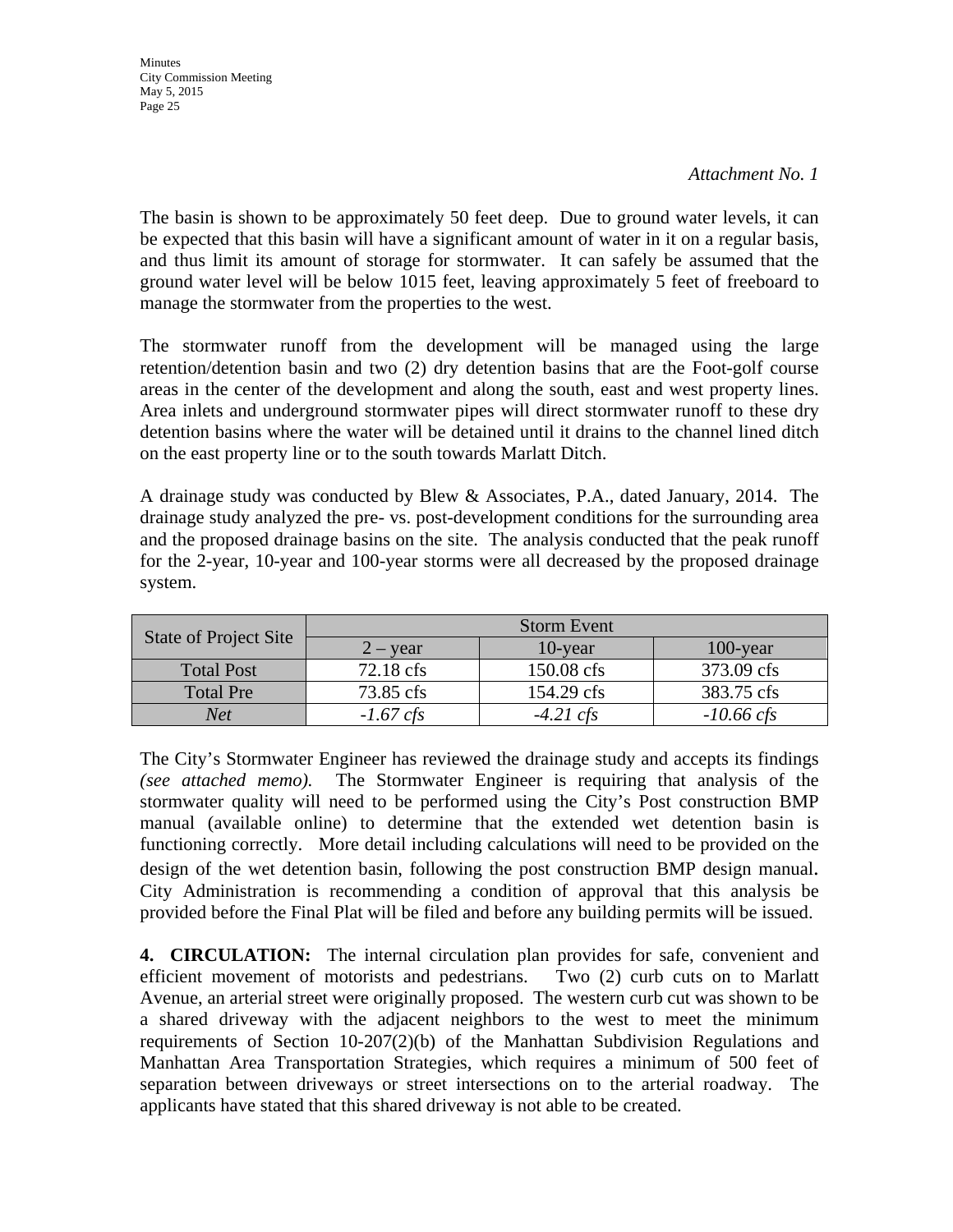#### *Attachment No. 1*

The new access plan is to create one (1) access point on the east side of the site to provide for ingress and egress of the site. Internal access is by parking drives, which are shown as Travel Easements, which are to be maintained by the applicant. The Final Development Plan shows that both the entrance and exit drives will consist of 2-lanes to provide for effective movement. The entering traffic would have a through lane to travel to the northern buildings and a left turn lane to the apartments on the southern side of the development. The exiting traffic will have a dedicated left and right turn lane for movements onto Marlatt Avenue. Improvements on Marlatt Avenue are being proposed to provide a dedicated left turn lane into the development. The improvements on Marlatt Avenue will also include a pedestrian refuge island in the middle of Marlatt Avenue near the left turn lane

The Traffic Study for the proposed PUD was prepared by Peters & Associates Engineers, Inc., dated March 9, 2015 (*see attachment*). The study determined that a total of approximately 314 new vehicle trips would be generated by the proposed development in the AM peak hour and approximately 381 new vehicle trips would be generated in the PM peak hour.

The Study also considered the projected traffic conditions for twenty (20) years in the future. Using the complete build-out of the PUD project and a two (2%) percent per year growth rate, the traffic study found that the current road network, including intersections would be adequate to handle the proposed development and community growth.

The Study concluded that the proposed development in its initial completion would not degrade the existing level of service at the existing intersections at Marlatt Avenue and Tuttle Creek Boulevard or Marlatt Avenue and Casement Road. The traffic study stated that although it was not warranted, a left-turn lane on Marlatt Avenue into the site is recommended at the access point to provide a safe turning movement into the development and to not impede eastbound through traffic on Marlatt Avenue.

The proposed Preliminary Development Plan shows approximately 70 feet of additional right-of-way on the north side of Marlatt Avenue to be dedicated to the City to construct such street improvements.

The City Engineer has reviewed the development plan and traffic study and accepts the findings of the traffic study, which concludes that trips generated by the development will not negatively impact the level of service of the roadway and area interactions. The City Engineer also accepts the recommendation that a left-turn lane be provided for the east board traffic at the western access into the site.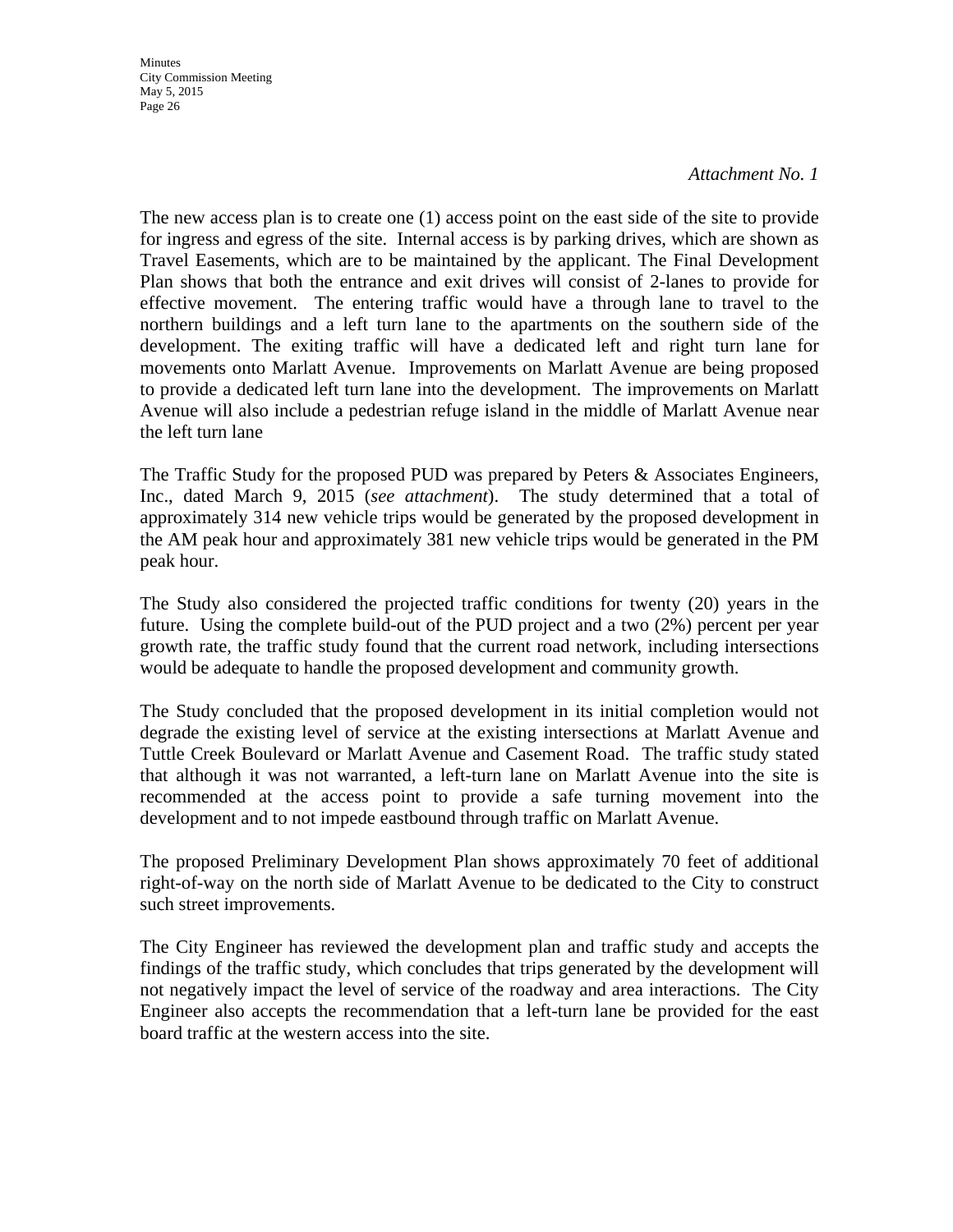*Attachment No. 1* 

#### Pedestrian and Bicycle Access

Pedestrian traffic is accommodated within the proposed development by sidewalks from the parking lots to the various apartments and accessory buildings. An eight (8) foot wide walking trail was shown on the approved Preliminary Development Plan. This walking trail has been removed and replaced with the Foot-golf course for an active recreational amenity. Sidewalks are provided to the various parts of the Foot-golf course.

Pedestrian crosswalks across Marlatt Avenue are proposed on the east and west sides of the development to provide pedestrian access to an existing sidewalk on the south side of Marlatt Avenue. No sidewalk is currently located on the north side of Marlatt Avenue. At the time of the approval of the Preliminary and Final Plats of the Northwing Addition to the west, it was assumed that the street improvements of Marlatt Avenue by Riley County would include a sidewalk along the north side of Marlatt Avenue. However, that sidewalk was not constructed. To begin the pedestrian infrastructure on the north side of Marlatt Avenue, City Administration is recommending that an ADA accessible sidewalk be extended to the edges of the development so that future developments can connect to it and complete the sidewalk network along the north side of Marlatt Avenue in the area. Other existing sidewalk gaps in the area will be completed when new development or redevelopment occurs.

#### Off-Street Parking.

The Manhattan Zoning Regulations for multiple-family dwellings base the required number of parking spaces on bedrooms per dwelling unit (one bedroom units – 2 spaces per unit; two bedroom units – 3 spaces per unit; and three bedroom units - 3.5 spacers per unit). Based on these requirements, the proposed PUD would need to provide a minimum of 1,584 off-street parking spaces (264-one bedroom units (528 spaces); 351-two bedroom units (1053 spaces); 1-three bedroom units (3.5 spaces)). The applicant has proposed 1,004 total off-street parking spaces, equivalent to 1.04 parking spaces per bedroom, which appears to be adequate to serve the mixture of bedroom types and tenant mix in the proposed PUD.

The original Preliminary Development Plan has an equivalent parking ratio of 1.01 parking spaces per bedroom.

**5. OPEN SPACE/LANDSCAPED AND COMMON AREA:** The applicant has made provisions for the continuity, preservation, care, conservation and maintenance of all open space within the PUD. The applicant is proposing a 9-hole Foot-golf course along the edge of the development. The golf course is an active recreational area and provides landscape space and open areas to the multiple-family residential development.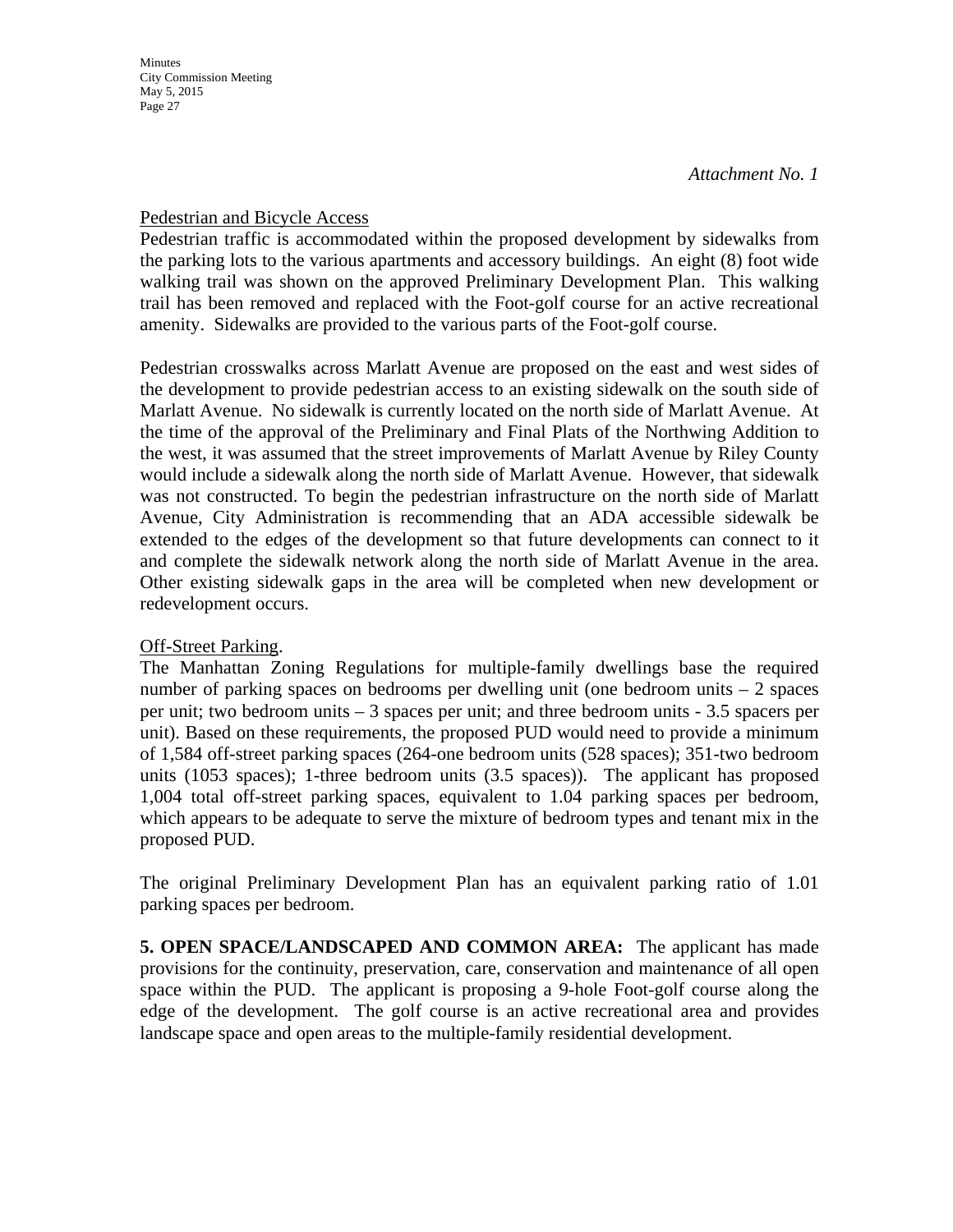**Minutes** City Commission Meeting May 5, 2015 Page 28

A large active recreation area is proposed on the southern portion of the development, which includes a swimming pool, playground, tennis court, basketball court and putting green. A schematic of the playground and pool structure is provided (*see attached).* This active recreation area will be controlled and maintained by the owner.

**6. CHARACTER OF THE NEIGHBORHOOD:** The area can be characterized as a growth corridor of the City with single-family, two-family and multiple-family residential developments to the west of the site and south of Marlatt Avenue. Nelson's Landing subdivision, a Riley County development, consists of small-lot mobile home, modular, and single-family residential structures, located immediately to the west. Farther to the west is the Northwing Addition, a City single-family development in its early stages of being constructed. Further to the west are the Tuttle Creek Residences PUD apartment complex development, and the Colonial Gardens Manufactured Home Park. To the south of Marlatt Avenue is the Brookfield Neighborhood, which consists of single-family and two-family homes. The Eisenhower Middle School and sports complex is located to the southeast.

# **MATTERS TO BE CONSIDERED WHEN REZONING**

**1. EXISTING USE:** Undeveloped row crop land.

**2. PHYSICAL AND ENVIRONMENTAL CHARACTERISTICS:** The site is typical Big Blue River Valley agriculture land, which is generally flat. The irregular shaped site has a natural drainage channel collecting stormwater from the northwest and directing the runoff to the southeast corner of site, where it empties into the Marlatt Ditch to the south, and eventually drains to the Big Blue River.

A portion of the site, generally along the natural drainage channel, is shown on the preliminary FEMA Flood Insurance Rate Maps as the 1% Annual Chance Floodplain. The City's Future Condition Flood Model is also present along the natural channel. The FEMA base flood elevation is 1019 feet in the southeast and 1020 in the northwest.

## **3. SURROUNDING LAND USE AND ZONING:**

**NORTH:** Agricultural land; County Ag, General Agriculture District

**SOUTH:** Marlatt Avenue, a minor arterial road with varying right-of-way width, the Brookfield neighborhood, consisting of single-family detached, single-family attached and two-family dwellings; R-2, Two-Family Residential District; and R-1, Single-Family Residential District.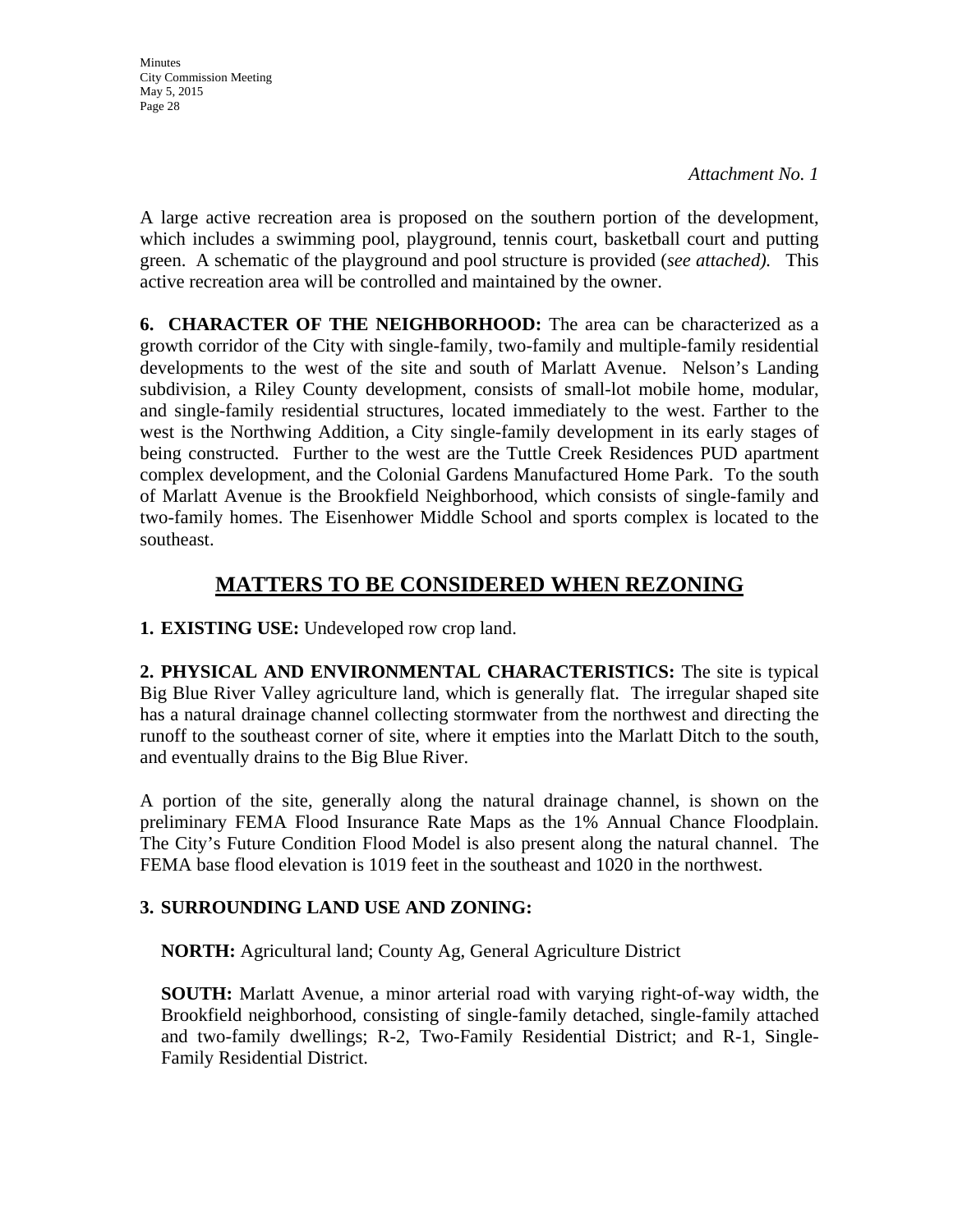**EAST:** Row crop agricultural land and single-family homes in rural Riley County; County Ag District and SF-2, Single-Family District, and SF-4, Single-Family District

**WEST:** Single-family homes in the Nelson's Landing Neighborhood, vacant industrial land and the Northwing Neighborhood; County SF-2 District, D-2, Light Industrial District and City R-1, Single-Family Residential District.

**4. CHARACTER OF THE NEIGHBORHOOD:** See above under PUD Criteria Number 6, CHARACTER OF THE NEIGHBORHOOD.

**5. SUITABILITY OF SITE FOR USES UNDER CURRENT ZONING:** The site was rezoned from County AG, General Agriculture, and SF-2, Single-Family Residential District to PUD, Residential Planned Unit Development on September 16, 2014. The approved rezoning and Preliminary Development Plan was for a similar multiple-family apartment complex. Pending a Final Development Plan, the site is suitable for use of the current zoning.

Because of conditions of approval for the PUD, the developer has altered the apartment complex layout to meet the conditions of approval or to eliminate the need for the condition of approval.

**6. COMPATIBILITY OF PROPOSED DISTRICT WITH NEARBY PROPERTIES AND EXTENT TO WHICH IT MAY HAVE DETRIMENTAL AFFECTS:** The proposed amendment to the PUD reduced the overall number of dwelling units, as well as total number of bedrooms. The approved PUD had 722 dwelling units. The proposed amendment will have 614 dwelling units.

The proposed Final Development Plan shows that the apartment buildings will be more towards the center of the site, with the proposed Foot-golf course and stormwater basins to be along the perimeter. Compared to the original site plan, the Final Development Plan provides more open space and landscape areas between the adjacent properties and the dwelling units.

The MUAPB approved the original rezoning and Preliminary Development Plan on August 18, 2014. The revised site plan shown in the Final Development Plan will have less of an impact on nearby properties that originally proposed.

**7. CONFORMANCE WITH COMPREHENSIVE PLAN:** The new 2015 Manhattan Urban Area Comprehensive Plan Future Land Use Map shows the site as Residential High Density. The 2003 Comprehensive Plan showed the area as Residential Low to Medium Density. At the time of annexation and rezoning, the Trails at Manhattan PUD was found in conformance with the Comprehensive Plan.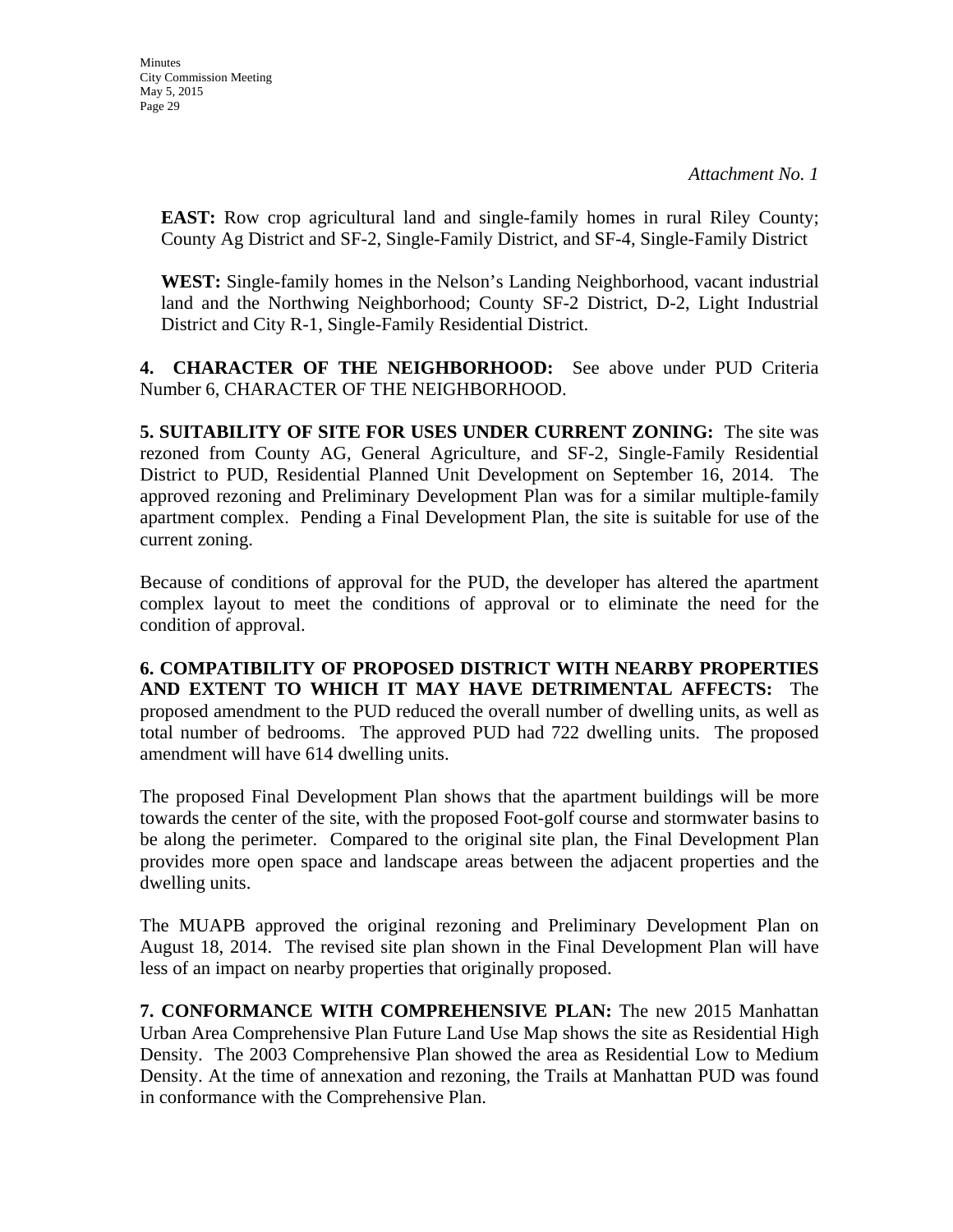The proposed amendment conforms to the Comprehensive Plan.

### **8. ZONING HISTORY AND LENGTH OF TIME VACANT AS ZONED:**

- August 18, 2014 Manhattan Urban Area Planning Board recommends approval of the annexation of the approximate 36.4 acre Trails at Manhattan PUD; and recommends approval of the rezoning of the Trails at Manhattan PUD, from County AG, General Agriculture and SF-2, Single-Family Residential District to PUD, Residential Planned Unit Development District, with fifteen (15) conditions of approval.
- September 2, 2014 City Commission approves first reading of ordinances annexing and rezoning the Trails at Manhattan PUD, from County AG, General Agriculture and SF-2, Single-Family Residential District to PUD, Residential Planned Unit Development District.
- September 16, 2014 City Commission approves Ordinance Nos. 7093 and 7094 annexing and rezoning the Trails at Manhattan PUD, from County AG, General Agriculture and SF-2, Single-Family Residential District to PUD, Residential Planned Unit Development District.

**9. CONSISTENCY WITH INTENT AND PURPOSE OF THE ZONING ORDINANCE:** The intent and purpose of the Zoning Regulations is to protect the public health, safety, and general welfare; regulate the use of land and buildings within zoning districts to assure compatibility; and to protect property values.

The PUD Regulations are intended to provide a maximum choice of living environments by allowing a variety of housing and building types; a more efficient land use than is generally achieved through conventional development; a development pattern that is in harmony with land use density, transportation facilities and community facilities; and a development plan which addresses specific needs and unique conditions of the site which may require changes in bulk regulations or layout. The proposed PUD is consistent with the intent and purposes of the Zoning Regulations, and the intent of the PUD Regulations, subject to the conditions of approval.

**10. RELATIVE GAIN TO THE PUBLIC HEALTH, SAFETY AND WELFARE THAT DENIAL OF THE REQUEST WOULD ACCOMPLISH, COMPARED WITH THE HARDSHIP IMPOSED UPON THE APPLICANT:** There appears to be no gain to the public that denial would accomplish. Public utilities and facilities can be extended to adequately serve the subdivision, and most importantly, fire and emergency service protection. Denial of the request may be a hardship to the owner.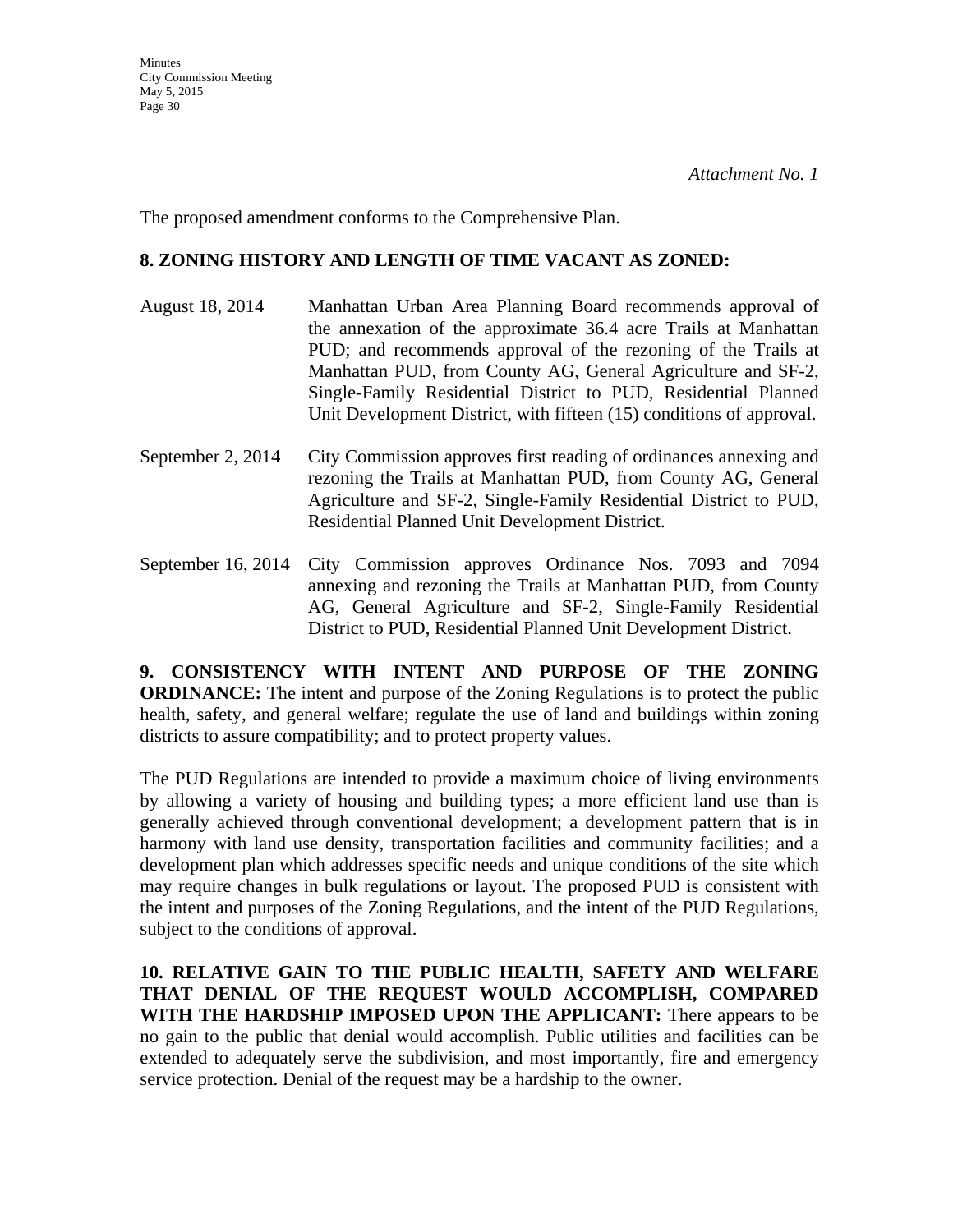**11. ADEQUACY OF PUBLIC FACILITIES AND SERVICES:** Adequate public water, sanitary sewer, streets and pedestrian sidewalks are currently available to serve the development.

As with the original proposal of the multiple-family development, the Assistant Director of Public Works for Water and Wastewater has reviewed the preliminary development plans and had concerns on the availability of sanitary sewer capacity in the Casement Interceptor Sewer that will serve the site. The Casement Interceptor Sewer is a large capacity sewer line that collects sewer from the "area roughly north of Kimball Avenue from Seth Child Avenue to Tuttle Creek Boulevard, as well as all areas east of Tuttle Creek Boulevard north of McCall Road." Through a preliminary sanitary sewer analysis, using the best data available of existing conditions and the assumptions for proposed development, it was determined that adequate capacity is available downstream to serve the proposed development.

A condition of approval was approved requiring that the downstream sanitary sewer shall be further studied for capacity constraints prior to the beginning of the second phase of the development, which is shown on the Preliminary Development Plan as the construction of the  $30<sup>th</sup>$  apartment building. Because the proposed Final Development Plan on has 30 buildings shown, the Public Works Department has asked to remove this condition of approval.

### **12. OTHER APPLICABLE FACTORS:** None.

**13. STAFF COMMENTS:** City Administration recommends approval of the proposed amendment of Ordinance No. 7094 and the Preliminary Development Plan of The Trails at Manhattan PUD, and the approval of the Final Development Plan, to be known as The Links and Manhattan Residential Planned Unit Development, based on the findings in the Staff Report, subject to the following conditions of approval:

- 1. Replace Condition 2 of Ordinance No. 7094 with the following: A maximum of 614 total dwelling units shall be allowed.
- 2. Replace Condition 3 of Ordinance No. 7094 with the following: A maximum of 264, one-bedroom; 349, two-bedroom; and 1, three-bedroom dwelling units shall be allowed.
- 3. Eliminate Condition 5 of Ordinance No. 7094 because it is not needed with the proposed site plan.
- 4. Eliminate Condition 8 of Ordinance No. 7094 because it has been satisfied with the Final Development Plan.
- 5. Eliminate Condition 9 of Ordinance No. 7094 because it has been satisfied with the Final Development Plan.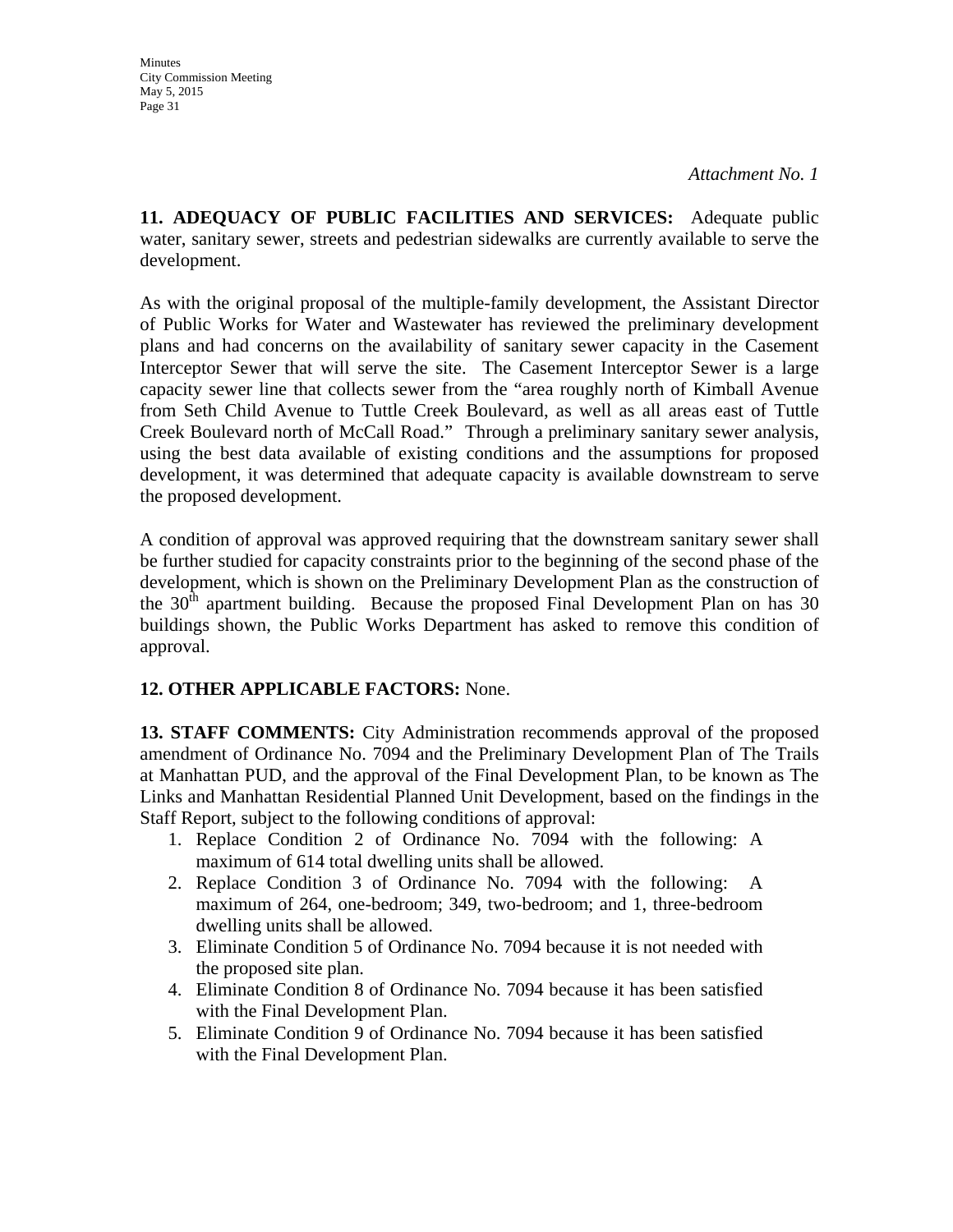- 6. Replace Condition 12 of Ordinance No. 7094 with the following: An ADA compliant sidewalk shall be provided along the north side Marlatt Avenue to the east and west edges of the property.
- 7. Replace Condition 13 of Ordinance No. 7094 with the following: An eastbound left turn lane on Marlatt Avenue shall be provided as proposed.
- 8. Eliminate Condition 14 of Ordinance No. 7094 because it has been satisfied with the Final Development Plan.
- 9. Eliminate Condition 15 of Ordinance No. 7094 because it has been satisfied with the Final Development Plan.
- 10. Signs shall be provided as proposed in the application documents, and shall allow for Exempt signage shall be permitted as described in Article VI, Section 6-102(A)(2) (a),(b),(c),(g),(h),(i),(j),(l) (m) and (n), of the Manhattan Zoning Regulations.

# **ALTERNATIVES:**

- 1. Recommend approval of the proposed amendment of Ordinance No. 7094 and the Preliminary Development Plan of The Trails at Manhattan PUD, and approval of the Final Development Plan for The Trails at Manhattan Residential Planned Unit Development, based on the findings in the Staff Report, subject to the ten (10) conditions of approval.
- 2. Recommend approval of the proposed amendment of Ordinance No. 7094 and the Preliminary Development Plan of The Trails at Manhattan PUD, and modify the proposed Final Development Plan and any conditions of approval, to meet the needs of the community as perceived by the Manhattan Urban Area Planning Board, stating the basis for such recommendation.
- 3. Recommend denial of the proposed amendment of Ordinance No. 7094 and the Preliminary Development Plan of The Trails at Manhattan PUD, stating the specific reasons for denial.
- 4. Table the proposed Amendment to a specific date, for specifically stated reasons.

## **POSSIBLE MOTION:**

The Manhattan Urban Area Planning Board recommends approval of the proposed amendment of Ordinance No. 7094 and the Preliminary Development Plan of The Trails at Manhattan PUD, and approval of the Final Development Plan for The Links at Manhattan Residential Planned Unit Development, based on the findings in the Staff Report, subject to the ten (10) conditions of approval recommended by City Administration.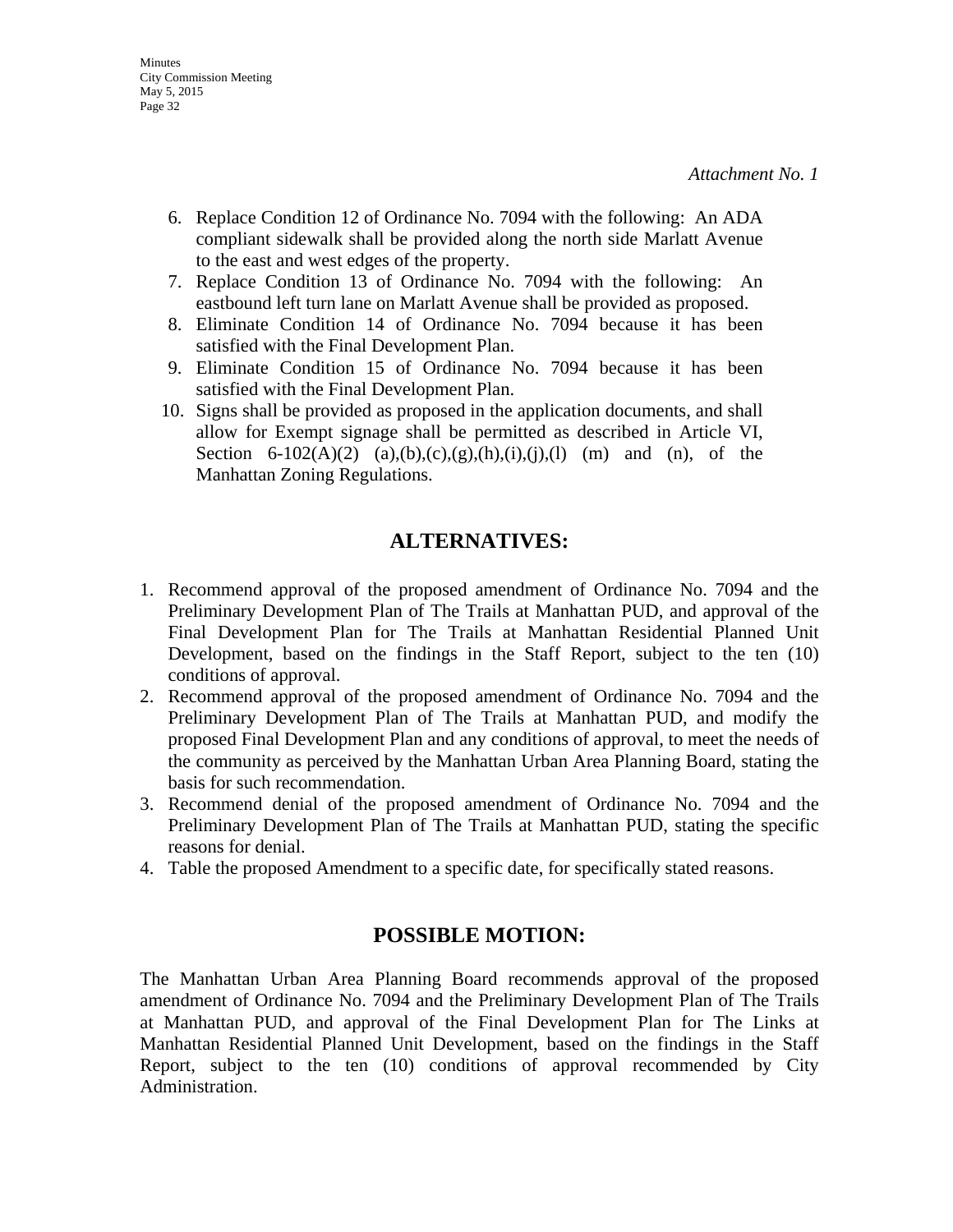## **PREPARED BY:** Chad Bunger, AICP, CFM, Senior Planner

## **DATE: Revised April 20, 2015**

15007}SR}PUDAmendment}LinksatManhattan\_FinalDevelopmentPlanRev.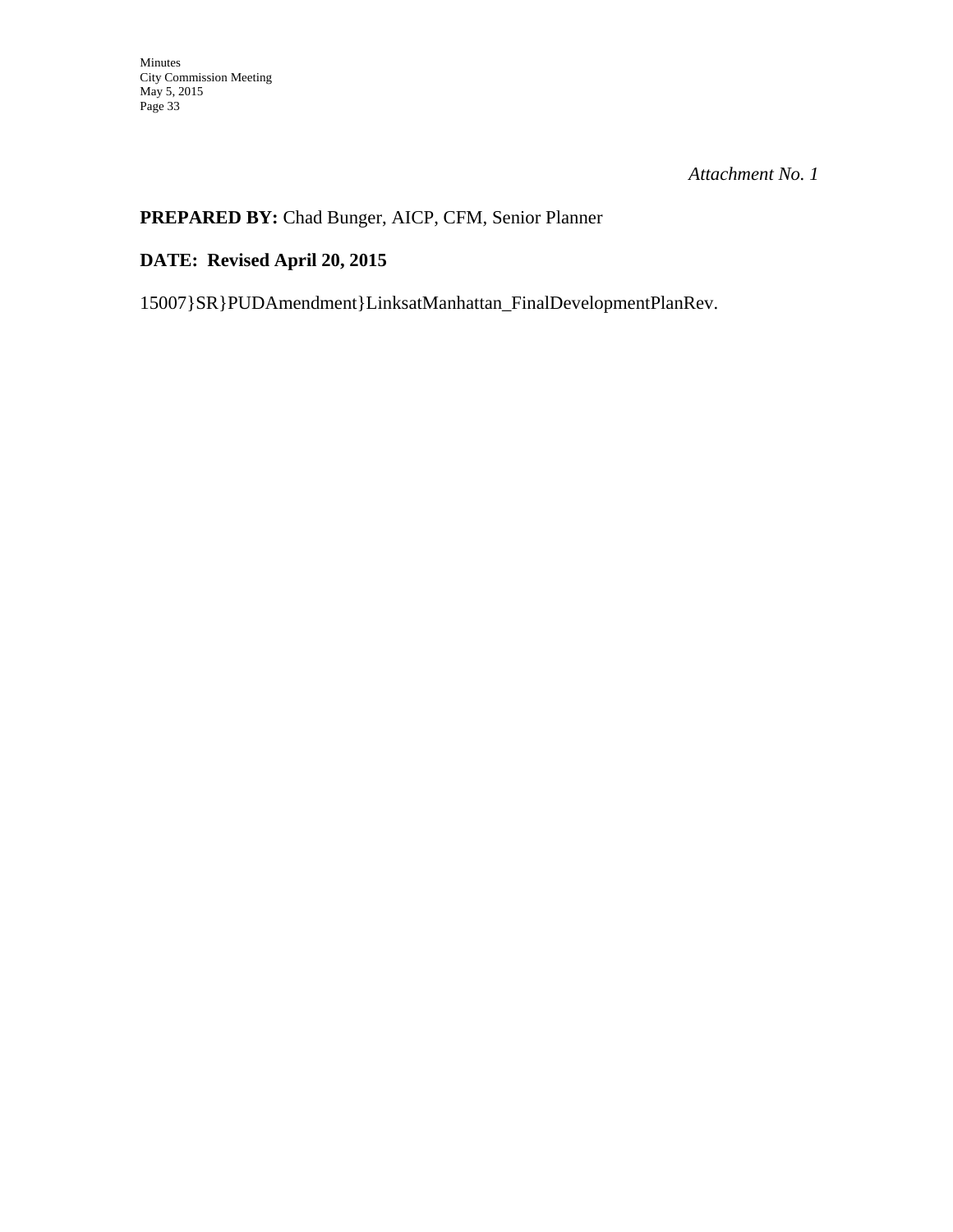#### **REVISED STAFF REPORT**

## **APPLICATION TO REZONE PROPERTY TO PLANNED UNIT DEVELOPMENT DISTRICT**

# **BACKGROUND**

**FROM:** R, Single-Family Residential District

**TO:** The Noor Residence PUD, Mixed Use Planned Unit Development

**OWNERS/APPLICANT:** North American Islamic Trust, Inc – Dr. Hayder Rashee

**DATE OF NEIGHBORHOOD MEETING:** March 18, 2015

#### **DATE OF PUBLIC HEARING: PLANNING BOARD:** April 20, 2015 **CITY COMMISSION:** May 5, 2015

#### **LEGAL DESCRIPTION:** Lots 1 and 2, Whitney Addition

**LOCATION:** Generally located to the southeast of the intersection of Claflin Road and Hylton Heights Road.

**AREA:** 1.45 acres, 0.64 acres is to be dedicated as Claflin Road right-of-way.

### **ACTIONS TO DATE ON THE PUD REQUEST:**

*On August 18, 2014, the Planning Board tabled the public hearing on the proposed Noor Residence PUD to October 20, 2014 to allow the applicant time to develop a revised plan showing Phase One; the building footprint of Phase Two as additional parking; a right-in and right-out on Claflin Road; and a notation of cross easements for the two lots, in addition to the existing nine conditions.*

*On November 17, 2014 Planning Board considered a revised Preliminary Development Plan and request to rezone the site from R, Single-Family Residential District, to PUD, Residential Planned Unit Development. The revised Preliminary Development Plan showed the existing Islamic Center Mosque and a new mixed-use building consisting of a small coffee shop and 13 dwelling units, scaled back from the original 25 units. Following public comment on the item, the Manhattan Urban Area Planning Board, on a vote of 7-0, recommended approval of the proposed rezoning to PUD and the revised Preliminary Development Plan, with twelve 12 conditions of approval.*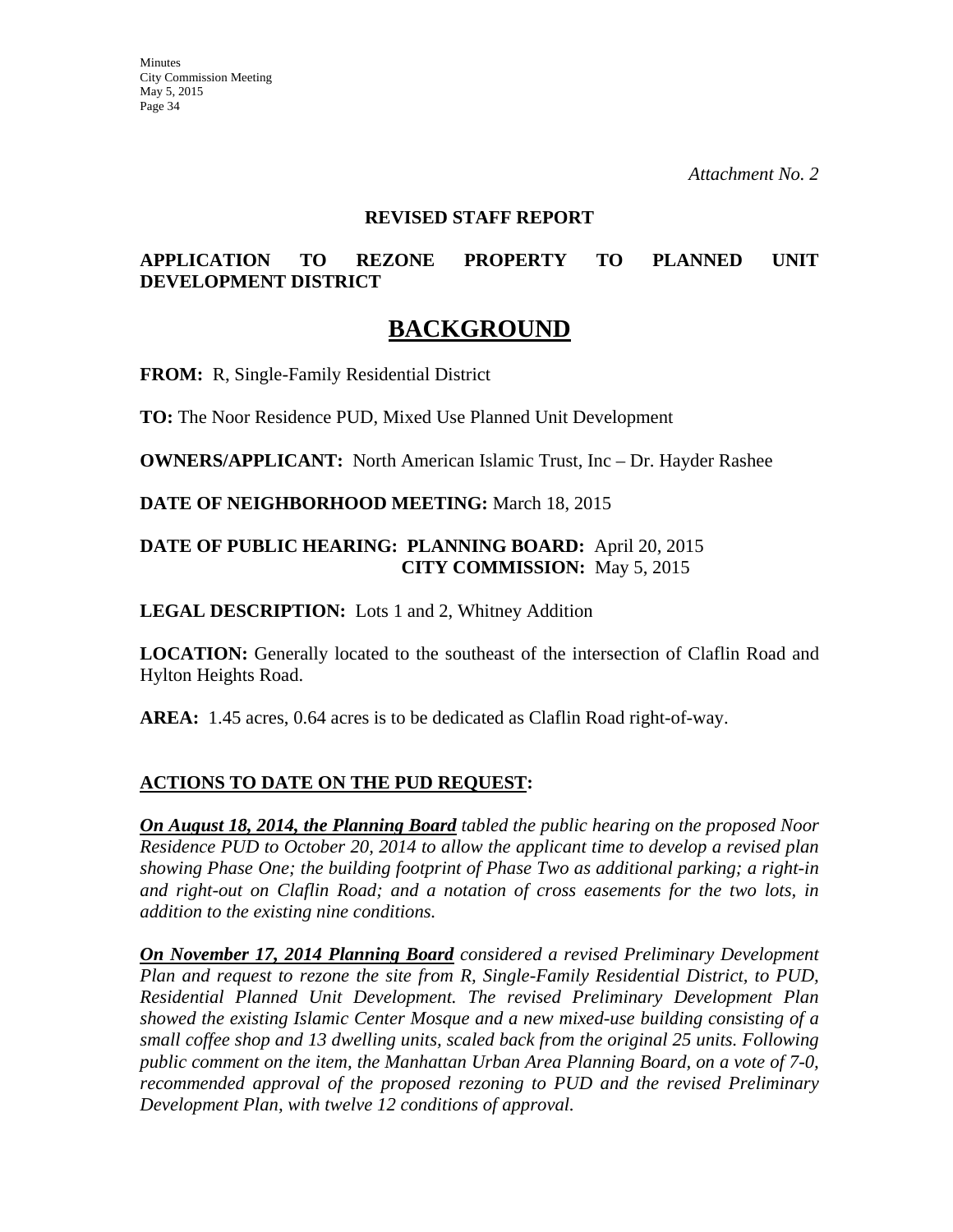**Minutes** City Commission Meeting May 5, 2015 Page 35

*On December 2, 2014, the Manhattan City Commission considered first reading of an ordinance to rezone the site from R District to the proposed PUD. Following public comment and extensive discussion, the City Commission voted 4-0 to return the item back to the Manhattan Urban Area Planning Board for further consideration regarding the following three items:* 

- *1) Review the size of the residence, which is currently 3-stories, and to reduce the size of the residence.*
- *2) Relook at the parking and come up with a plan that meets the current Code; and,*
- *3) To refine the PUD use so that future expansion for a Phase 2 or modifications is severely restricted.*

*(See attached Minutes of the December 2, 2014, City Commission meeting.)* 

### *Note About Revised Materials: Revisions to this Staff Report and the PUD proposal, from what the Planning Board previously considered, are shown in italics.*

*Please Note: Because the PUD application was sent back to the Planning Board for further consideration of the three (3) items listed above, this is technically not a continuation of the formal public hearing. However, the Board can decide to open the floor to receive public comment, if it so chooses. The Board should focus consideration and discussion on the three (3) items identified by the City Commission, and provide any additional comments.* 

**PROPOSED USES:** An existing Islamic Mosque and a 13-unit apartment building. *The originally proposed 676 square foot coffee shop has been eliminated. That space is now shown as a "common area" and is shown to have 2 sinks and a countertop. The application documents state that the "common area" will consist "of seating and conversational space, possible games tables, and possible vending machines for the tenants and their guests."* 

**PROPOSED BUILDINGS AND STRUCTURES:** The applicant has proposed to maintain the existing Islamic Mosque and construct a new three-story apartment building. *The originally proposed accessory coffee shop/restaurant has been removed from the proposal and replaced with a "commons area" for the tenants and their guests.* The proposal is to create two (2) separate lots, with shared access and off-street parking2 among both lots. The apartment building will be on Lot 1 and the mosque will be Lot 2.

The existing mosque, located at the corner of Claflin Road and Hylton Heights Road, is one-story above grade with a basement. The mosque has a footprint of approximately 3,600 square feet in area and currently has front door access and off-street parking located to the south of the building. New off-street parking spaces are proposed to the east of the existing mosque.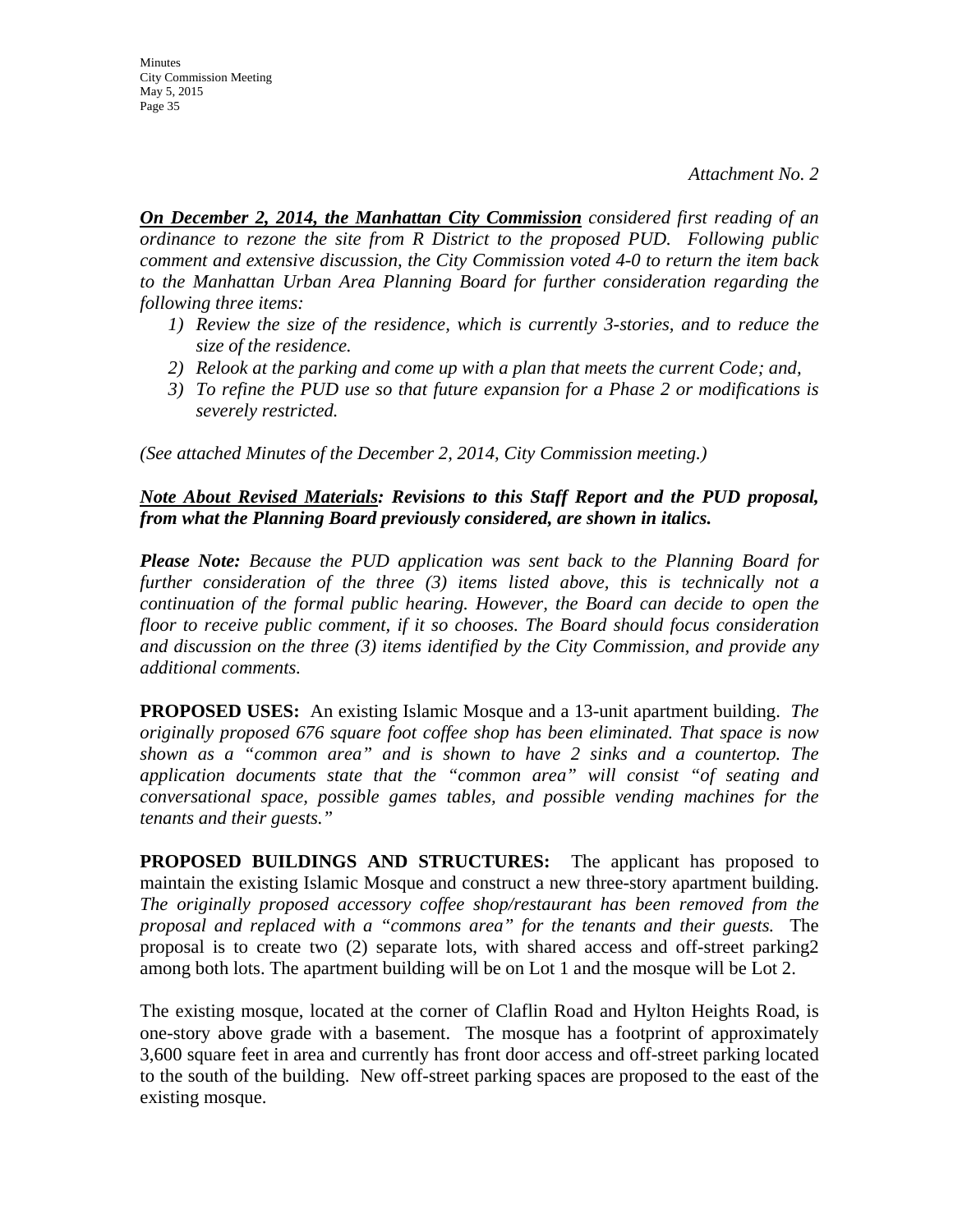**Minutes** City Commission Meeting May 5, 2015 Page 36

The proposed apartment building will replace the existing two-story house. The new building will be three-stories (approximately 36 feet) tall *and consist of a total of thirteen (13) dwelling units and an approximate 676 square foot common area. The building will consist of the common area in northwest corner of the building on the first floor,* 8 onebedroom units and 3 two-bedroom units and 2 studio apartments. The new building will be "L-shaped" and oriented to the west, with a small courtyard planned south of the proposed building.

Exterior materials of the new building to be stone, brick, lap siding and architectural asphalt shingles. The paint colors will be mainly grey or beige for the siding and white accent pieces. The front door to each apartment will face the center courtyard. The entrance *to the common area* will face west towards the parking. The front of the *common area* will include a metal awning.

Access to the proposed apartment building and the site will include a new right-in/rightout driveway off Claflin Road and the existing driveways off Hylton Heights Road. Offstreet parking will be located west and south of new building. Other improvements to the site include a new trash dumpster enclosure, an accessory storage shed landscaping and screening. A cross-easement is shown on the site plan that will allow free access to parking areas on both lots for the tenants and guests to the apartment building and the mosque.

*The original PUD request and Preliminary Development Plan showed plans for a future Phase 2 of the apartment building. The second phase has been removed from the PUD request and from the Preliminary Development Plans. Any future building addition would be considered a substantial modification to the PUD, which would require an amendment to the PUD. Likewise, an expansion of the PUD site to include neighboring properties would require rezoning of those properties, in addition to amending the PUD. Both of these actions would require public hearings with the Manhattan Urban Area Planning Board and the City Commission.* 

| Use                            | <b>Square Feet</b> | Percentage |
|--------------------------------|--------------------|------------|
| <b>Building</b>                | 7,221              | 12.0%      |
| Paved Area (Parking, Driveways | 36,901             | 61.4%      |
| & Walkways)                    |                    |            |
| Landscape, Lawns & Open Space  | 16,002             | 26.6%      |
| <b>Total Impervious</b>        | 44.112             | 73.4%      |

#### **PROPOSED LOT COVERAGE**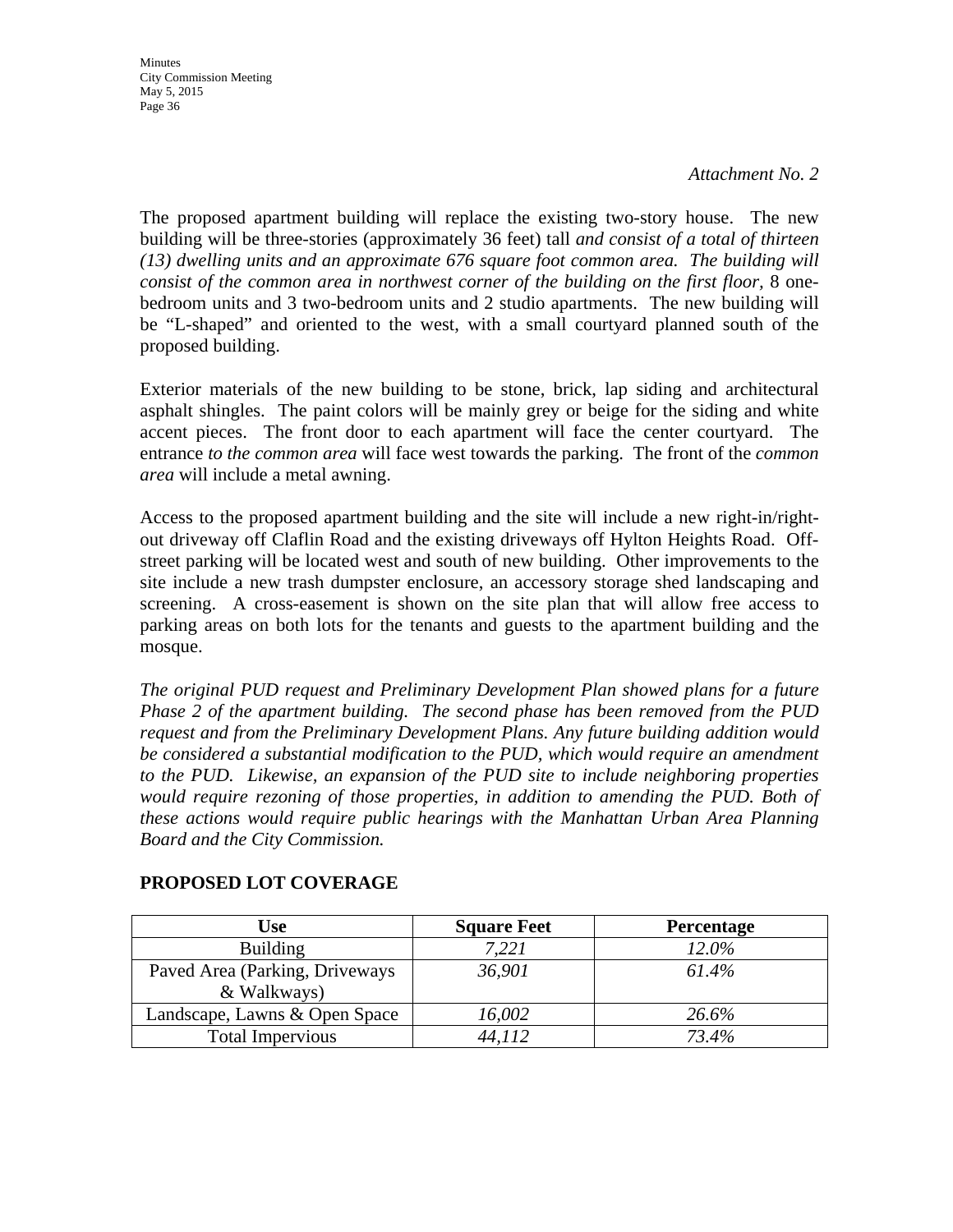**Minutes** City Commission Meeting May 5, 2015 Page 37

**PROPOSED SIGNS:** The application include *2* signs located on the site. There is an existing monument sign located near the intersection of Claflin Road and Hylton Heights Road identifying the mosque. A new monument sign is proposed near the entrance on Claflin Road to identify the apartment building. This sign will be 7 feet in width and approximately *4 feet* tall and will be externally illuminated. The materials for the new sign will be a limestone slab with a concrete base *(The original sign was 3 feet tall and 7 feet wide. A small wall sign was also proposed for the coffee shop. The wall sign is no longer proposed).* 

**PROPOSED LIGHTING:** Lighting of the site will consist of pole lights illuminating the parking lot. A site illumination study was submitted with the application documents indicating the parking lot lighting will not impact adjacent properties. The Zoning Regulations require "lighting used to illuminate off-street parking areas shall be directed away from residential properties and adjacent public rights-of-way in such a way so as to not to interfere with the residential use or public rights-of-way" (Section 7-102(E)(6)). The proposed lighting shall be shielded to fully cut off the lighting at the property line. No changes to the original lighting plan have been proposed.

# **SIX REVIEW CRITERIA FOR PLANNED UNIT DEVELOPMENTS**

### **1. LANDSCAPING:**

Landscaping is functional for the site and consists of deciduous trees, shrubs, ornamental grasses, perennial flower beds and grass yard areas. The existing landscaping around the mosque will remain largely unchanged. The courtyard to the south of the apartment building will be mostly grass yard area with several deciduous trees. Foundation plantings for the apartment building will consist of shrubs and ornamental grasses. To the west of the courtyard is the apartment building's mailbox. The landscape plan shows a heavily landscaped area around this mailbox area. The landscaping will include an underground irrigation system. Note #7 of the Landscape Plan states that the maintenance of the landscaping, including the lawn areas will be the requirement of the owner.

Additional deciduous and evergreen trees should be provided in the southeast corner of the site to provide additional visual buffering of the development from neighboring properties to the south and southeast. *City Administration is recommending a condition of approval to address this concern. This consideration can be addressed with the Final Development Plan for the PUD.*

### **2. SCREENING:**

The trash dumpsters and a new storage shed are proposed to be screened with 7 foot, 4 inch tall brick and EFIS screening walls with a metal screening gate.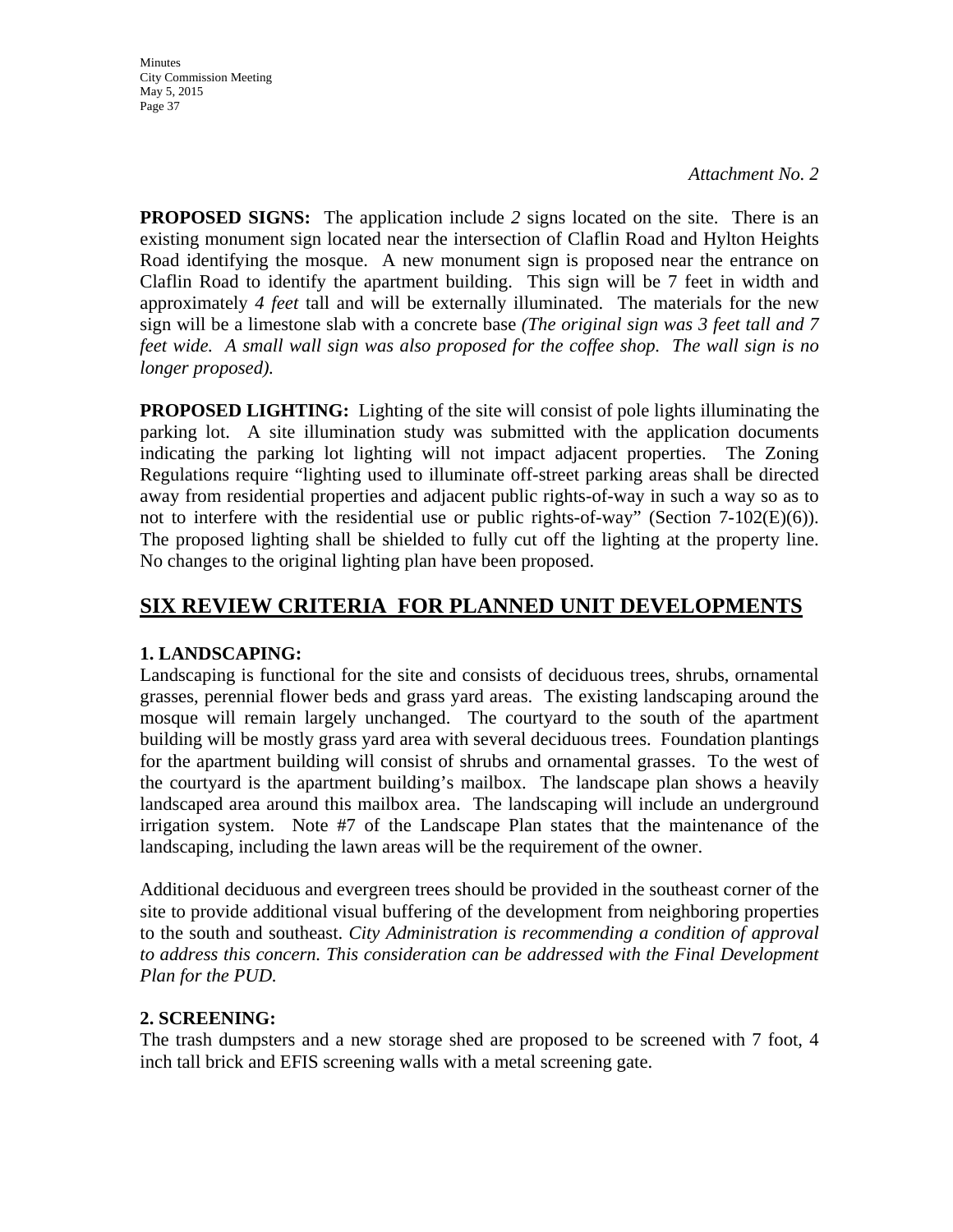*The application documents show a new six (6') foot tall wooden screening fence is to be installed along the east and south property lines of the site.*

## **3. DRAINAGE:**

Schwab-Eaton submitted a Drainage Study, dated July 2, 2014 (attached)*.* The drainage study states that: "when comparing the corresponding watersheds between the existing and proposed conditions for the respective design storms, the above results indicate a significant increase in the proposed peak discharge rates. Therefore, storm water detention is proposed to mitigate the increase."

The proposed storm water management plan is to have the site drain to underground storm sewers on the property via curb and gutter and then be collected into two (2), sixty (60) foot long by four (4) foot in diameter pipes buried under the entrance drive from Claflin Road. This underground detention structure will then be connected to the existing storm sewer in Claflin Road and will meter the storm water at a runoff rate that is less than the existing conditions. According to the drainage study the pre- vs. post-development rate of runoff is:

| <b>Storm Event</b> | <b>Existing Conditions</b> | Post-Development<br>w/out Detention | Post-Development<br>w/Detention |
|--------------------|----------------------------|-------------------------------------|---------------------------------|
| 2-Year             | $3.5$ cfs                  | $5.0 \text{ cfs}$                   | $3.4 \text{ cfs}$               |
| 10-Year            | $4.7 \text{ cfs}$          | $6.8$ cfs                           | $4.6 \text{ cfs}$               |
| $100 - Year$       | $6.7$ cfs                  | $9.7 \text{ cfs}$                   | $6.4 \text{ cfs}$               |

The construction and ongoing maintenance of the underground detention structure and storm sewer leading to the structure are the responsibility of the property owner. An Agreement between the City and the property owner shall be completed prior to the filing of the Final Plat allowing the City access to the structure for inspection and maintenance if the property owner fails in its duty to property maintain the structure.

The revised site plan generally replaces the original southern portion of the apartment building with off-street parking, as suggested by the Planning Board. The amount of impervious surface area is unchanged and thus does not require any substantial changes to the proposed stormwater drainage plan or the analysis.

The City's Stormwater Engineer has reviewed the proposed stormwater management plan and accepts its findings. The proposed development disturbs less than one (1) acre of land, therefore post-construction best management practices are not required.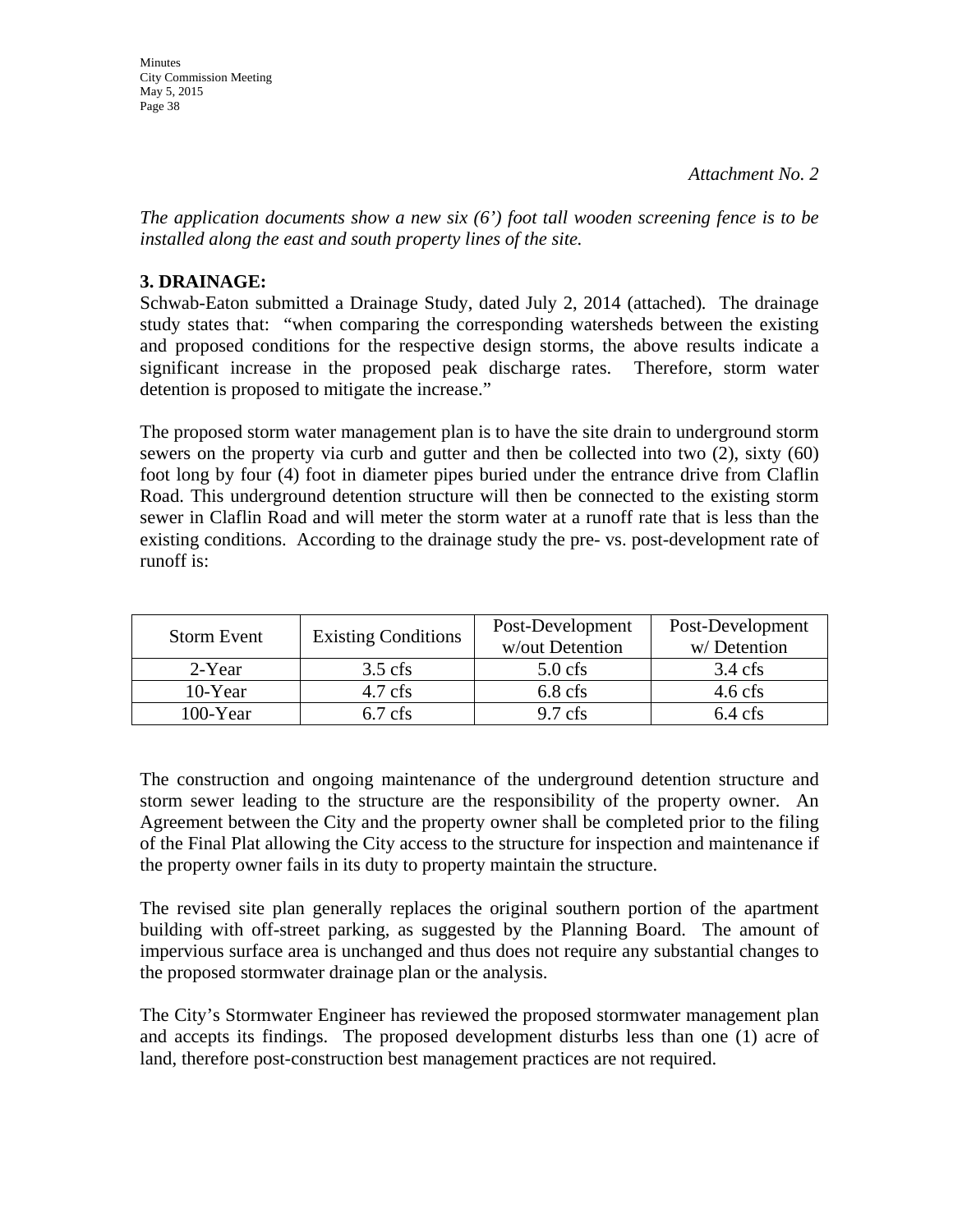### **4. CIRCULATION:**

The mosque currently has access from Hylton Heights Road to the existing parking lot on the site. These curb cuts will remain to provide western access to the PUD site. The existing house that is to be removed has a driveway onto Claflin Road. That existing access point onto Claflin Road will be closed and a new curb cut will be created farther to the west for a new driveway to provide a northern access to the PUD and the parking lots near the new apartment building, which has been designed as a right-in/right-out intersection, as requested by the Planning Board *at a previous Public Hearing.* 

The applicant's consultant, Schwab Eaton, conducted a Traffic Impact Study, dated June 30, 2014 (see attached)*.* The study compared the existing peak hour trips to the proposed development's peak hour trips. It should be noted that the peak hour trips for the existing mosque are different than the typical a.m. and p.m. trip times, due to the mosque's unique prayer service times. The Traffic Impact Study identifies the peak hours as follows:

> Weekday a.m. peak hour  $(6:00 - 7:00$  a.m.) Weekday p.m. peak hour  $(7:30 - 8:30)$  p.m.) Friday p.m. peak hour  $(12:15 - 1:15)$  p.m.)

The following table lists the peak a.m. and p.m. hour trip generations generated by the entire PUD including the apartment building.

| Use             | Existing   | Proposed A. M. | Existing P.M. | Proposed P. M. |
|-----------------|------------|----------------|---------------|----------------|
|                 | A.M. Trips | <b>Trips</b>   | <b>Trips</b>  | <b>Trips</b>   |
| Mosque          | 6          | 6              | 39            | 39             |
| Single-Family   |            | -1             |               | $-1$           |
| Home            |            |                |               |                |
| (eliminated)    |            |                |               |                |
| Apartment       |            | 13             |               | 16             |
| <b>Building</b> |            |                |               |                |
| Restaurant      |            | 35             |               | 14             |
| (coffee shop)   |            |                |               |                |
| Total           |            | 53             | 40            | 68             |

*\*\* Please note that the mosque's trip generation does not actually coincide with typical*  a.m. and p.m. trip generation hours  $(7:00 - 9:00$  am and  $4:00 - 6:00$  pm respectfully).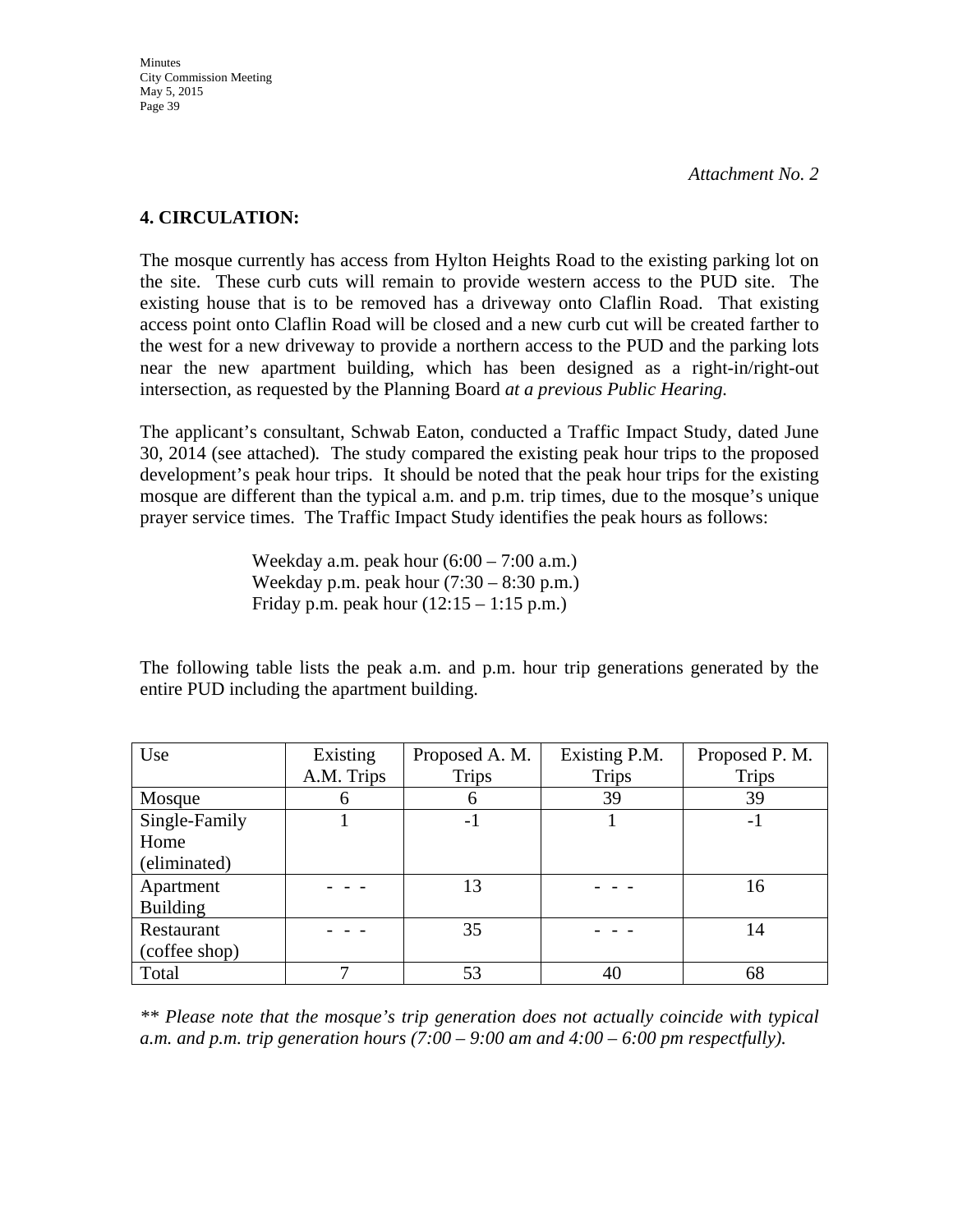#### *Attachment No. 2*

The Traffic Impact Study indicated that a modal shift may occur in the trip generation for the mosque as it is assumed that residents of the apartment building will attend the prayer sessions at the mosque. However, this modal split was not factored into the Traffic Impact Study. In addition, the Traffic Impact Study found that the low number of trips generated by the existing and proposed developments did not warrant an improvement to the area road system.

The Study also analyzed the site distance and access spacing based on the minimum City Standards for the proposed site access point onto Claflin Road. The Study found that the new access point meets the minimum site distance and access spacing requirements on Claflin Road, a major collector street.

Pedestrian access is provided internally within the PUD development via sidewalks and crosswalks to the two (2) buildings. A public sidewalk is also proposed on the site along Claflin Road. This sidewalk will be five (5) feet in width. Once constructed, only a small gap in front of an existing duplex to the east of the site will exist. Sidewalks currently exist on the west side of Hylton Heights Road and the north side of Claflin Road.

Bike racks are not shown on the Preliminary Development Plans. Bike racks should be provided and shown on the Final Development Plan.

The City Traffic Engineer accepted the findings and recommendations of the original development plans and Traffic Impact Study. The revised development plans reduce the number of dwelling units in the proposed apartment building and proportionately the overall trip generated to and from the site. Both the original and revised development proposal meets the City's minimum traffic standards and policies. The new entrance design as a right-in/right-out has been provided according to the recommendation of the Manhattan Urban Area Planning Board. The City Traffic Engineer has no further comments on the revised development plans (the original memo for the traffic analysis is attached).

#### Off-street Parking

The Manhattan Zoning Regulations require the following minimum number of parking stalls for the proposed uses on the site.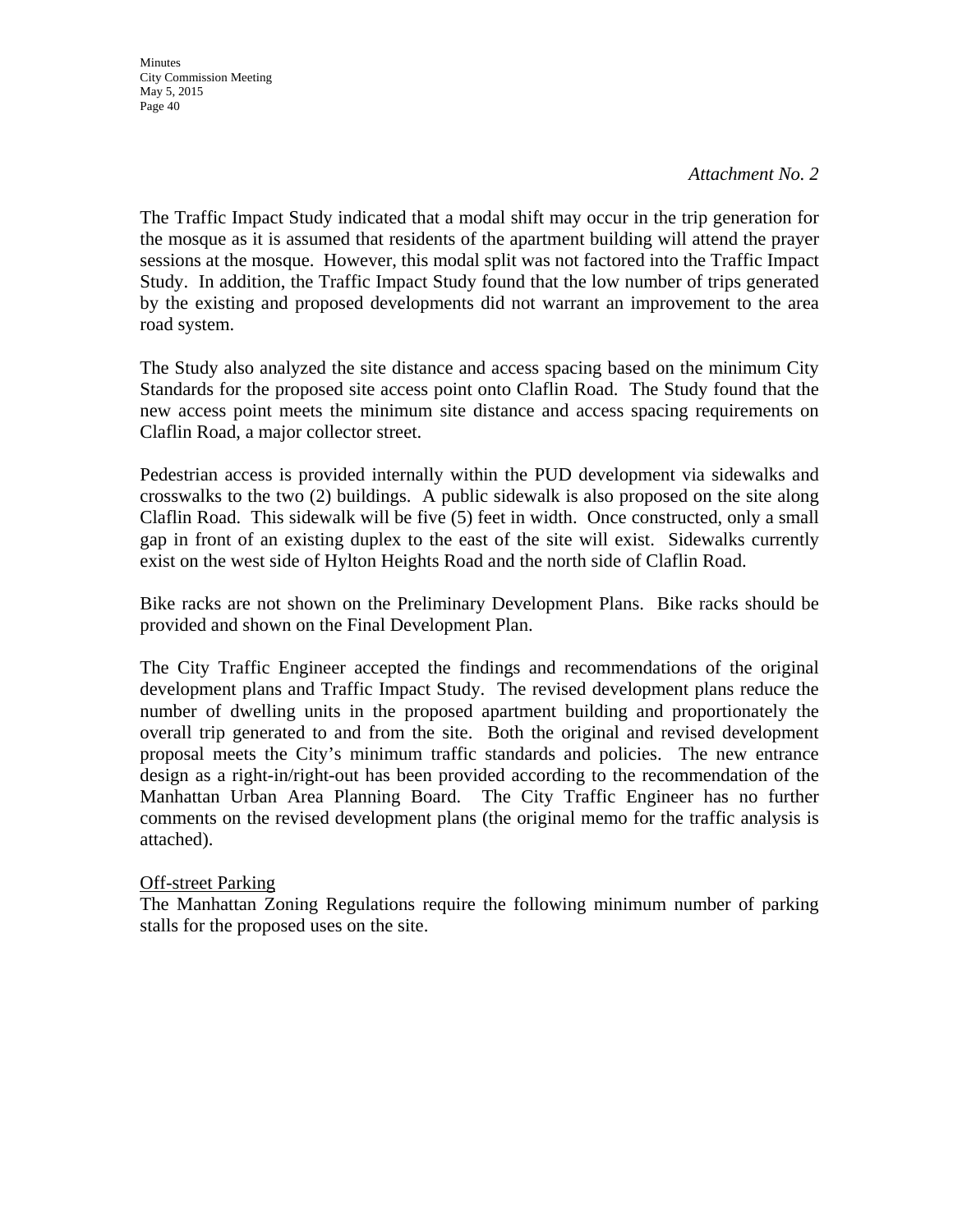| Use                         | <b>Occupancy Number</b> | <b>Parking Requirement</b> |
|-----------------------------|-------------------------|----------------------------|
| Mosque (w/out fixed seats)  | 278                     | 92                         |
| 1 space per 3 occupants     |                         |                            |
| Apartment                   |                         |                            |
| 1-bedroom $&$ studio        |                         | 20                         |
| 2 spaces per unit           |                         |                            |
| 2-bedroom                   |                         |                            |
| 3 spaces per unit           |                         |                            |
| <b>Total Parking Stalls</b> |                         | 12.                        |

*The proposed common area is anticipated to be used by the tenants of the apartment building and their guests. The common area would not generate its own trip or parking demand. Any parking need generated by the tenant's guests is accommodated by the minimum parking requirements for the dwelling unit types.* 

*The application documents state that the "future peak" attendance for the mosque's prayer services could be 180 people, not the designed occupancy of 278, as listed by the Manhattan Fire Department. This is based on the growth of the mosque and the limitations on how the open space of the prayer room is used. Considering this statement and using the parking ratio for a mosque without fixed seating, a minimum of 60 parking stalls are required. The site plan shows that Lot 2 will have 45 parking spaces associated with the Mosque. Lot 1 has 47 parking spaces shown to the south and west of the proposed apartment building. The apartment building will require a minimum of 29 parking spaces. The two lots combined provide 92 parking spaces, 3 spaces more than the minimum required for the mosque and apartment building, using the stated "future peak attendance" capacity of the Mosque.* 

*The applicant's consultant, Schwab Eaton, P.A., has provided a revised off-street parking analysis (dated February 13, 2015) that states that the required 89 off-street parking spaces on the site, based on the "future peak attendance" does not take into account several factors, including:* 

- *1. The apartments are geared toward short-lease tenants, particularly international students and visiting professors who need housing for 1 semester or less. These tenants are less likely than traditional students to have vehicles and more likely to use different modes of transportation such as bicycles and ATA bus.*
- *2. The peak parking demand for the mosque is between 12:30 p.m. and 2 p.m. on Friday afternoons, which does not coincide with the peak parking demand for the apartments. Typically, apartment residents are not home during these times.*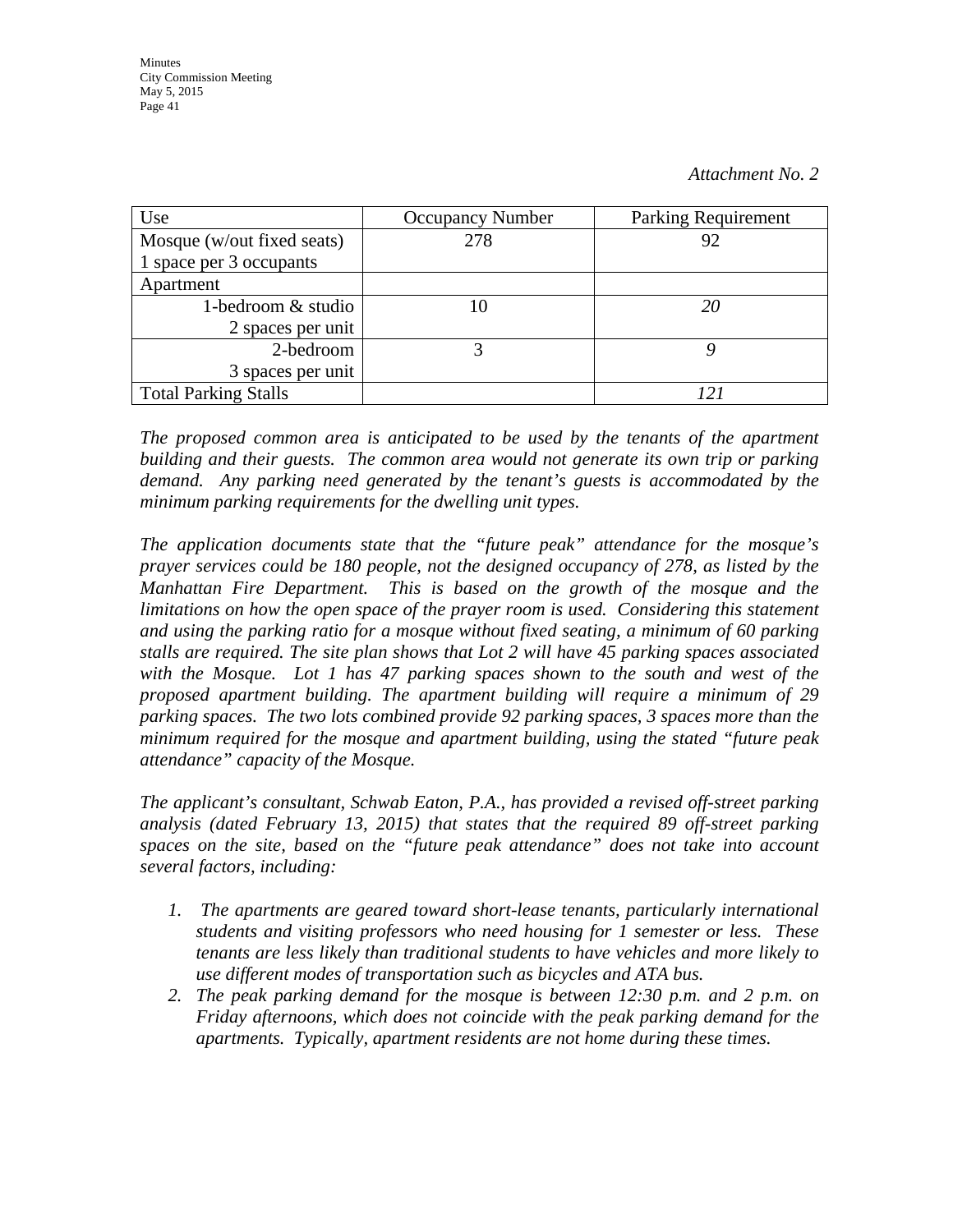*3. Internal capture or "non-captive adjustments" would reduce the number of discrete parking stalls necessary for the different land uses. Residents in the apartment complex who do attend the mosque during Friday afternoon are counted twice for their parking demand. If their parking is counted for the mosque, it should be reduced for the apartments. Conversely, mosque attendees may also be visitors to the apartment residents, and would also be counted.* 

*The consultant also did a shared parking analysis for the proposed development as described in the Urban Land Institute's book Shared Parking, second edition*. *The shared parking analysis outlined in the report concludes that the parking demand for the PUD would be 75 off-street parking stalls for the peak demand of the site, which would be during the Friday afternoon prayer service.* 

A cross easement is shown and noted on the application site plan. Note #5 states that the condition of mandatory shared parking will "be spelled out in the covenants for the Islamic Center of Manhattan, and the Noor Residence Apartments. These covenants shall be provided with the Final Development Plan to assure that they will be established with the development.

*Based on the information provided, and the planned cross-easement between the two lots, the proposed development exceeds the minimum off-street parking requirement for the proposed uses by 3 parking spaces. The consultant's shared off-street parking report shows that site will have more than an adequate number of parking spaces. On-street parking congestion and conflicts with adjacent properties may currently exist, but it does not appear to be created by the existing use on the site during most days. The additional parking spaces, as described above should alleviate any parking congestion in the area during prayer services or during other meeting times at the Mosque.* 

Note: A gravel parking area has been installed, generally in the same location of the southern parking spaces on Lot 1. Off-street parking spaces for Mosques and similar uses are required to be paved with hard surface (asphalt or concrete). Considering that the site is undergoing this rezoning request, which shows this area as permanent paved parking, and the neighbors concern for on-street parking congestion, in part caused by the site; City Administration determined that enforcement of the paving requirements would not occur until after the rezoning request has concluded. If the PUD request is denied, the gravel parking area will need to be paved and striped for parking spaces that meeting the City of Manhattan's parking lot design requirements or returned to its previous condition. If the PUD is approved, the paving must occur with the construction of the apartment building.

**5. OPEN SPACE AND COMMON AREA:** The applicant has made provisions for the continuity, preservation, care, conservation and maintenance of all open space within the PUD's development plan. Upon installation of *landscaping, it will be maintained by the owner and watered by an underground irrigation system. A landscaped courtyard is proposed to the south of the "L-shaped" apartment building for the resident's use.*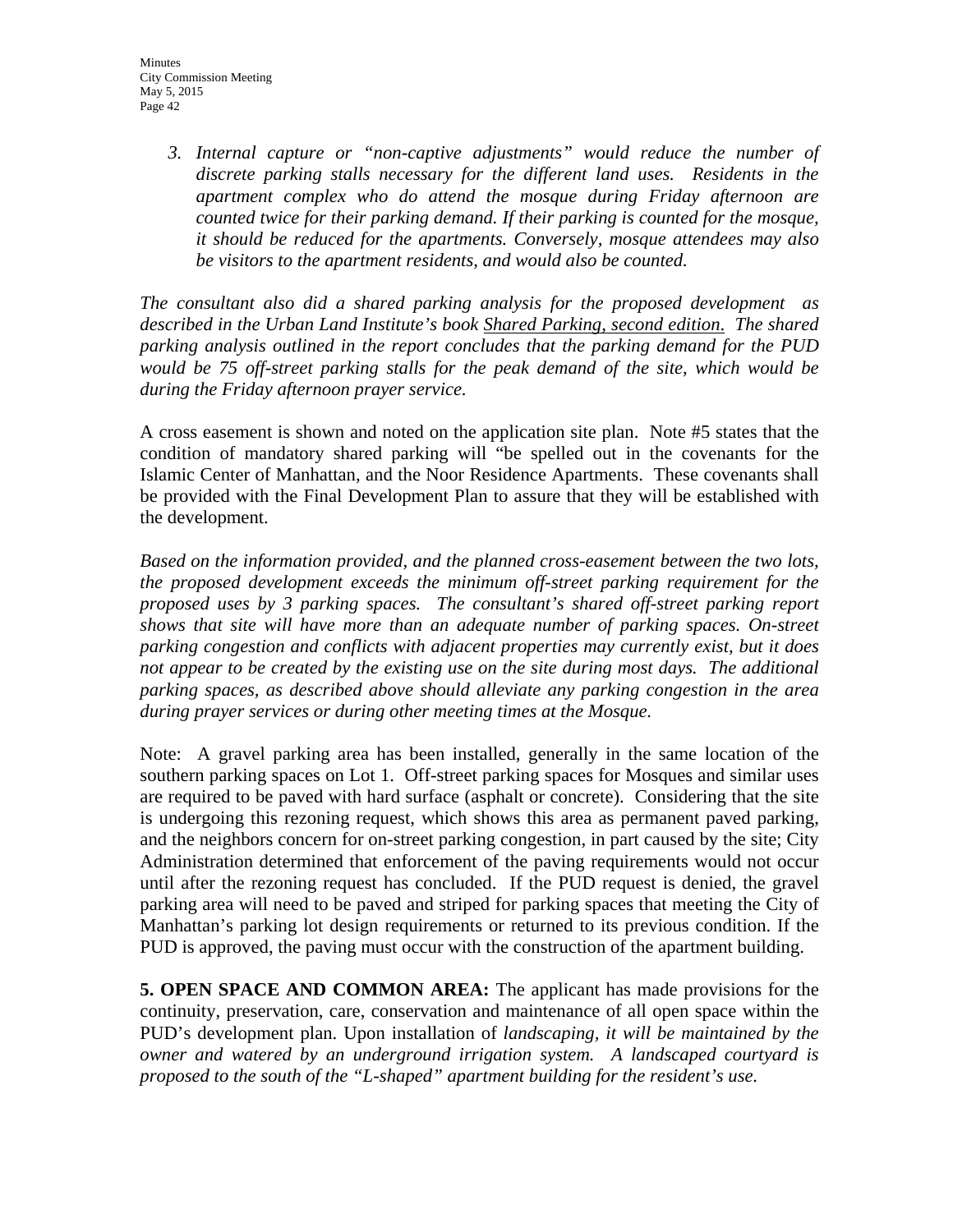*Attachment No. 2* 

**6. CHARACTER OF THE NEIGHBORHOOD:** The area has a mixture of residential and commercial uses along Claflin Road and Hylton Heights Road. To the south of the site is a single-family residential neighborhood consisting of owner-occupied and rental units. To the north of the site is Claflin Road, the Georgetown Apartment Complex, a multiple-family apartment development with recreation amenities, and the Westport Commons commercial area which consists of business and professional offices. To the west of the site are business and professional office uses along Hylton Heights Road and retail businesses along Westport Road. To the east are a duplex and the Manhattan Medical Center office complex, and on the north side of Claflin Road is University zoned land for Kansas State Forestry offices and maintenance uses and business and professional offices.

# **THIRTEEN MATTERS TO BE CONSIDERED WHEN CHANGING ZONING DISTRICTS**

**1. EXISTING USE:** The Islamic Mosque and a single-family house.

**2. PHYSICAL AND ENVIRONMENTAL CHARACTERISTICS:** The site is rectangular shaped and consists of two (2) lots. The northern portion of the site slopes towards Claflin Road. The remaining area of the site gradually slopes to the southeast. The western lot is mostly fully developed with the Islamic Center Mosque. The eastern lot for the proposed apartment building, consists of the a single-family house and grass lawns.

## **3. SURROUNDING LAND USE AND ZONING:**

**NORTH:** Claflin Road, a four-lane, major collector corridor with varying width of right-of-way; Georgetown Apartment Complex; and business office; R, Single-Family Residential District; PUD, Residential Planned Unit Development; C-1, Restricted Business District.

**SOUTH:** Single-family homes; R, Single-Family Residential District

**EAST:** Non-conforming two-family dwelling; single-family homes (southeast); and the Manhattan Medical Center; R District, C-1 District; PUD.

**WEST:** Business and professional offices and a daycare; C-1 District

**4. CHARACTER OF THE NEIGHBORHOOD:** See above under PUD Criteria Number 6, CHARACTER OF THE NEIGHBORHOOD.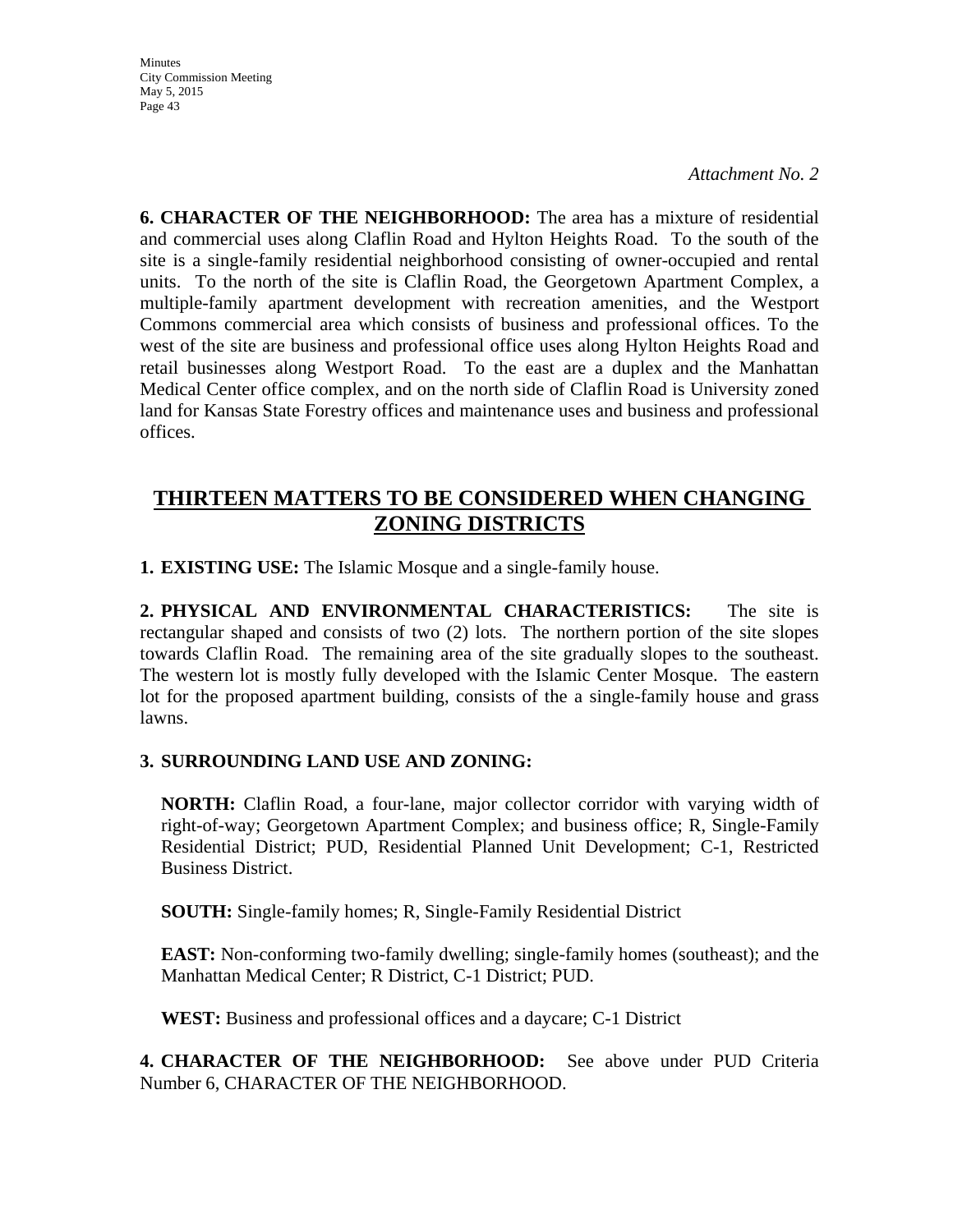5. **SUITABILITY OF SITE FOR USES UNDER CURRENT ZONING:** The site is currently zoned R, Single-Family Residential District. Both the Islamic Mosque and the single-family house present on the site are permitted and suitable under the current zoning district.

**6. COMPATIBILITY OF PROPOSED DISTRICT WITH NEARBY PROPERTIES AND EXTENT TO WHICH IT MAY HAVE DETRIMENTAL**  AFFECTS: The general area is a mixture of business and professional offices, apartment buildings and single-family homes. The proposed uses are similar to those found throughout the general neighborhood. The application materials state that the apartment building will be marketed to international students at Kansas State University and shortterm leases for visiting professors. An increase in light, noise and traffic is expected from the proposed development compared to the existing single-family house and Islamic Mosque.

The properties most impacted by the proposed development may be the single-family homes to the south/southeast. It appears that the applicant has taken appropriate measures to limit any adverse impacts on the surrounding properties. Sight-obscuring screening fences will be provided along the south and east property lines to shield the adjacent neighborhood from vehicle lights.

An illumination study of the proposed off-street parking lights was conducted. The study showed that the proposed lighting will not "bleed" onto adjacent property. The Zoning Regulations require that these lights be shielded to provide full cutoff of light at the property line.

A traffic impact study was conducted that shows the proposed uses should create a minimal increase in trips to and from the site on adjacent streets and should not adversely impact the existing traffic.

*The amount of off-street parking on the two lots exceeds the minimum requirements for the proposed apartment building and existing mosque, based on the applicant's statement of "future peak" attendance for the mosque. A cross easement has been proposed between the two lots to ensure that the shared parking situation will remain for the life of the*  development. A proposed covenant will be required at the time of the Final Development *Plan application to ensure the easement is in place. The applicant's consultant also conducted a parking analysis that detailed why the shared parking between existing mosque and the proposed apartment building and small coffee shop should be adequate. The analysis is based on the unique condition of the development, including:*

• The apartments are geared toward short-lease tenants, particularly international students and visiting professors, who are less likely to have a personal vehicle and would walk, bicycle or use the ATA bus system,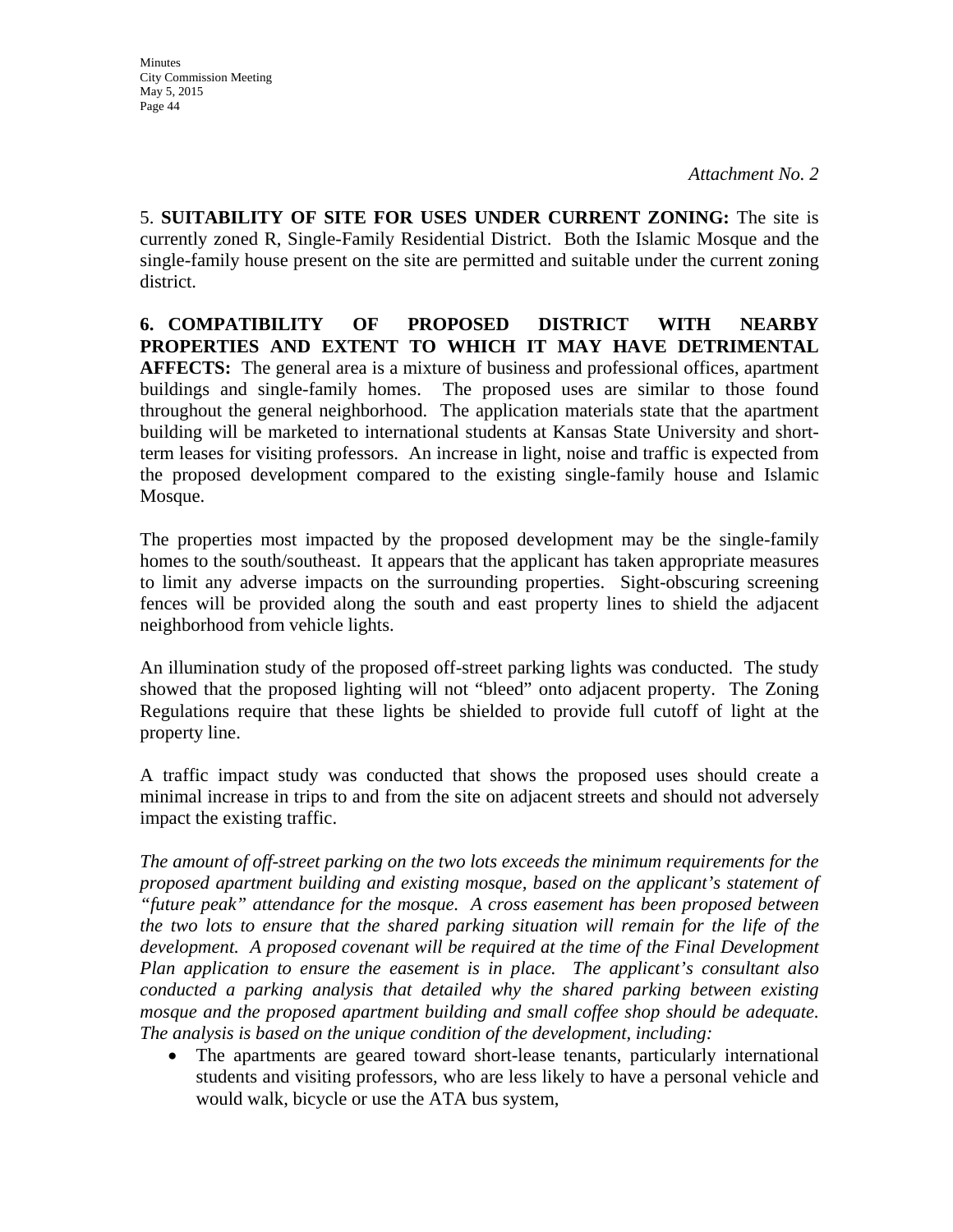- The peak demand for the mosque does not coincide with the parking demand for the apartments.
- The assumption is made that the parking demand of Islamic residents living in the apartment complex who attend the mosque prayer services would be counted twice in the off-street parking requirements.

*A second neighborhood meeting was held on March 18, 2015. According to the meeting summary, 9 neighbors attended the meeting. The summary states that "comments during the meeting were generally favorable, though 2 attendees were concerned with the 3-story height of the building and the location of the trash dumpster, off-street parking lot and the site lighting. Two (2) attendees completed comment sheets with these comments (See attached meeting summary and neighborhood comments).*

*Although there are concerns expressed by property owners in the general area, it appears that the applicant has taken appropriate measures to minimize any adverse impacts on the surrounding neighborhood.* 

### **7. CONFORMANCE WITH COMPREHENSIVE PLAN: THE SITE IS SHOWN ON THE** *2015* **FUTURE LAND USE MAP AS RESIDENTIAL LOW/MEDIUM DENSITY (RLM). THE APPLICABLE POLICY STATEMENTS FOR THE RLM DESIGNATION ARE:**

### *Residential Low/Medium Density (RLM)*

### RLM 1: Characteristics

The Residential Low/Medium Density designation incorporates a range of singlefamily, single-family attached, duplex, and town homes, and in appropriate cases include complementary neighborhood-scale supporting land uses, such as retail, service commercial, and office uses in a planned neighborhood setting, provided they conform with the policies on Neighborhood Commercial Centers. Small-scale multiple-family buildings and condominiums may be permissible as part of a planned unit development, or special mixed-use district, provided open space requirements are adequate to stay within desired densities.

### RLM 2: Appropriate Density Range

Densities in the Residential Low/Medium designation range between less than one dwelling unit/acre up to 11 dwelling units per net acre.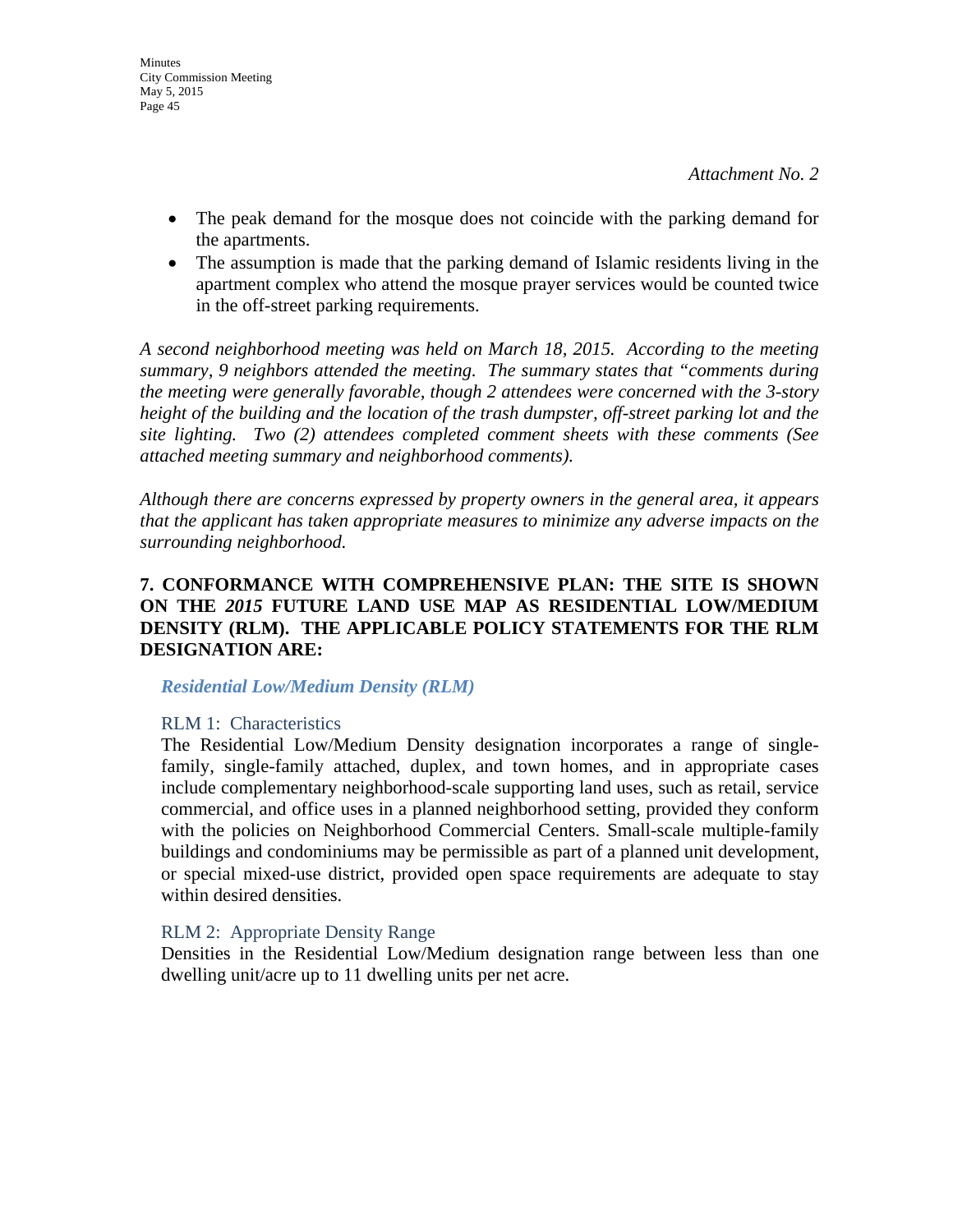### RLM 3: Location

Residential Low/Medium Density neighborhoods typically should be located where they have convenient access and are within walking distance to community facilities and services that will be needed by residents of the neighborhood, including schools, shopping areas, and other community facilities. Where topographically feasible, neighborhoods should be bounded by major streets (arterials and/or collectors) with a direct connection to work, shopping and leisure activities.

## RLM 4: Variety of Housing Styles

To avoid monotonous streetscapes, the incorporation of a variety of housing models and sizes is strongly encouraged in all new development.

The residential component of the proposed PUD on Lot 1 (.734 acres) has a net density of approximately 17.7 dwelling units per acre, which is above the stated density range for the RLM designation (i.e.  $1 - 11$  dwelling units per net acre). Due to the existing development on the site and the proposed building and off-street parking, adequate open space is not available to keep the residential component within the designated density range.

The Future Land Use Map for the Comprehensive Plan designated the site and surrounding area based on existing land uses and did not anticipate the transitioning nature of the Claflin Road corridor. Considering the existing condition of the site and that Claflin Road has been transitioning to more intense commercial office uses, the low density residential uses including the house and duplex to the east appear to no longer be the best use for the land along Claflin Road. Claflin Road is a four-lane road, classified as a major collector. Having individual curb cuts for driveways from low density residential uses is not advisable.

Growth Management 9 policy states: Infill and redevelopment within established areas of the City is generally encouraged where deteriorated or obsolete structures have become detrimental to an area, where new uses can be accommodated on vacant properties, and in areas that have been specifically identified for redevelopment. Projects may range in size from a single residential lot to the redevelopment of multiple contiguous blocks within a neighborhood or commercial area. Regardless of its scale, infill and redevelopment shall be designed in a manner that is sensitive to and reflects the character of the surrounding area. Important design considerations include building scale, mass, roof form, height, and orientation, parking location, lot coverage, architectural character, and landscape elements. These design considerations are particularly important when infill or redevelopment occurs within or adjacent to an established residential neighborhood, or when a change in use or intensity would otherwise negatively impact the established character of the surrounding area. For additional policies related to infill and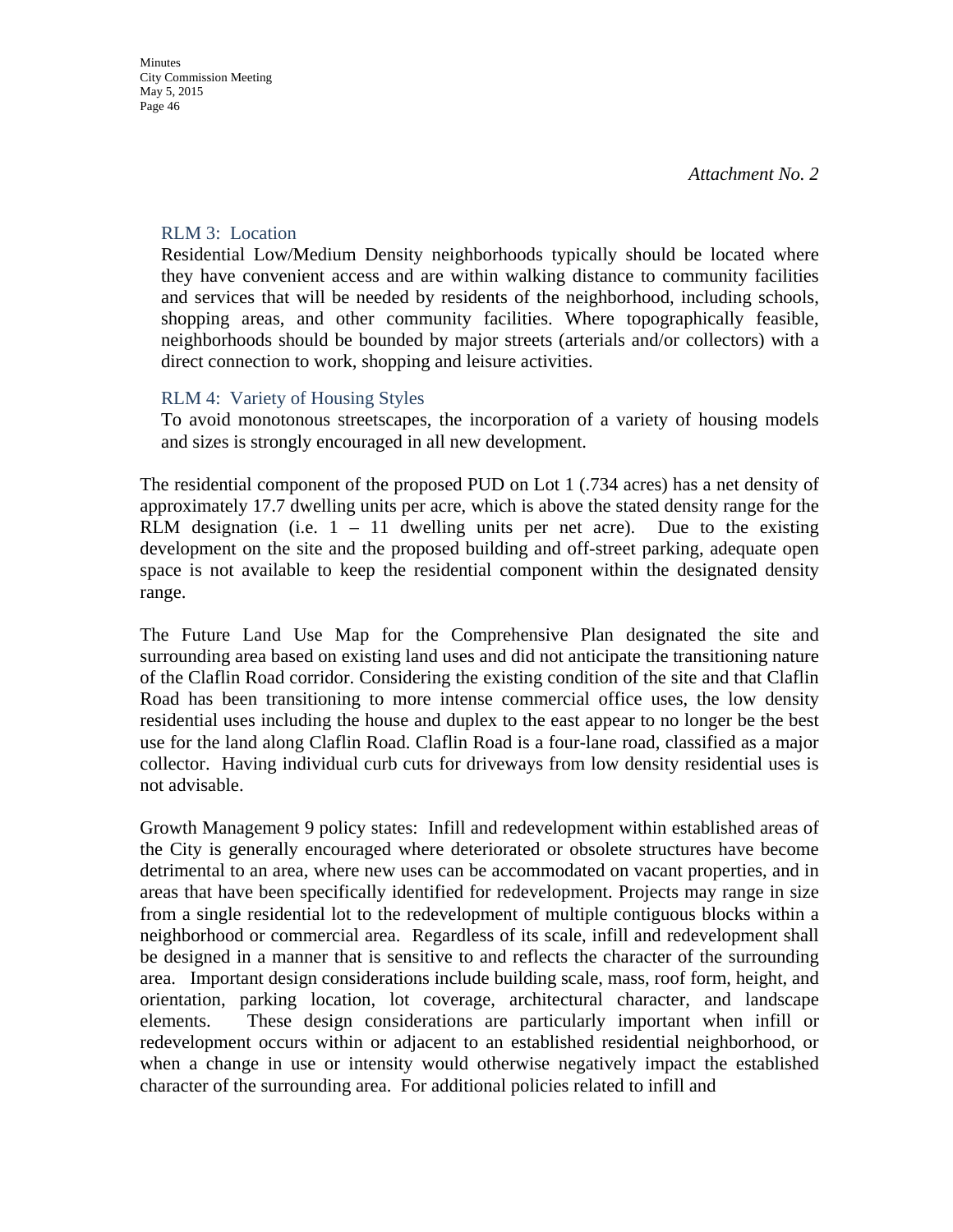redevelopment, refer to the Land Use Policies below and to Chapter 9, Housing and Neighborhoods (see these sections in the Comprehensive Plan).

The Planned Unit Development process allows for appropriate infill redevelopment to occur with adequate controls to limit impacts on adjacent properties, such as building design, screening and lighting control.

### **8. ZONING HISTORY AND LENGTH OF TIME VACANT AS ZONED:**

The site was annexed and zoned "A-A" Single-Family Dwelling District on August 7, 1962 (Ordinance No. 2269). The site and surrounding properties to the south were zoned R, Single-Family Residential District in 1969 and have remained in that zoning district ever since.

According to the Riley County Appraiser's Office, the Islamic Mosque was built in 1993. The single-family house was built in 1907.

### **9. CONSISTENCY WITH INTENT AND PURPOSE OF THE ZONING ORDINANCE:**

The intent and purpose of the Zoning Regulations is to protect the public health, safety, and general welfare; regulate the use of land and buildings within zoning districts to assure compatibility; and to protect property values.

The PUD Regulations are intended to provide a maximum choice of living environments by allowing a variety of housing and building types; a more efficient land use than is generally achieved through conventional development; a development pattern that is in harmony with land use density, transportation facilities and community facilities; and a development plan which addresses specific needs and unique conditions of the site which may require changes in bulk regulations or layout.

Subject to the conditions of approval, the proposed PUD is consistent with the Zoning Regulations.

**10. RELATIVE GAIN TO THE PUBLIC HEALTH, SAFETY AND WELFARE THAT DENIAL OF THE REQUEST WOULD ACCOMPLISH, COMPARED WITH THE HARDSHIP IMPOSED UPON THE INDIVIDUAL OWNER:** There appears to be no gain to the public that denial would accomplish. Public utilities and fire and emergency service protection can adequately serve the site. *The proposed*  development plans provide off-street parking that exceeds the combined parking *requirements for the proposed uses.* The proposed PUD *should* not cause adverse impacts on nearby properties. Denial of the request may be a hardship to the owner.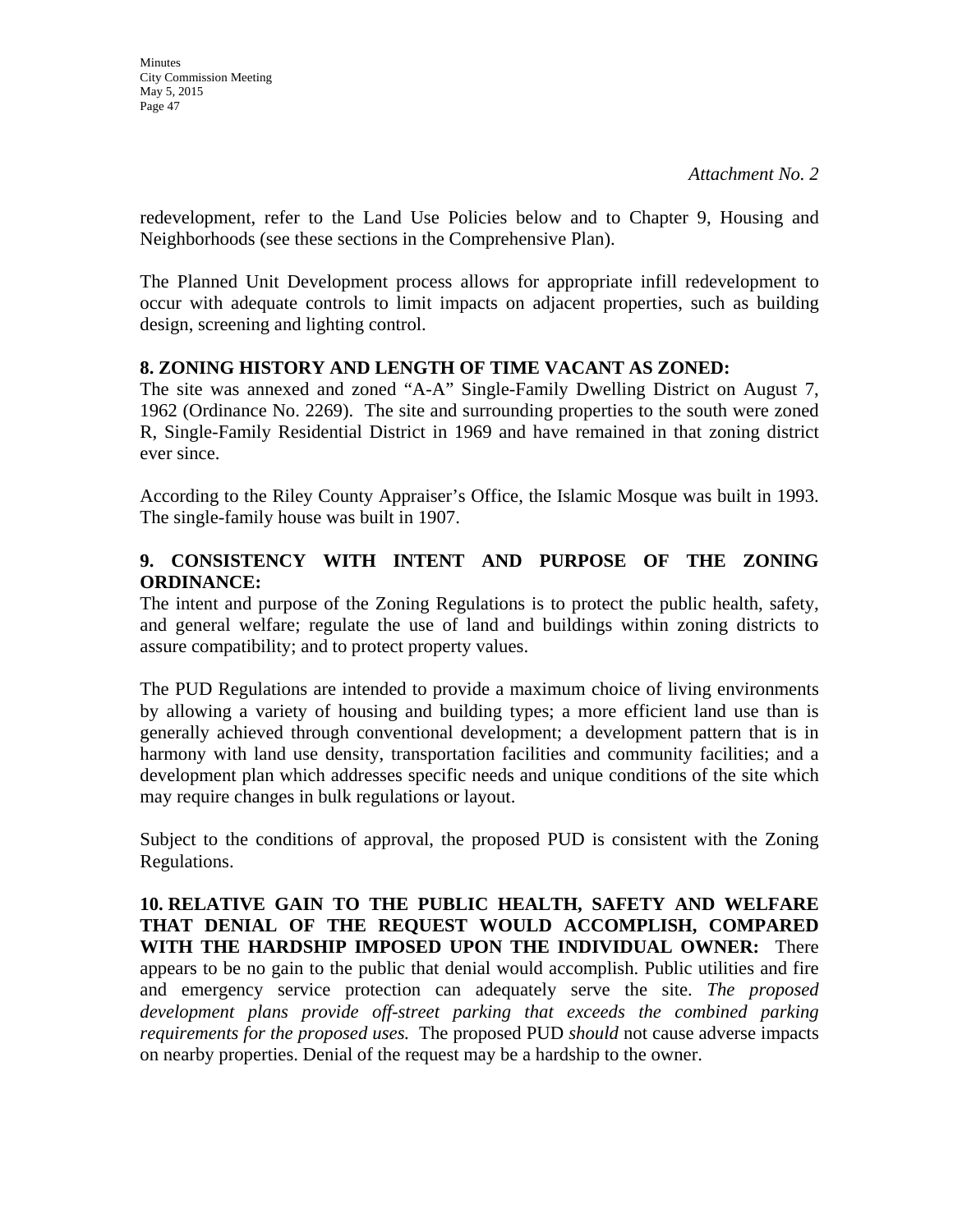**11. ADEQUACY OF PUBLIC FACILITIES AND SERVICES:** Adequate public water, sanitary sewer, streets and pedestrian sidewalks are, or will be, available to serve the development.

**12. OTHER APPLICABLE FACTORS:** The Manhattan Fire Department requires that at least one (1) fire hydrant shall be provided within 150 feet of the fire department connection at the proposed apartment building. The Fire Department also requires that hard surface access for fire access shall be provided on the site before combustible construction begins on the proposed building. These conditions will be addressed at the time of the building permit application.

*As previously described, the City Commission returned the rezoning request to the Planning Board to be reconsidered on 3 topics. The 3 topics are in bold and the applicant's response (see attached for the full response) and City Administration's analysis are below* 

*1) Review the size of the residence, which is currently 3-stories and to reduce the size of the residence. The applicant's consultant explains in the attached letter that simply eliminating the 3rd story of the apartment building would make it economically infeasible to develop. The alternative when considering removing the 3rd floor would be to enlarge the footprint of the building to keep the same number of dwelling units, which makes the project economically feasible. The letter points out that by enlarging the building footprint, other components of the site would be compromised, primarily the amount of off-street parking, which would negatively impact the surrounding neighbors.*

*The letter then explains the consultant's opinion that the 3-story building is compatible with the surrounding area based on existing zoning and land uses in the area, including the commercial properties on Hylton Heights and Claflin Road, and the multiple-family developments on Claflin Road. The consultant points out that there are several 3-story buildings in the immediate area on Claflin Road and the proposed building is only 6 inches taller than the maximum height allowed in the R-1, Single-Family Residential District, which the property is currently zoned.* 

*2) Relook at the parking and come up with a plan that meets the current Code. The site plan shows 92 off-street parking spaces. The applicant has eliminated the proposed coffee shop and has proposed to use the space as a "common area". Based on the minimum requirements for the size of the previously proposed coffee shop, a minimum of 6 spaces were required. Changing the use of that space to a common area for tenants does not trigger any applicable residential parking ratio and should not generate any parking demand. Parking for that space is already accounted for by the parking requirements for the apartment units.*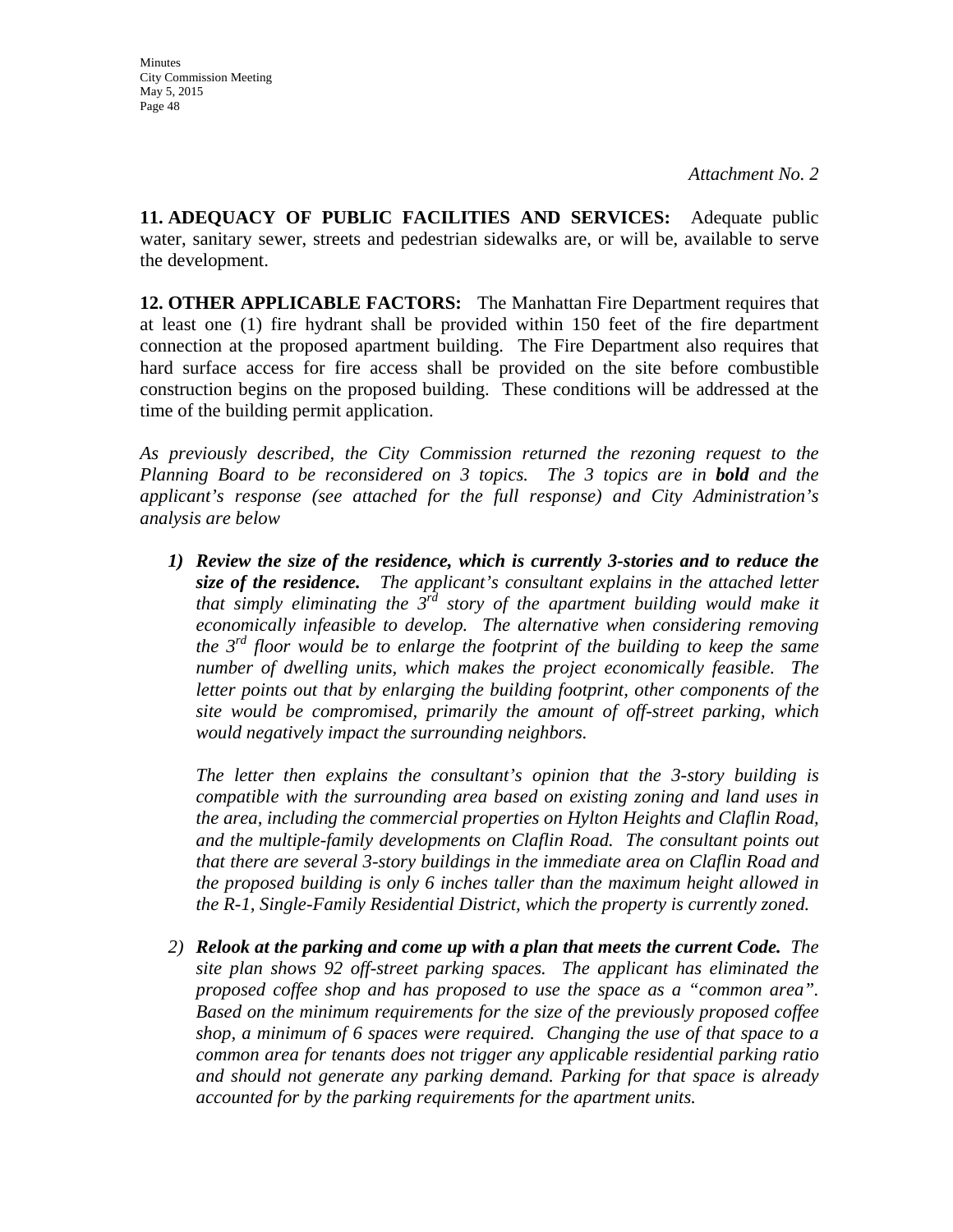*The applicant provided information that clearly indicates that the prayer service will not exceed 180 members, which reduces the parking requirement for the mosque from 92 spaces to 60 spaces.* 

*Based on these two factors, the proposed uses would be required to have a minimum of 89 off-street parking spaces. The proposed site plan provides 92 offstreet parking which slightly exceed the minimum off-street parking requirements and should not adversely impact the adjacent properties.* 

*The applicant's consultant has also provided a shared parking analysis that further shows that the two uses (the existing mosque and the apartment building) would have a shared parking demand of 75 stalls.* 

*3) To refine the PUD use so that future expansion for a Phase 2 or modifications is severely restricted. The applicant has removed any reference to the second phase from the PUD request and Preliminary Development Plans. Any future building addition proposal would be considered a substantial modification to the PUD, which would require a public hearing amendment to the PUD. Likewise, an expansion of the PUD site to include neighboring properties would require rezoning of those properties, in addition to amending the PUD. Both of these actions would require public hearings with the Manhattan Urban Area Planning Board and the City Commission.*

**13. STAFF COMMENTS AND RECOMMENDATION:** City Administration recommends approval of the proposed rezoning of the Noor Residence Residential Planned Unit Development from R, Single-Family Residential District to PUD, Residential Planned Unit Development District, based on the most recent revisions (February 18, 2015), with the following conditions of approval:

- *1. The Permitted Uses shall include a mosque (or other religious institution) and a thirteen (13) dwelling unit apartment building with a 676 square foot common area.*
- *2. The common area shall be limited to 676 square feet in area and may not be converted to any commercial or residential space.*
- 3. A sight-obscuring screening fence of not less than six (6) feet in height shall be provided along the southern and eastern property line of the PUD.
- 4. Signage shall be limited to signs proposed in the application documents.
- 5. Exempt signage shall include signage described in Article VI, Section 6-104  $(A)(1),(2),(3),(4),(5),(7)$  and  $(9)$ ; and, Section 6-104  $(B)(2)$  and  $(5)$ .
- 6. Additional landscaping in the form of deciduous and evergreen trees should be provided in the southeast corner of the site to provide additional visual buffering of the development. The added landscape shall be shown on the Final Development Plans.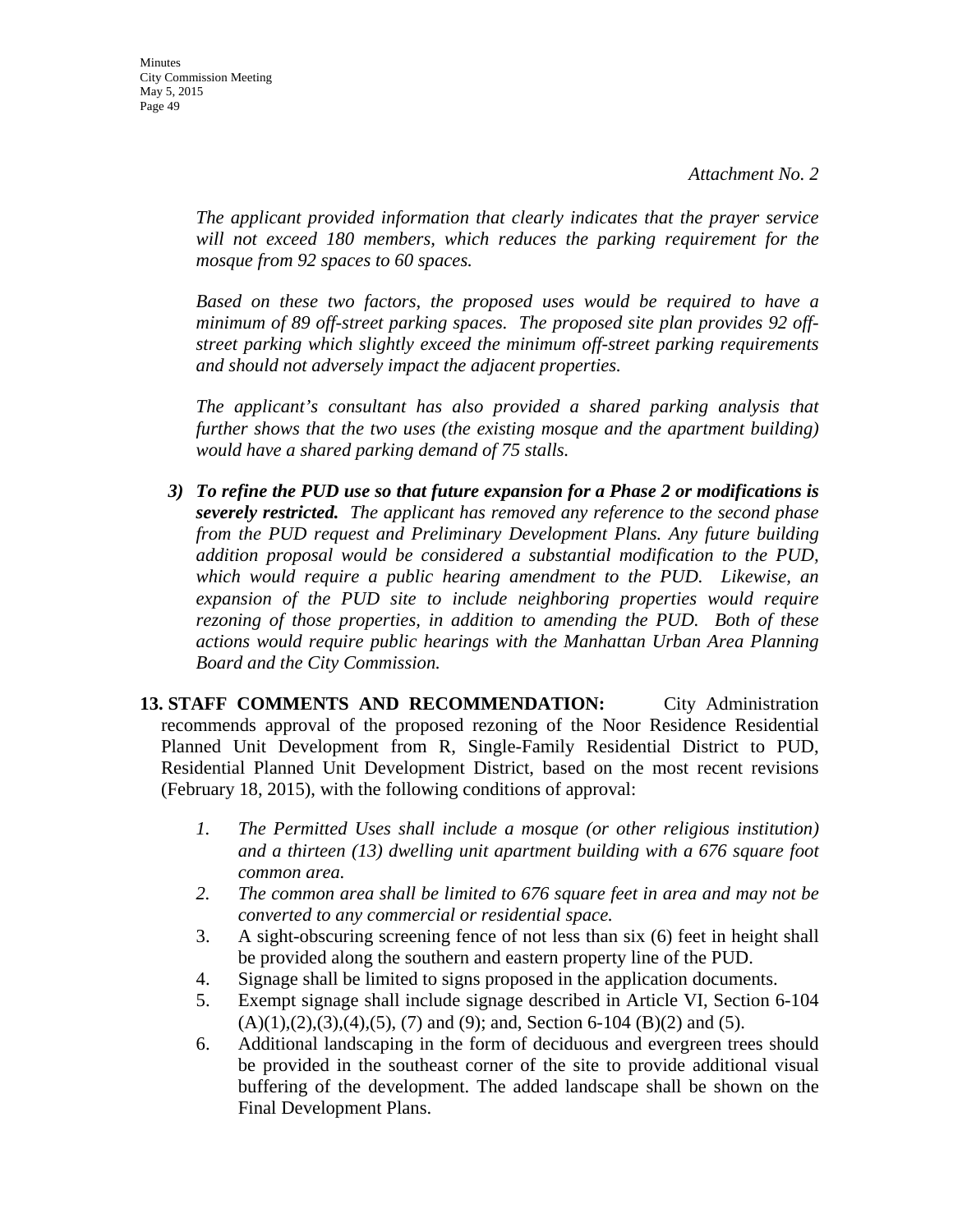- 7. Landscaping and irrigation shall be maintained in good condition.
- 8. A Landscape Performance Agreement shall be approved, prior to issuance of a building permit.
- 9. An Agreement between the City and the property owner shall be completed prior to the filing of the Final Plat, obligating the property owner to construct and maintain the storm water system including the underground storm sewer and detention structure, and allowing the City access to the structure for inspection and maintenance if the property owner fails in its duty to property maintain the storm water system.
- 10. Covenants shall be provided at the time of application for the Final Development Plan detailing the cross easement between the two (2) lots for the proposed shared parking.

# **ALTERNATIVES**

*When the City Commission returns the recommendation of the Planning Board for further consideration, the Planning Board has the following alternatives:* 

- 1. *The Board may resubmit its original recommendation, giving the reasons therefore.*
- 2. *The Board may submit a new and amended recommendation, giving the reasons therefore.*

*Following the November 17, 2014 public hearing, the Planning Board recommended approval of the Preliminary Development Plan of the Noor Residence PUD and the rezoning of the site from R, Single-Family Residential District to PUD, Mixed-Use Planned Unit Development, with twelve (12) conditions of approval (see attached Minutes from that meeting).* 

# **POSSIBLE MOTION**

*The Manhattan Urban Area Planning Board recommends approval of the revised Preliminary Development Plan of the Noor Residence Mixed Use Planned Unit Development, dated February 18,2015, and rezoning the site from R, Single-Family Residential District, to PUD, Mixed Use Planned Unit Development District, based on consideration of the three (3) issues requested by the City Commission and on the findings in the Revised Staff Report, dated April 9, 2015, with the ten (10) conditions recommended by City Administration.* 

**PREPARED BY:** Chad Bunger, AICP, CFM, Senior Planner **DATE:** April 9, 2015 15009}SR}NoorResidencePUD. REVISED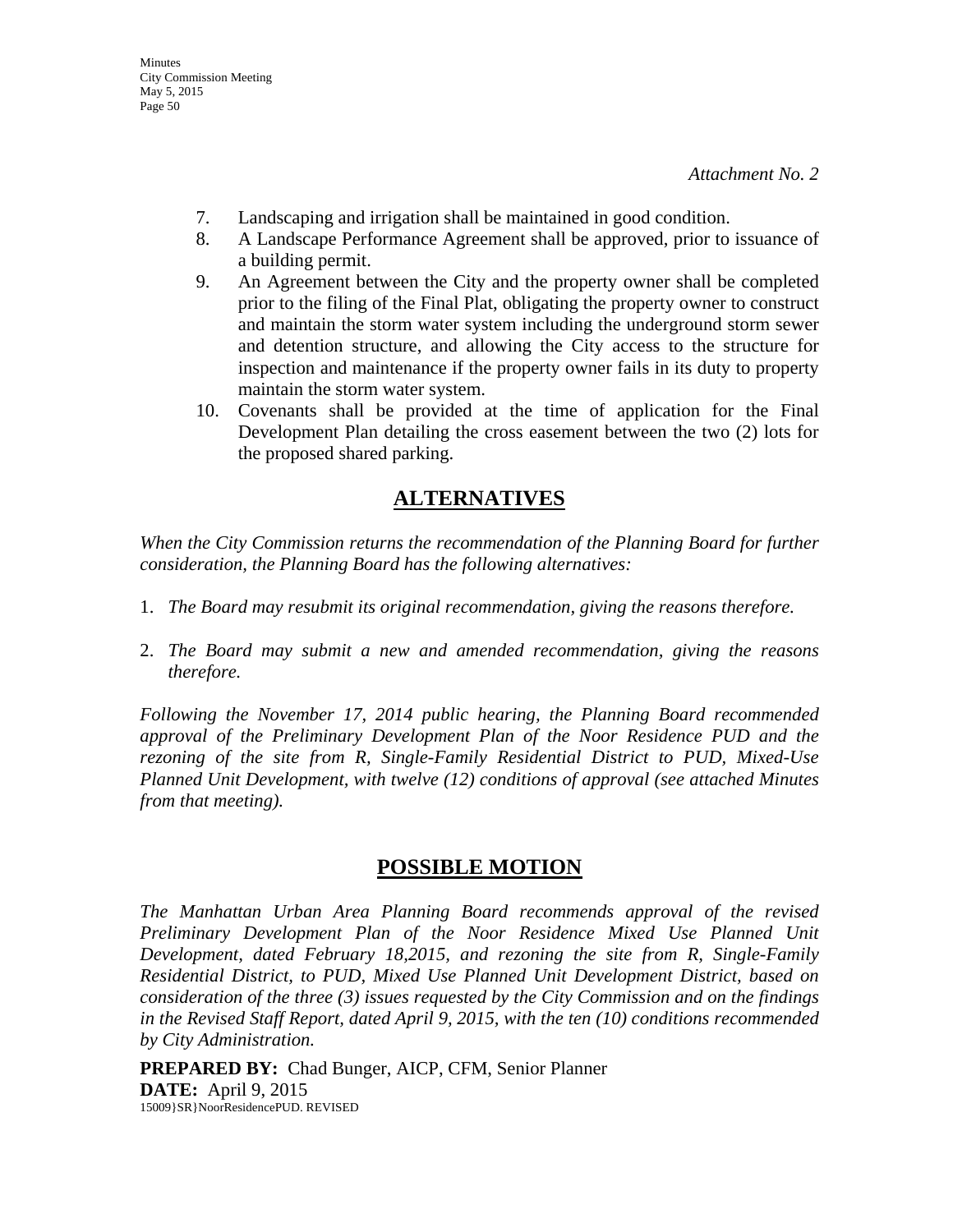**AN AMENDMENT OF ORDINANCE NO. 6607 & 7062 AND THE PRELIMINARY DEVELOPMENT PLAN FOR LOT 2, HERITAGE SQUARE SOUTH, UNIT THREE, PROPOSED AS A FINAL DEVELOPEMNT PLAN. A CONCURRENT FINAL PLAT IS ALSO PROPOSED (SEE SEPARATE STAFF MEMORANDUM REGARDING THE FINAL PLAT).** 

# **BACKGROUND**

**The proposed amendment is required because**:

- Condition No. 2, Ordinance No. 7062, states, "An amendment(s) of the PUD shall be submitted for review and approval, prior to issuance of any necessary permits for development on Lot 2, Heritage Square South, Unit Three."
- $\bullet$  The applicant is also proposing to subdivide Lot 2 into five (5) lots.

*Note: The Final Development Plan is for Lot 5, Heritage Square South, Unit Four. The original application was for Lots 4 and 5 but the development plans for Lot 4 have changed since the initial submission. No development plans have been submitted for proposed Lots 1-4 at this time. Unless otherwise noted, the PUD Amendment Staff Report will reference the proposed Leiszler Oil Company development on Lot 5. Please refer to the separate staff memorandum for details regarding the Final Plat.* 

**APPLICANT:** Tim Schultz

**ADDRESS:** 1213 Hylton Heights Road, Suite 129, Manhattan KS 66502.

**OWNER:** Heritage Square Land Co. LLC – Tim Schultz.

**ADDRESS:** 1213 Hylton Heights Road, Suite 129, Manhattan KS 66502.

LEGAL DESCRIPTION: Lot 2, Heritage Square South Unit Three P.U.D., a Commercial Planned Unit Development, an addition of the City of Manhattan, Pottawatomie County, Kansas.

**LOCATION:** Lot 2, Heritage Square South Unit Three P.U.D. is generally located to the southeast of the intersection of South Port Drive and South Port Drive.

• **AREA:** Existing Lot 2, Heritage Square South Unit Three P.U.D. is 12.01 acres. Proposed Lot 5 will be 3.470 acres.

**DATE OF NEIGHBORHOOD MEETING:** Wednesday, January 28, 2015.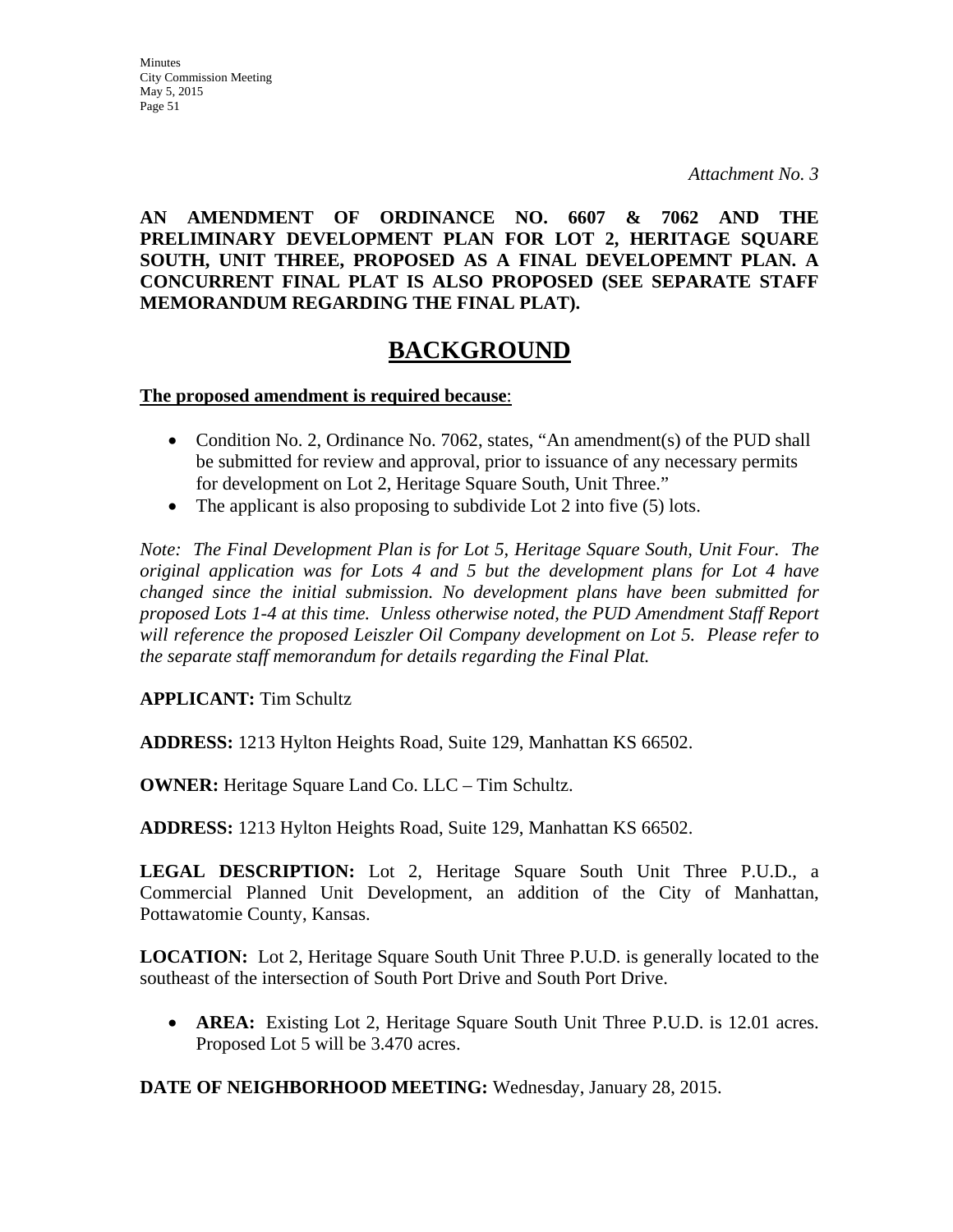### **DATE OF PUBLIC NOTICE PUBLICATION:** Monday, March 16, 2015

### **DATE OF PUBLIC HEARING: PLANNING BOARD:** Monday, April 20, 2015. **CITY COMMISSION:** Tuesday, May 5, 2015.

## **EXISTING PUD:**

### **EXISTING PUD AFFECTING LOT 2**

#### **Ordinance No. 6607**

The Heritage Square South Commercial Planned Unit Development, and Ordinance No. 6607, approved February 6, 2007, is subject to the following conditions of approval:

- 1. Permitted uses shall include all of the Permitted Uses and Conditional Uses allowed in the C-5, Highway Service Commercial District, except for Adult Businesses and Commercial off-street parking lots as a Principal Use. Additional Permitted Uses include: Antique shops; Apparel stores; Blueprinting, desktop publishing, and photocopying establishments; Book stores; Camera and photographic supply stores; Carpet and rug stores; China and glassware stores; Department stores; Farm and ranch supply stores; Florist shops; Furrier shops; Governmental buildings; Hardware stores; Hobby shops; Motel; Medical clinic; Outdoor seating for restaurants; and Tavern.
- 2. Landscaping and irrigation shall be provided pursuant to a Landscaping Performance Agreement between the City and the owner, which shall be entered into prior to issuance of a building permit.
- 3. All landscaping and irrigation shall be maintained in good condition.
- 4. Light poles shall be provided as described in the application documents. Exterior building lighting shall be provided as proposed and be of a cut-off design, so as to not cast direct light or glare onto streets or adjacent property.
- 5. Ground Signs shall be permitted and constructed as proposed.
- 6. Wall signs shall be permitted as proposed.
- 7. One (1) pole sign shall be permitted per lot on Lots 6, 7, 8 and 10, and no pole signs shall be permitted on Lots 1, 2, 3, 4, 5 and 9. Pole signs shall have a maximum total height of 50 feet above the ground; shall not exceed a maximum total 120 square feet in area; and shall include skirting of the pole. The skirting and the base of pole signs shall include materials and architectural quality similar to those of the associated principal building such as brick, stone and/or stucco; and, pole signs shall include an enhanced landscaped area around the base.
- *8.* Exempt signage shall be permitted as described in Article VI, Section 6-104  $(A)(1),(2),(4),(5),(7)$  and  $(8)$ ; and Section 6-104  $(B)(2)$ , of the Manhattan Zoning Regulations. Temporary sales aids and portable signs, as described in Article VI, Signs, of the Manhattan Zoning Regulations, shall be prohibited. *See Article VI, Section 6 -102 (A)(2) under the amended sign regulations for exempt signage.*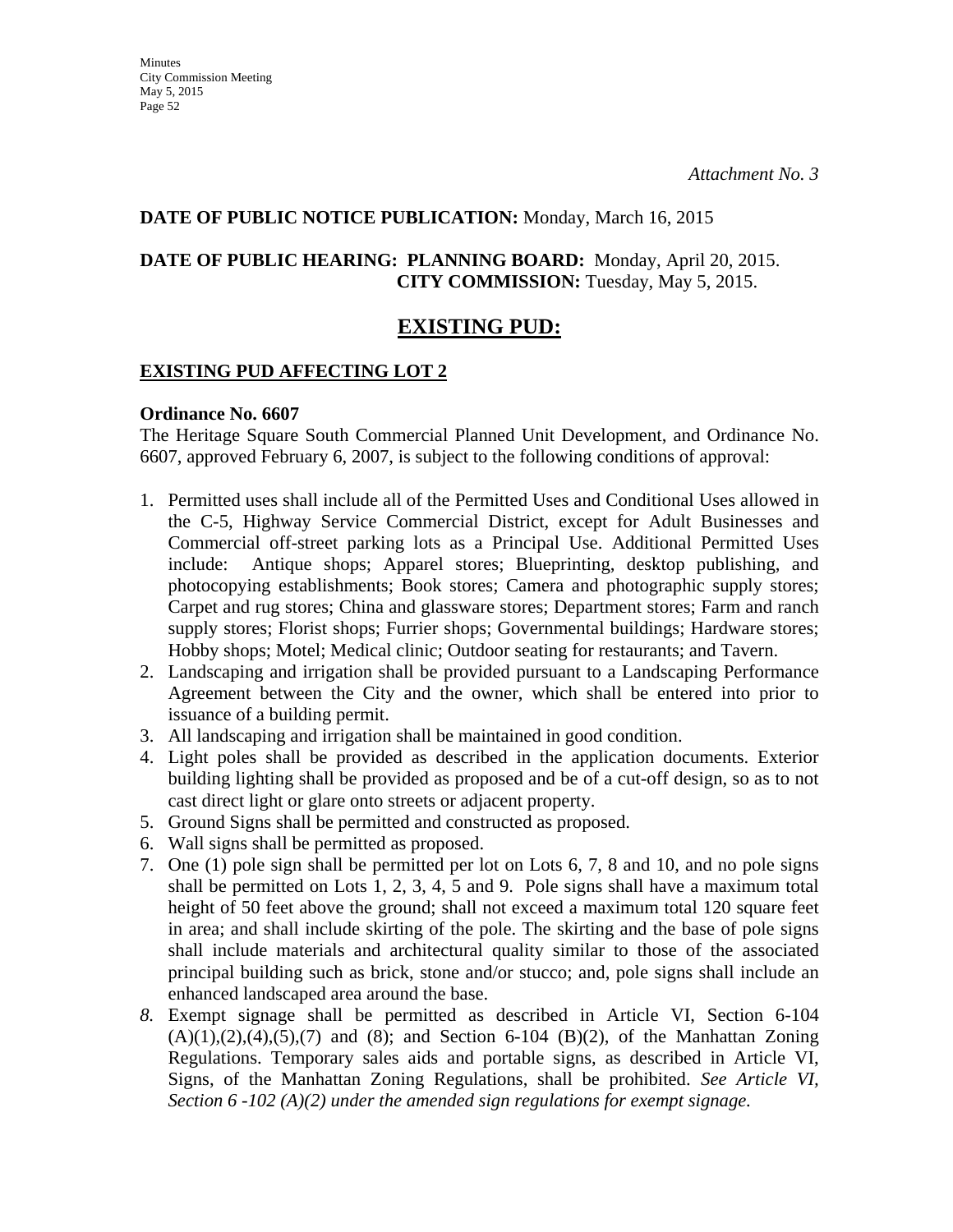- 9. Traffic and drainage improvements to US-24 shall be provided as required by the Kansas Department of Transportation, and the applicant shall submit with the Final Plat either the approved access permit, or a letter from a KDOT representative authorizing the project based on the approved concept.
- 10. Drainage improvements shall be provided as proposed in the application documents and as per the City Engineer's requirements.
- 11. An amendment(s) of the PUD shall be submitted for review and approval, prior to issuance of any necessary permits for development on Lots 2, 3, 4, 5, 7, 8 and 10.

#### **Ordinance No. 7062**

The Heritage Square South Commercial Planned Unit Development, and Ordinance No. 7062, approved February 14, 2014, is subject to the following conditions of approval:

- 1. The Final Plat of Heritage Square South, Unit Three shall be approved.
- 2. An amendment(s) of the PUD shall be submitted for review and approval, prior to issuance of any necessary permits for development on Lot 2, Heritage Square South, Unit Three.

### **Permitted Uses**

Permitted uses shall include all of the Permitted Uses and Conditional Uses allowed in the C-5, Highway Service Commercial District, except for Adult Businesses and Commercial off-street parking lots as a Principal Use. Additional Permitted Uses include: Antique shops; Apparel stores; Blueprinting, desktop publishing, and photocopying establishments; Book stores; Camera and photographic supply stores; Carpet and rug stores; China and glassware stores; Department stores; Farm and ranch supply stores; Florist shops; Furrier shops; Governmental buildings; Hardware stores; Hobby shops; Motel; Medical clinic; Outdoor seating for restaurants; and Tavern.

# **PUD AMENDMENT AND PROPOSED IMPROVEMNTS ON LOT 5 – LEISZLER OIL COMPANY**

**Proposed Use and Building:** The proposed development use is a single-tenant one-story, 18,881 square foot commercial building for Leiszler Oil corporate offices. The building's main entrance will be oriented to the west, toward the off-street parking lot. The interior floor plan shows approximately 9,000 square feet is dedicated to offices, meeting rooms, restrooms, storage and other general office related spaces. The east half of the interior space will include an approximate 8,700 square foot warehouse with grade level roll-up doors located on the northern facing façade. The exterior materials of the building will be a combination of red brick and sandstone painted metal with glass and limestone wainscot areas. The brick and glass are primarily used for the main entrance and office areas along the west and north façades. The office portion of the building will be approximately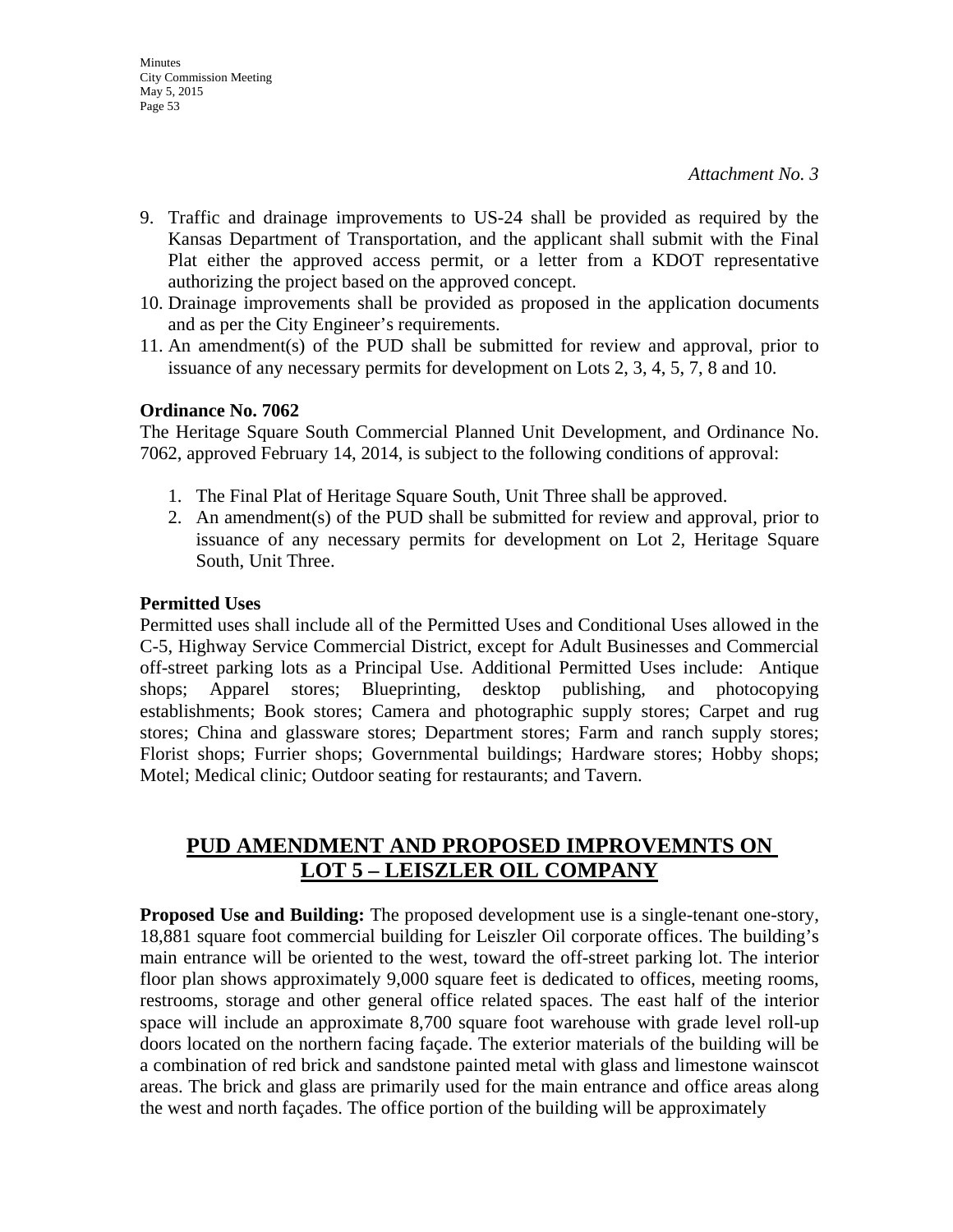#### *Attachment No. 3*

nineteen (19) feet tall with the warehouse section decreasing in height from west to east. A fire hydrant is proposed within the off-street parking area and the building will be fully sprinklered, in order to satisfy City of Manhattan Fire Department requirements. The applicant's site plan shows future expansion areas to both the proposed building and associated off-street parking lot. Including the future building addition of 5,186 square feet, the building footprint will total 24,067 square feet. An additional 7,149 square feet of lot area is proposed to be improved for future parking lot expansion.

A screened trash enclosure is proposed on the lot as described below.

**Proposed Signs:** A monument sign is to be relocated from Leiszler Oil existing office building in clay center and be reused as proposed on the subject site. The sign is proposed to be located on the north side of the entrance driveway measuring approximately five (5) feet tall by eight (8) feet wide. The monument sign is proposed to be externally illuminated by ground lights and will sit on one (1) foot tall stands. The total area of the monument sign is approximately 40 square feet and consists of limestone material with recessed painted text. (See elevations).

The Heritage Square PUD is generally based on the C-5, Highway Service Commercial District. Comparing the proposed signage of the PUD Amendment to the C-5 District Regulations, the monument sign is permitted, with no limitation on the number signs. The C-5 District would allow up to 182 square feet of surface area (4 square feet of signage for each linear foot of street frontage (45.5 feet)), provided no sign is to exceed 260 square feet in surface area.

**Proposed Lighting**: Exterior lighting fixtures are in the form of both wall packs and pole lights within the off-street parking lot. Lighting is proposed to be downcast and cut off at the property lines.

# **MATTERS TO BE CONSIDERED WHEN AMENDING A PLANNED UNIT DEVELOPMENT**

**1. WHETHER THE PROPOSED AMENDMENT IS CONSISTENT WITH THE INTENT AND PURPOSE OF THE APPROVED PUD, AND WILL PROMOTE THE EFFICIENT DEVELOPMENT AND PRESERVATION OF THE ENTIRE PUD:** The proposed amendment is consistent with the intent and purpose of the approved commercial PUD to consist of a broad range of highway service and retail uses. The approved Preliminary PUD shows a large, "anchor" commercial building footprint (approximately 87,000 square feet of floor/lot area and 21,000 square feet of outdoor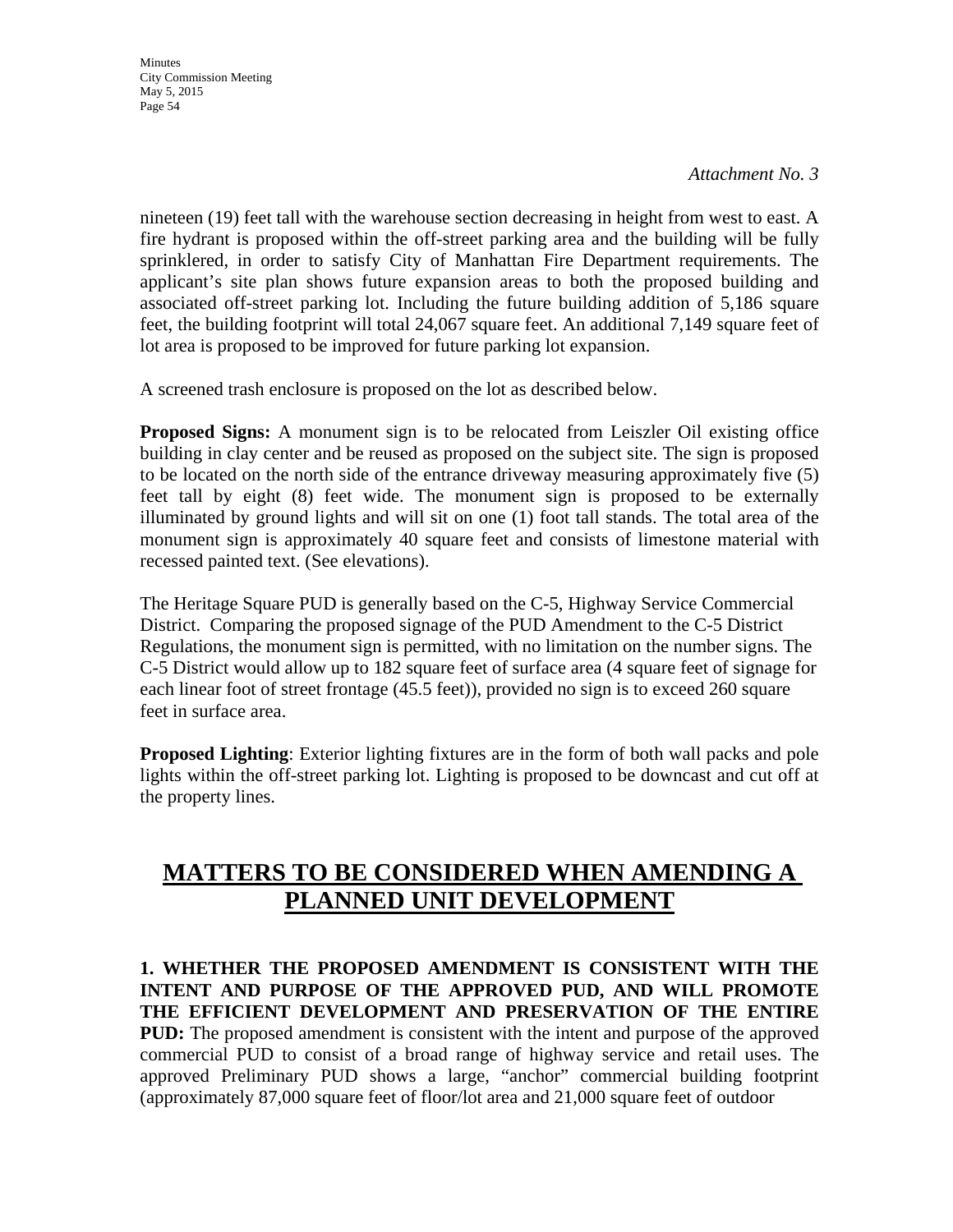storage) and a large parking to the north of the proposed building. The general area where the proposed Leiszler Oil Company developments on Lot 5, Heritage Square South, Unit Four is shown on the Preliminary Development Plans partially as the "anchor" commercial building and the associated off-street parking lot.

The proposed PUD Amendment should not limit the original use of the large lot and will promote the efficient development of the site, and PUD, by allowing construction of uses intended to be part of the commercial shopping area.

**2. WHETHER THE PROPOSED AMENDMENT IS MADE NECESSARY BECAUSE OF CHANGED OR CHANGING CONDITIONS IN OR AROUND THE PUD, AND THE NATURE OF SUCH CONDITIONS:** The amendment is made necessary because Condition No. 2 of Ordinance No. 7062, requires an amendment of the PUD prior to issuance of any permits for development. The PUD has been amended several times since it was established in 2006, including the current application. The remaining portion of Lot 2 that is to become Lots 1, 2, 3 and 4 Heritage Square South, Unit Four is the only vacant land left in the commercial development (*Refer to the Final Plat memo for additional details)*.

**3. WHETHER THE PROPOSED AMENDMENT WILL RESULT IN A RELATIVE GAIN TO THE PUBLIC HEALTH, SAFETY, CONVENIENCE OR GENERAL WELFARE, AND IS NOT GRANTED SOLELY TO CONFER A SPECIAL BENEFIT UPON ANY PERSON:** The proposed amendment will result in a gain to the public by allowing development of a vacant tract of land. The amendment is necessary because of the condition of the approval of the Ordinance creating the PUD and not because the amendment will confer a special benefit to any person.

# **ADDITIONAL MATTERS TO BE CONSIDERED WHEN AMENDING A PLANNED UNIT DEVELOPMENT**

### **Lot 5, Leiszler Oil Company:**

**1. LANDSCAPING:** Landscaping consists of ornamental trees, shrubs and grasses and lawn areas. The open yard areas generally surrounding the proposed building will be irrigated with an underground irrigation system. The area generally surrounding the offstreet parking lot and to the rear of the proposed building is to be lawn areas that will not be irrigated.

**2. SCREENING:** A six (6) foot tall trash enclosure with redwood slats over a steel frame will be located to the northeast of proposed building. The trash enclosure will be adjacent to an area of proposed landscaping.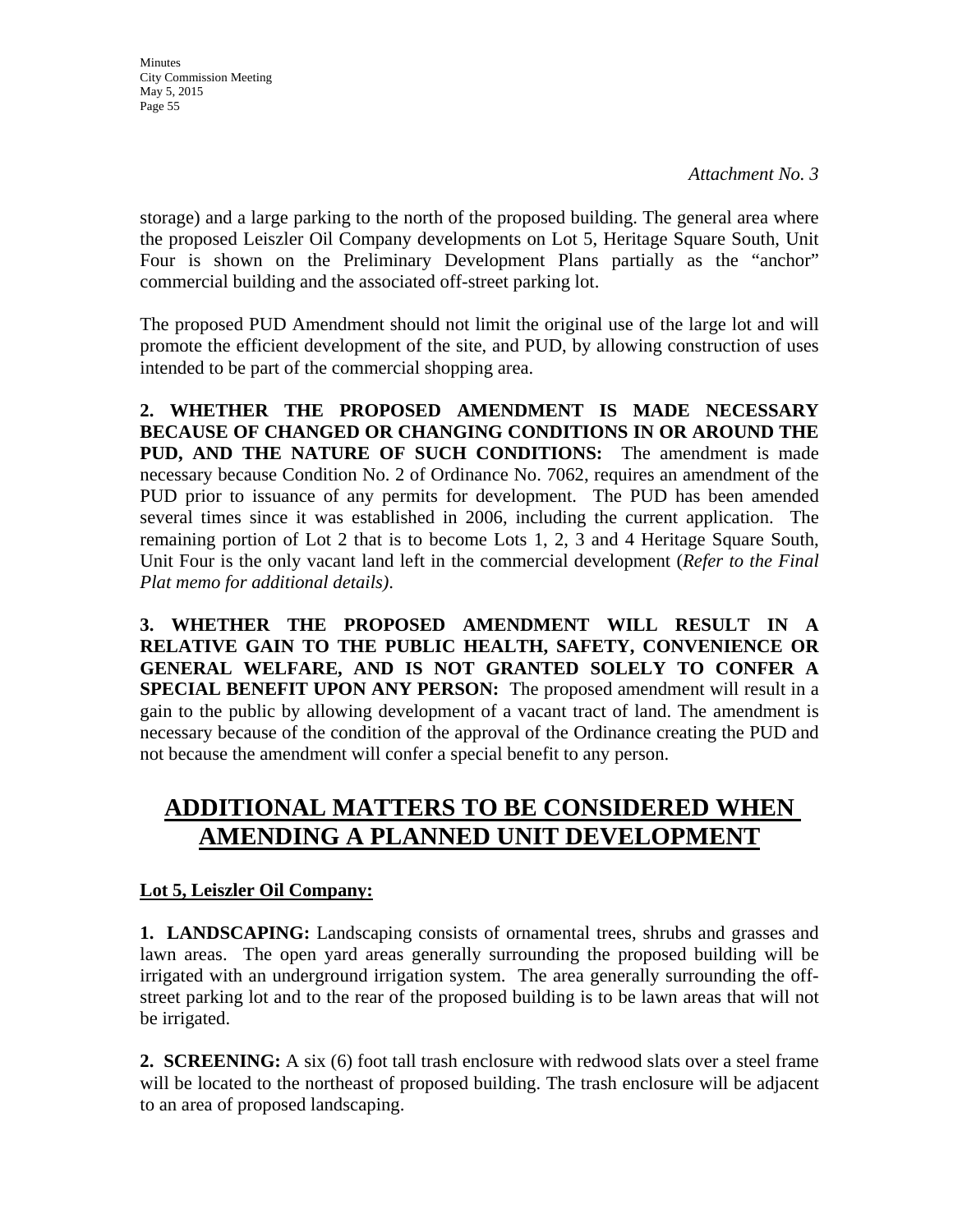**3. DRAINAGE:** The site will drain towards the northwest corner of the lot and be collected by a curb inlet then directed, via underground stormwater infrastructure, towards South Port Drive where it will enter the public stormwater system. The site is not located within a regulated floodplain *(see Physical & Environmental Characteristics below)*.

**4. CIRCULATION**: The existing street system provides an internal circulation plan which is safe, convenient and efficient for movement of goods, motorists, and pedestrians. Conflicts between motorists and pedestrians are minimized. Both proposed Lots 4 and 5, Heritage Square South, Unit Four will gain access from the internal street system.

Pedestrian Access. Pedestrians will be accommodated by sidewalks that will be constructed throughout the development located along one side of all streets as the area develops.

A public sidewalk will be constructed in South Port Drive right-of-way along both lots of the proposed subdivision

Traffic. A Traffic Report was submitted and accepted by the City Engineer in 2006. Access to the development is from U.S.-24 Highway onto a main entry drive to the internal streets of the development, which connect to the east and west of the PUD. Major highway improvements including left turning lanes, a traffic signal and closure of two existing median crossings, were constructed with the original PUD.

Off-Street Parking. Sixty-four (64) off-street parking spaces are shown on the Final Development Plans for Leiszler Oil Company. Using the minimum off-street parking requirements for Business and professional offices (1 space per 300 square feet of floor area) and warehouse space (1 space per 2,000 square feet of floor area), a minimum of 34.5 off-street parking spaces are required for the proposed business based on the Final Development Plan. When accounting for the proposed future expansion, the existing offstreet parking satisfies the minimum off-street parking requirements even with the expansion consisting exclusively of office space.

**5. OPEN SPACE/LANDSCAPED AND COMMON AREA:** Landscaping and lawn areas identified on the lot for Leiszler Oil Company.

**6. CHARACTER OF THE NEIGHBORHOOD:** The neighborhood is generally characterized as a major highway service commercial street corridor with retail uses near, and along both sides, of US 24 Highway.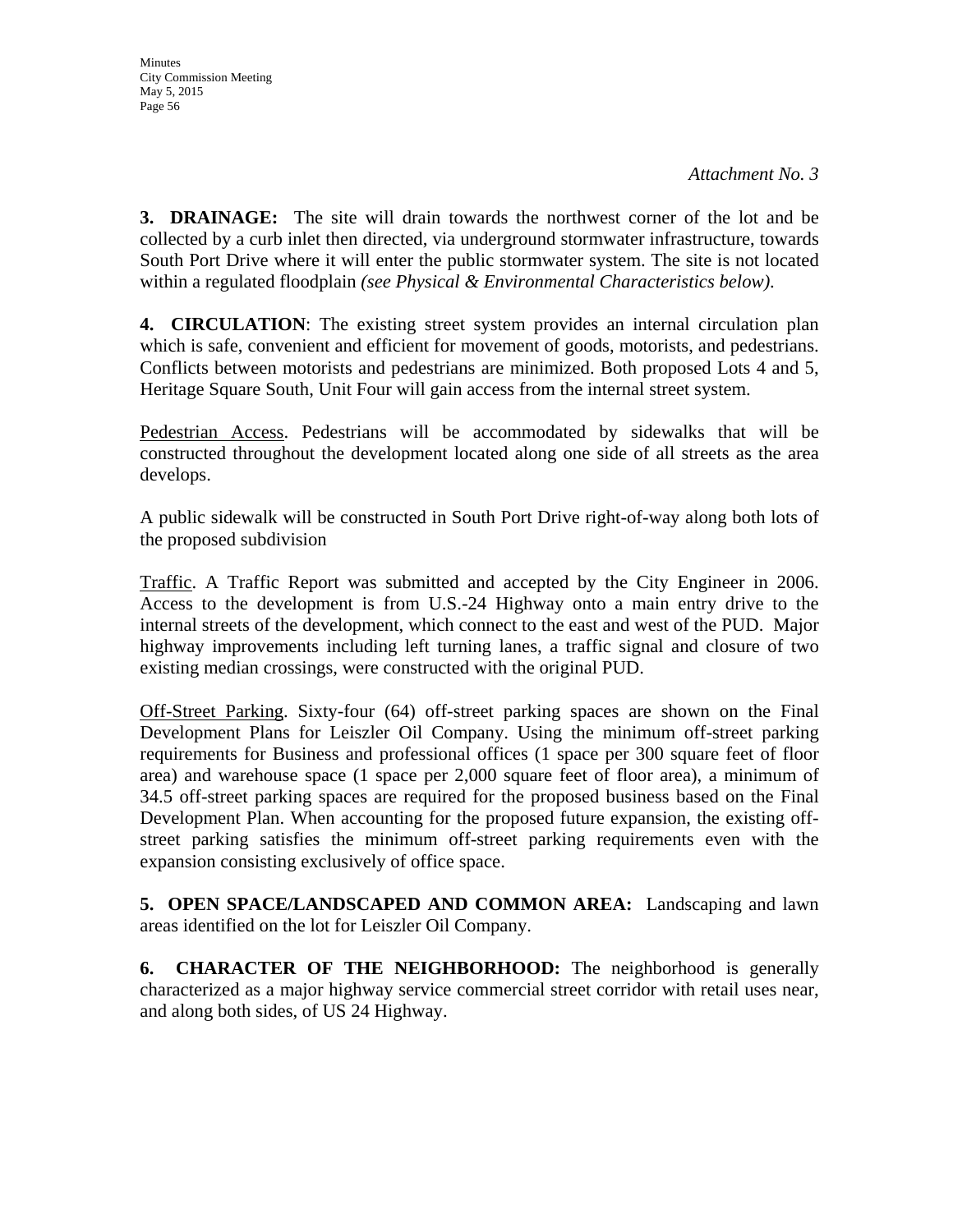# **MATTERS TO BE CONSIDERED WHEN REZONING**

**1. EXISTING USE:** The site is currently a vacant lot.

**2. PHYSICAL AND ENVIRONMENTAL CHARACTERISTICS:** Lot 5 is a relatively flat, irregular shaped lot to the south of South Port Drive. The effective Flood Insurance Rate Map (FIRM) Panel 359 of 500 dated March 16, 2015, shows the site to be within the 0.2% annual chance flood plain (500-year).

## **3. SURROUNDING LAND USE AND ZONING:**

**(a.) NORTH:** U.S.-24 Highway, Dollar General, Aarons, Fastenal; PUD, and undeveloped tract (future Heritage Square North); Pottawatomie County CH, Highway & Commercial Corridor District.

**(b.) SOUTH:** Railroad, agricultural fields, Kansas River; Pottawatomie County A-1, General Agriculture District.

**(c.) EAST:** Furniture sales, storage units, and similar highway service commercial and retail uses, livestock sales; Pottawatomie County CH, Highway & Commercial Corridor District.

**(d.) WEST:** Midway Wholesale, Salisbury Supply Retail sales and wholesale; PUD, Heritage Square South PUD and Pottawatomie County CH, Highway & Commercial Corridor District.

**4. GENERAL NEIGHBORHOOD CHARACTER:** See above under **No. 6, CHARACTER OF THE NEIGHBORHOOD**.

**5. SUITABILITY OF SITE FOR USES UNDER CURRENT ZONING:** Proposed Lot 5 is suitable for commercial development for the uses under the current zoning, as approved with the Preliminary Development Plan, subject to Condition No. 11, Ordinance No. 6607 and Condition No. 2, Ordinance 7062.

**6. COMPATIBILITY OF PROPOSED DISTRICT WITH NEARBY PROPERTIES AND EXTENT TO WHICH IT MAY HAVE DETRIMENTAL AFFECTS:** Minimal impact on adjacent commercial property in the Heritage Square South PUD with respect to light, noise, and traffic is anticipated. The original Lot 10, Heritage Square South PUD was intended to develop as a large, "anchor" commercial lot. The proposed PUD Amendment and concurrent Final Plat divides the platted lot into five (5) separate lots. The proposed Final Plat and Final Development Plan for Lot 5, Heritage Square South, Unit Four creates a commercial use that is in a manner similar to other commercial sites in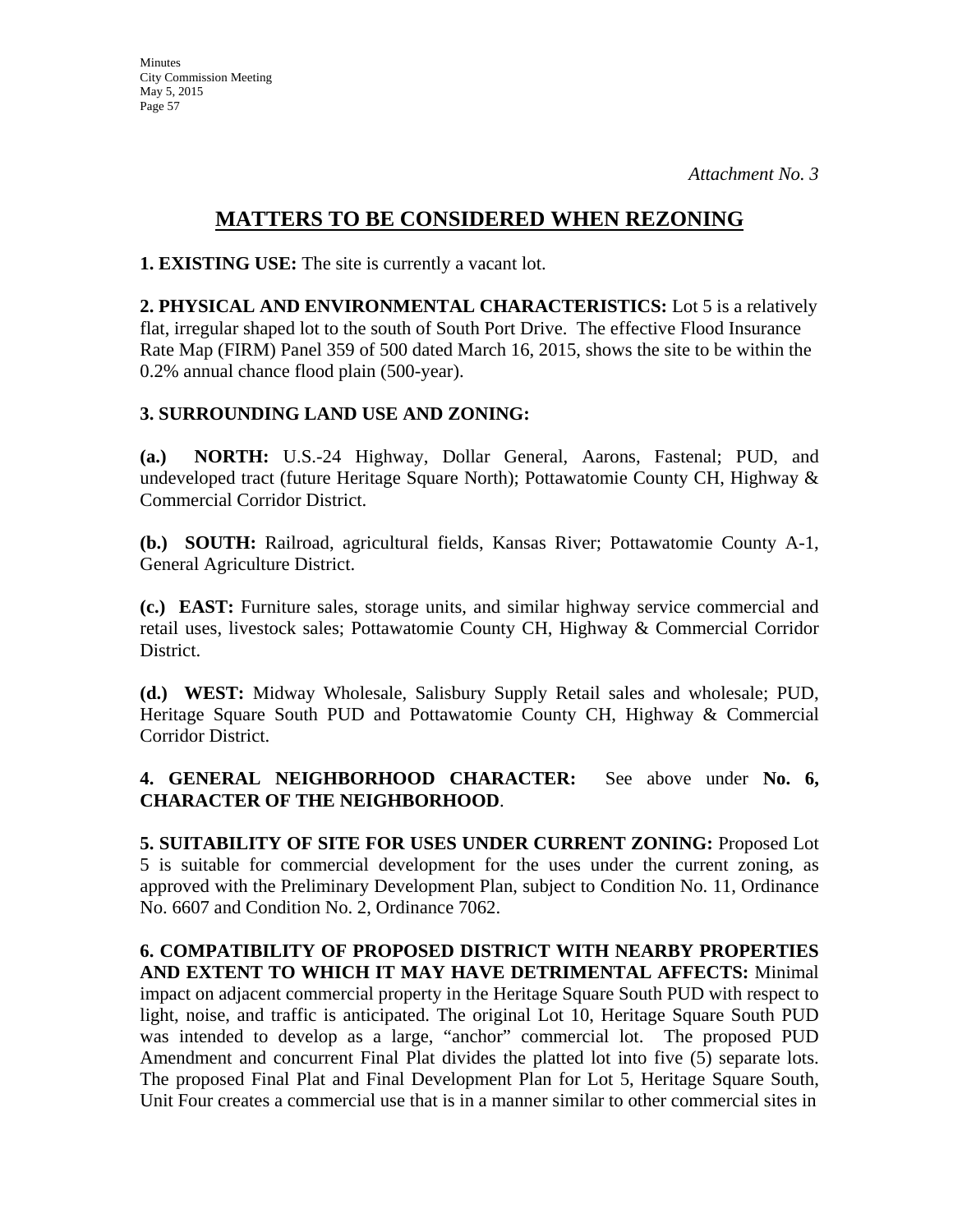the PUD. Subdividing the large lot creates more opportunities for development, allowing for efficient build out of the area.

No development plans are proposed at this time for the remaining Lots 1, 2, 3 and 4, Heritage Square South, Unit Four.

**7. CONFORMANCE WITH COMPREHENSIVE PLAN:** The Future Land Use Map of the Manhattan Urban Area Comprehensive Plan designates the site as Community Commercial (CC). The Comprehensive Plan also reflects the land use designation of the US 24 Corridor Plan developed by Pottawatomie County. The site is also subject to the US 24 Corridor Special Planning Area Policies in the Comprehensive Plan.

The existing PUD was found to conform to the Comprehensive Plan in 2006. The proposed PUD amendment conforms to the Manhattan Urban Area Comprehensive Plan.

## **8. ZONING HISTORY AND LENGTH OF TIME VACANT AS ZONED:**

| June 29, 2006:   | City of Manhattan receives requests for island annexation of the<br>proposed Heritage Square North and Heritage Square South tracts<br>from Roger Schultz and Rob Eichman.                                                                                                                                                                                       |
|------------------|------------------------------------------------------------------------------------------------------------------------------------------------------------------------------------------------------------------------------------------------------------------------------------------------------------------------------------------------------------------|
| July 11, 2006:   | City Commission approves Resolution Nos. 071106-H $\&$ I,<br>requesting the Board of Pottawatomie County Commissioners to<br>make positive findings regarding the requested island annexation of<br>Heritage Square North and Heritage Square South.                                                                                                             |
| July 27, 2006:   | Board of Pottawatomie County Commissioners makes positive<br>findings regarding the island annexations of Heritage Square North<br>and Heritage Square South.                                                                                                                                                                                                    |
| August 15, 2006: | City Commission approves first reading of ordinances annexing<br>Heritage Square North and Heritage Square South; and, approves<br>Resolution No. 081506-A, requesting the Board of Pottawatomie<br>County Commissioners to make positive findings regarding the<br>island annexation of that portion of the US 24 Right-of-way that<br>adjoins Heritage Square. |
| August 18, 2006: | City of Manhattan receives Consent To Annexation from the<br>Kansas Department of Transportation for that portion of the US<br>Highway 24 right-of-way that adjoins Heritage Square South,<br>consisting of 6.791 acres.                                                                                                                                         |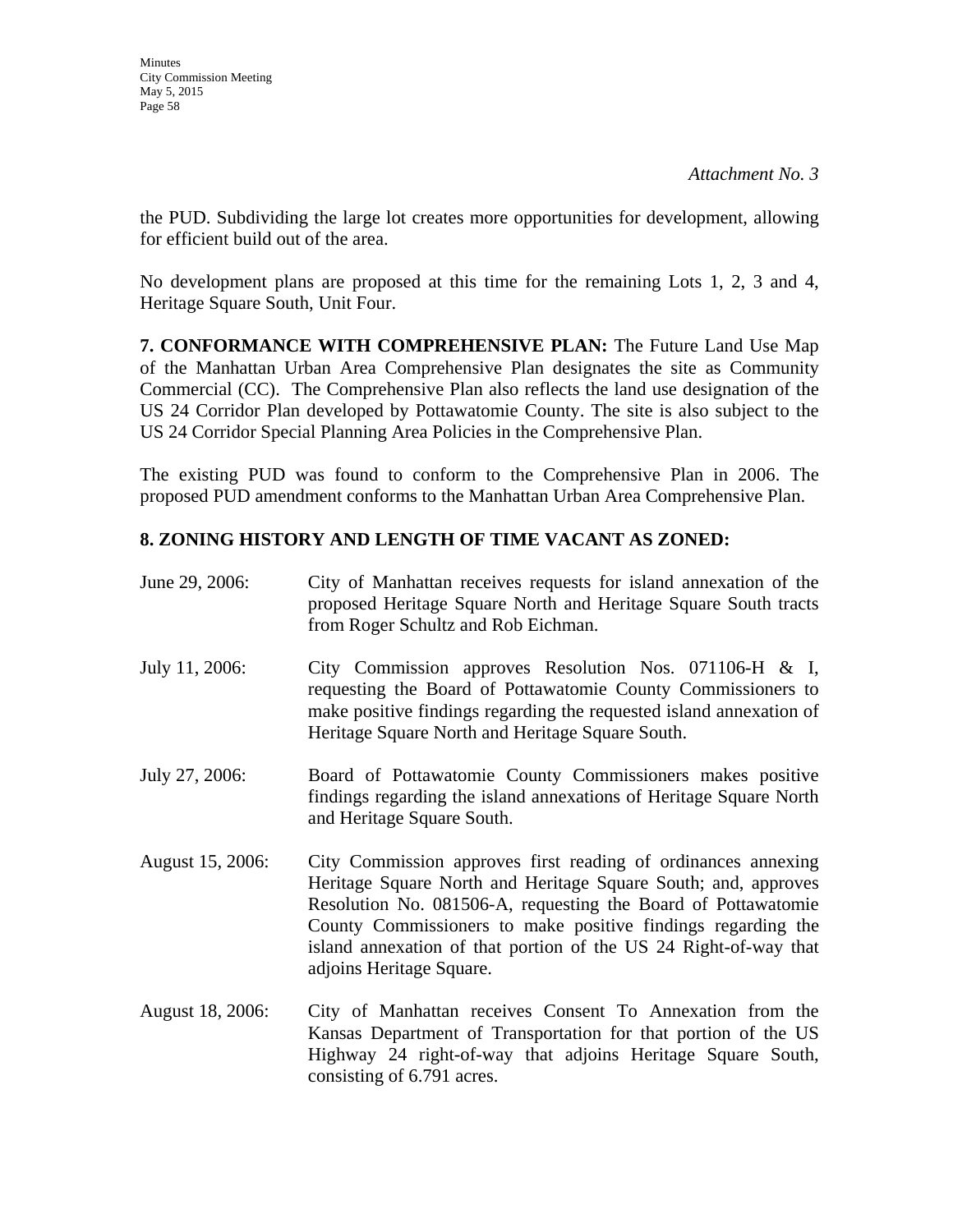*Attachment No. 3* 

- August 21, 2006: Board of Pottawatomie County Commissioners makes positive findings regarding the island annexation of that portion of the US Highway 24 right-of-way that adjoins Heritage Square South.
- October 16, 2006; Manhattan Urban Area Planning Board holds public hearing and recommends approval (7-0), of the rezoning the proposed Heritage Square South and the adjoining US Highway 24 right-of-way from County - CH, Highway & Commercial Corridor District, to PUD, Commercial Planned Unit Development District.
- November 7, 2006 City Commission approved first reading of an ordinance annexing the 6.8-acre portion of the US Highway 24 right-of-way that adjoins the Heritage Square South development; and, approved first reading of an ordinance rezoning the proposed Heritage Square South development and the adjoining portion of US Highway 24 right-of-way, to PUD, Planned Unit Development District.
- February 6, 2007 City Commission approves Ordinance No. 6606 annexing proposed Heritage Square North, proposed Heritage Square South and the 6.8-acre portion of the US Highway 24 right-of-way that adjoins Heritage Square South; and, approved Ordinance No.6607 rezoning the Heritage Square South and the adjoining portion of US Highway 24 right-of-way, to PUD, Commercial Planned Unit Development District.
- March 5, 2007 Manhattan Urban Area Planning Board approves the Final Development Plan (Lots 1, 6, and 9) and Final Plat of the Heritage Square South Addition (Lots 1-10).
- March 15, 2007 City Commission accepts the easements and rights-of-way as shown on the Final Plat of Heritage Square South Addition.
- July 17, 2007 City Commission approves first reading of an ordinance renaming Heritage South Road to South Port Road, and Heritage Square Drive to South Port Drive, in Heritage Square South P.U.D. Addition.
- August 14, 2007 City Commission approves Ordinance No. 6651 renaming Heritage South Road to South Port Road, and Heritage Square Drive to South Port Drive, in Heritage Square South P.U.D. Addition.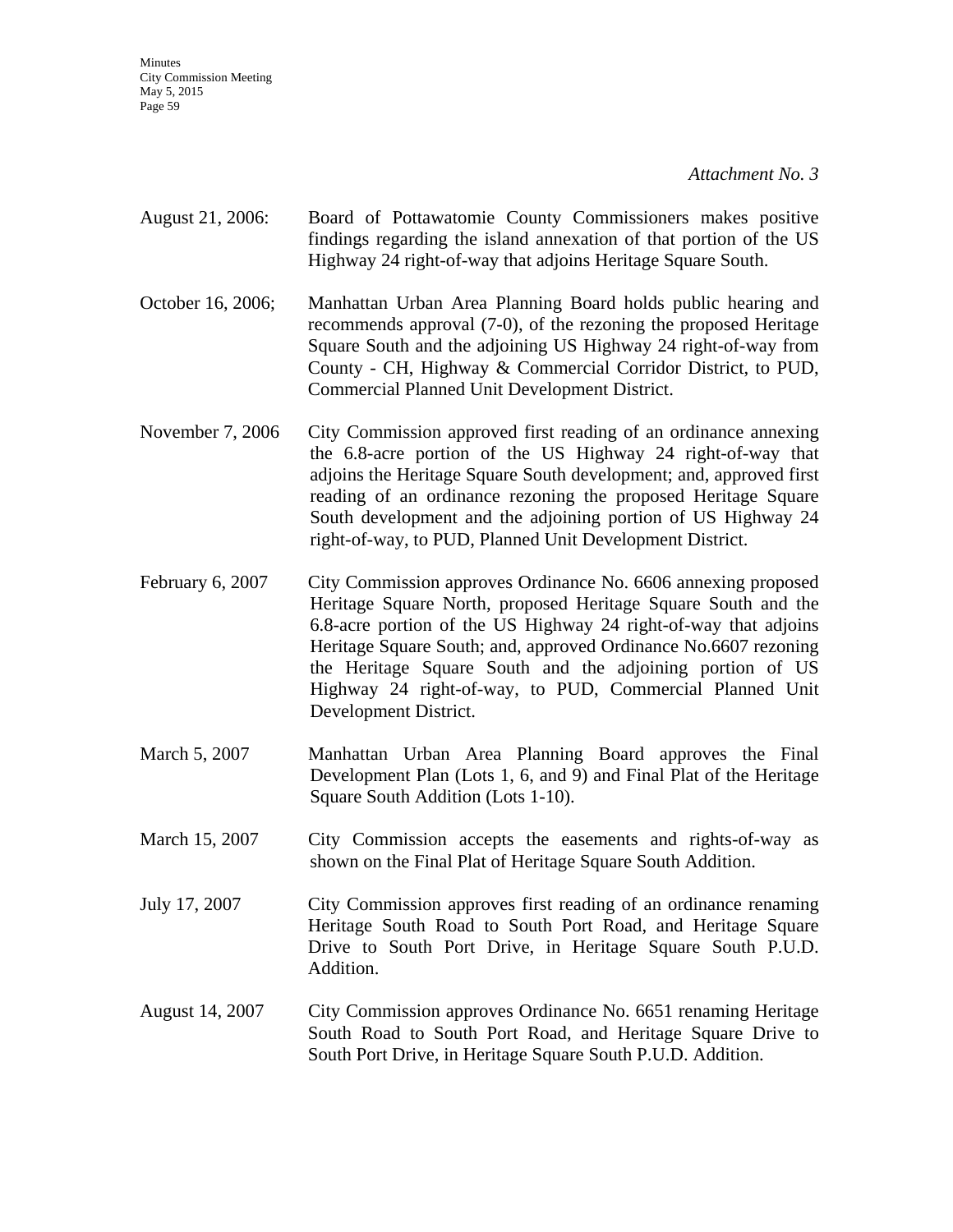#### *Attachment No. 3*

- January 24, 2013 Manhattan Urban Area Planning Board recommends approval of proposed amendment of Ordinance No. 6607 and the Preliminary Development Plan of Lot 3, Heritage Square South Commercial Planned Unit Development, to be known as the Final Development Plan of Lot 3, Heritage Square South Commercial Planned Unit Development, based on the findings in the Staff Report.
- February 19, 2013 City Commission approves first reading of an ordinance amending Ordinance No. 6607 and the Preliminary Development Plan of Lot 3, Heritage Square South Commercial Planned Unit Development, to be known as the Final Development Plan of Lot 3, Heritage Square South Commercial Planned Unit Development.
- March 5, 2013 City Commission approves Ordinance No. 6991 amending the Preliminary Development Plan of Lot 3, Heritage Square South Commercial Planned Unit Development and Ordinance No. 6607, as proposed, based on the findings in the Staff Report.
- June 3, 2013 Manhattan Urban Area Planning Board recommends approval of a proposed amendment of Ordinance No. 6607 and the Preliminary Development Plan of Lot 2, and Lots 7 and 8, Heritage Square South Commercial Planned Unit Development, to be known as the Final Development Plan of Lot 2, Heritage Square South Commercial Planned Unit Development, and the Final Development Plan of Lots 7 and 8, Heritage Square South Commercial Planned Unit Development, based on the findings in the Staff Report; and approves the Final Plat of Heritage square South Unit Two PUD.
- June 18, 2013 City Commission approves first reading of an ordinance amending Ordinance No. 6607 and the Preliminary Development Plan of Lot 2, and Lots 7 and 8, Heritage Square South Commercial Planned Unit Development, to be known as the Final Development Plan of Lot 2, Heritage Square South Commercial Planned Unit Development, and the Final Development Plan of Lots 7 and 8, Heritage Square South Commercial Planned Unit Development.
- July 2, 2013 City Commission approves Ordinance No. 7010 amending Ordinance No. 6607 and the Preliminary Development Plan of Lot 2, and Lots 7 and 8, Heritage Square South Commercial Planned Unit Development, to be known as the Final Development Plan of Lot 2, Heritage Square South Commercial Planned Unit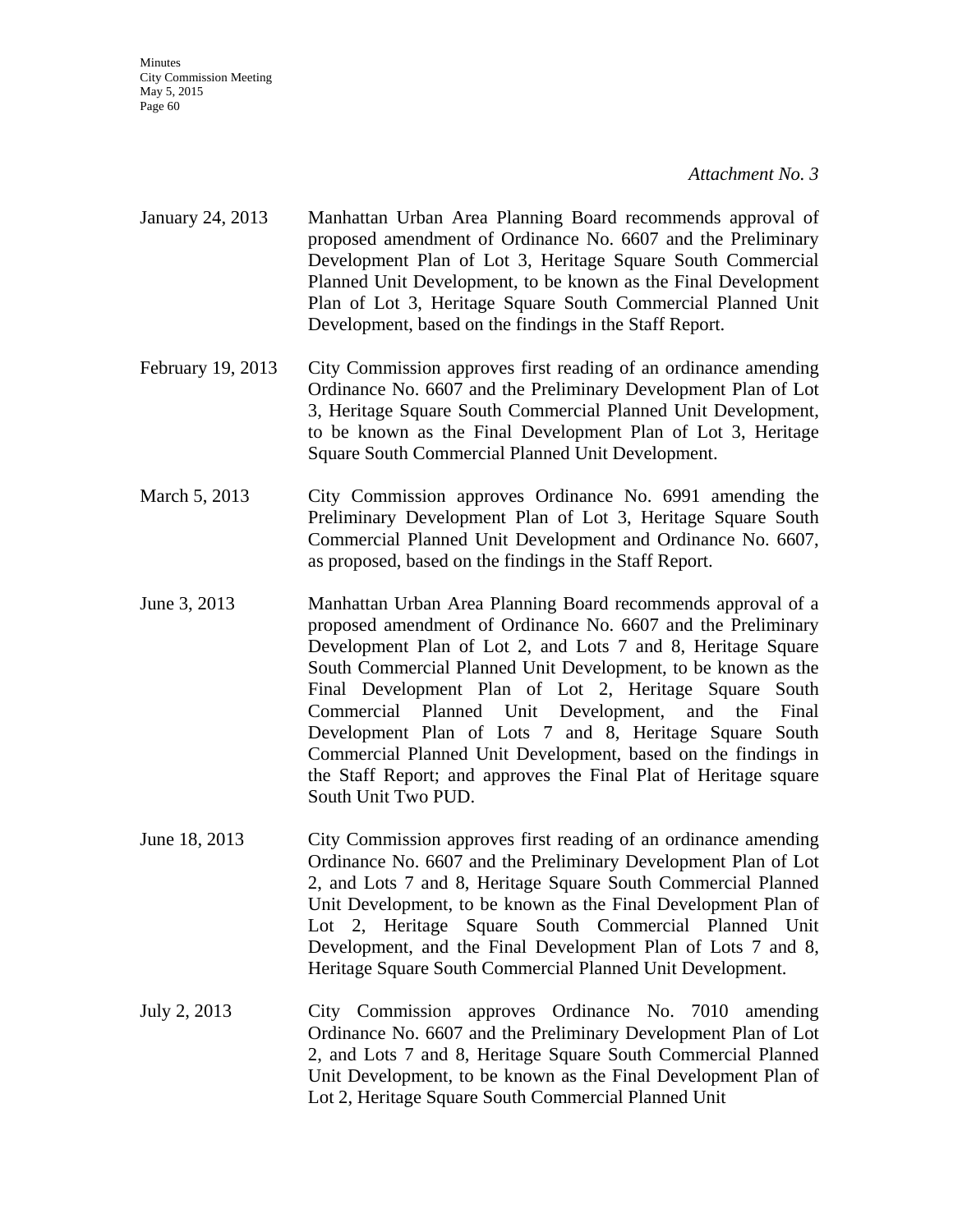Development, and the Final Development Plan of Lots 7 and 8, Heritage Square South Commercial Planned Unit Development; and, accepts the easements associated with Lot 2 and Lot 3, Heritage Square South Unit two PUD.

- July 2, 2013 City Commission accepts the easements as, as shown on the Final Plat of Heritage Square South, Unit Two PUD.
- July 15, 2013 Manhattan Urban Area Planning Board recommends approval of an amendment of Ordinance No. 6607 and the Preliminary Development Plan of Lots 4 and 5, Heritage Square South Commercial Planned Unit Development, to be known as the Final Development Plan of Lot 4 and Lot 5, Heritage Square South Commercial Planned Unit Development, based on the findings in the Staff Report
- August 6, 2013 City Commission approves first reading of an Ordinance amending the Preliminary Development Plan of Lot 4, and Lot 5, Heritage Square South Commercial Planned Unit Development (PUD), and Ordinance No. 6607, to be known as the Final Development Plan of Lot 4 and Lot 5, Heritage Square South Commercial PUD.
- August 20, 2013 City Commission approves Ordinance No. 7035 amending the Preliminary Development Plan of Lot 4, and Lot 5, Heritage Square South Commercial Planned Unit Development (PUD), and Ordinance No. 6607, to be known as the Final Development Plan of Lot 4 and Lot 5, Heritage Square South Commercial PUD.
- January 6, 2014 Manhattan Urban Area Planning Board recommends approval of an amendment of Ordinance No. 6607 and the Preliminary Development Plan of Lot 10, Heritage Square South Commercial Planned Unit Development, to be known as the Final Development Plan of Salisbury Supply, Lot 1, Heritage Square South, Unit Three, Commercial Planned Unit Development; and approves the Final Plat of Heritage square South Unit Three PUD.
- January 21, 2014 City Commission approves first reading of an ordinance amending Ordinance No. 6607 and the Preliminary Development Plan of Lot 10, Heritage Square South Commercial as proposed.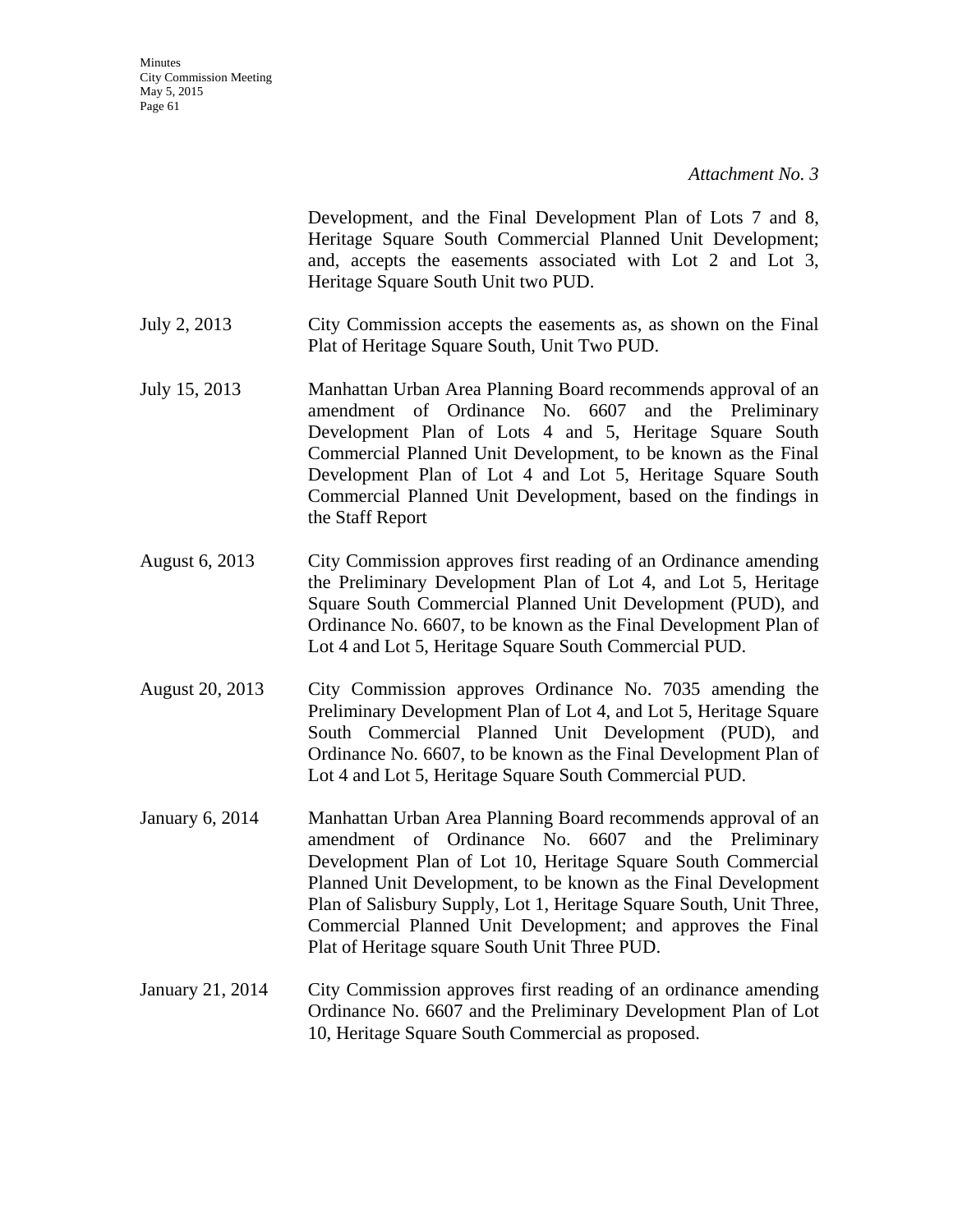February 4, 2014 City Commission approves Ordinance No. 7062 amending Ordinance No. 6607 and the Preliminary Development Plan of Lot 10, Heritage Square South Commercial as proposed, to allow construction of the proposed Salisbury Supply store on proposed Lot 1, Heritage Square South, Unit Three, Commercial Planned Unit Development; and accepts the easements and rights-of-way as shown on the Final Plat of Heritage Square South, Unit Three, Commercial Planned Unit Development.

**9. CONSISTENCY WITH INTENT AND PURPOSE OF THE ZONING ORDINANCE:** The intent and purpose of the Zoning Regulations is to protect the public health, safety, and general welfare; regulate the use of land and buildings within zoning districts to assure compatibility; and to protect property values. The PUD Regulations are intended to provide a maximum choice of living environments by allowing a variety of housing and building types; a more efficient land use than is generally achieved through conventional development; a development pattern that is in harmony with land use density, transportation facilities and community facilities; and a development plan which addresses specific needs and unique conditions of the site which may require changes in bulk regulations or layout.

The proposed PUD amendment is consistent with Ordinance No. 6607, Ordinance No. 7062 and the approved PUD, the Manhattan Zoning Regulations, and PUD requirements of the Manhattan Zoning Regulations. The amendment process is required before development of the site can proceed. The amendment process insures the PUD conforms to the requirements of all regulations.

**10. RELATIVE GAIN TO THE PUBLIC HEALTH, SAFETY AND WELFARE THAT DENIAL OF THE REQUEST WOULD ACCOMPLISH, COMPARED WITH THE HARDSHIP IMPOSED UPON THE APPLICANT:** There appears to be no gain to the public that denial would accomplish. No adverse affects on the public are anticipated as a result of the amendment. Denial of the rezoning may be a hardship to the owner.

**11. ADEQUACY OF PUBLIC FACILITIES AND SERVICES:** Adequate street, sanitary sewer and water services are available to serve the development.

**12. OTHER APPLICABLE FACTORS:** A flag lot is being proposed for Lot 5, Heritage Square South Unit Four. *Please refer to the separate Final Plat staff memorandum for details.* 

**13. STAFF COMMENTS:** All provisions of Ordinance No. 6607 and Ordinance No. 7062 that are not in conflict with this amendment shall remain in force.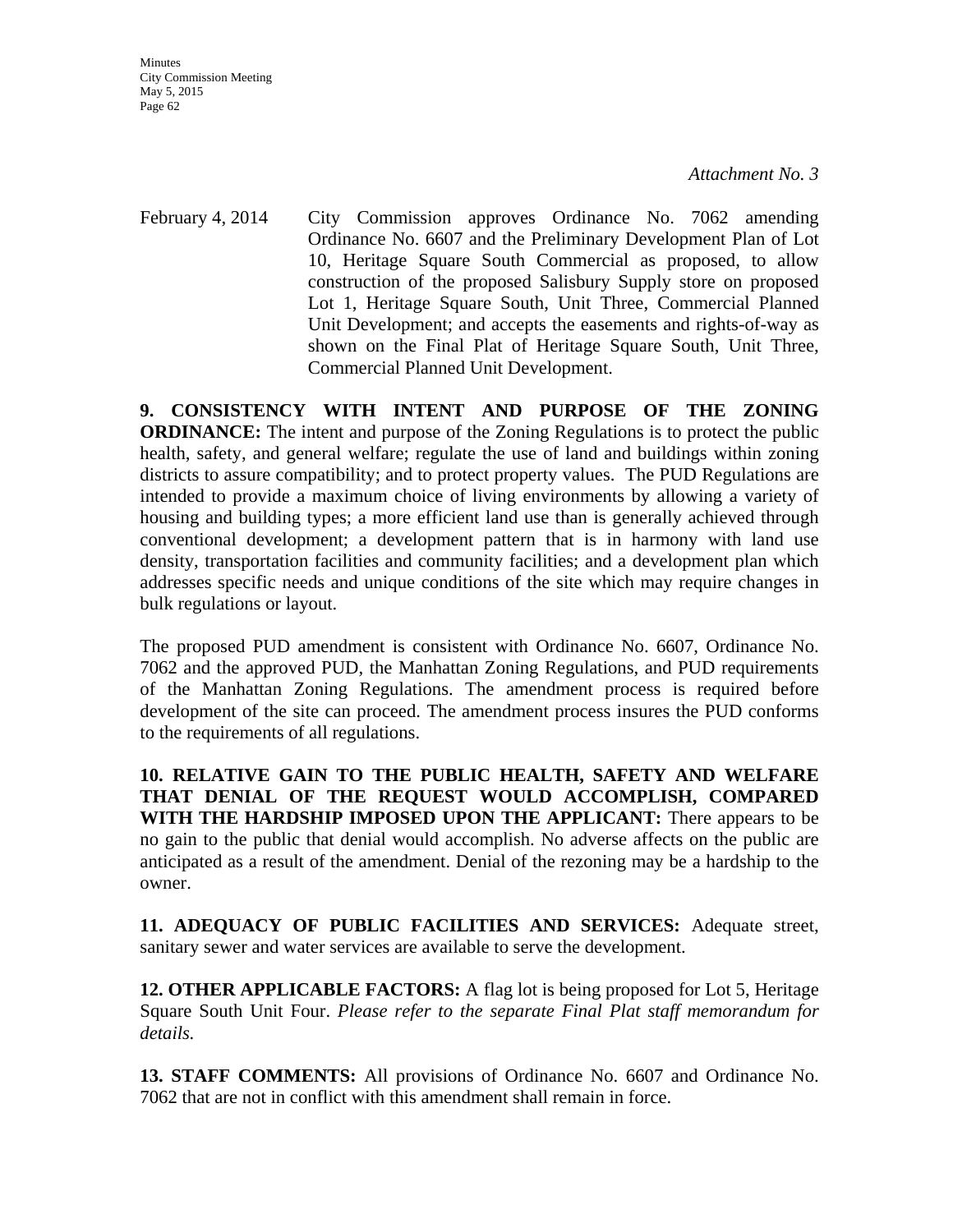**Minutes** City Commission Meeting May 5, 2015 Page 63

City Administration recommends approval of the proposed amendment of Ordinance No. 6607 and Ordinance No. 7062, and the approved Preliminary Development Plan for Lot 2, Heritage Square South Unit Three, Commercial Planned Unit Development, to be known as the Final Development Plan of Leiszler Oil Company, Lot 5, Heritage Square South, Unit Four, Commercial Planned Unit Development, with the following conditions of approval:

- 1. The Final Plat of Heritage Square South, Unit Four shall be approved.
- 2. An amendment(s) of the PUD shall be submitted for review and approval, prior to issuance of any necessary permits for development on Lots 1, 2, 3 and 4 Heritage Square South, Unit Four.

# **ALTERNATIVES:**

- 1. Recommend approval of the proposed amendment of Ordinance No. 6607 and Ordinance No. 7062, and the approved Preliminary Development Plan of Lot 2, Heritage Square South, Unit Three, Commercial Planned Unit Development, to be known as the Final Development Plan of Lot 5, Heritage Square South, Unit Four, Commercial Planned Unit Development, stating the basis for such recommendation.
- 2. Recommend approval of the proposed amendment of Ordinance No. 6607 and Ordinance No. 7062, and the approved Preliminary Development Plan of Lot 2, Heritage Square South, Unit Three, Commercial Planned Unit Development, to be known as the Final Development Plan of Leiszler Oil Company, Lot 5, Heritage Square South, Unit Four, Commercial Planned Unit Development, and modify the conditions, and any other portions of the proposed PUD, to meet the needs of the community as perceived by the Manhattan Urban Area Planning Board, stating the basis for such recommendation, and indicating the conditions of approval.
- 3. Recommend denial of the proposed amendment of Ordinance No. 6607 and Ordinance No. 7062, and the approved Preliminary Development Plan of Lot 2, Heritage Square South, Unit Three, Commercial Planned Unit Development, to be known as the Final Development Plan of Leiszler Oil Company, Lot 5, Heritage Square South, Unit Four, Commercial Planned Unit Development, stating the basis for such recommendation.
- 4. Table the proposed Amendment to a specific date, for specifically stated reasons.